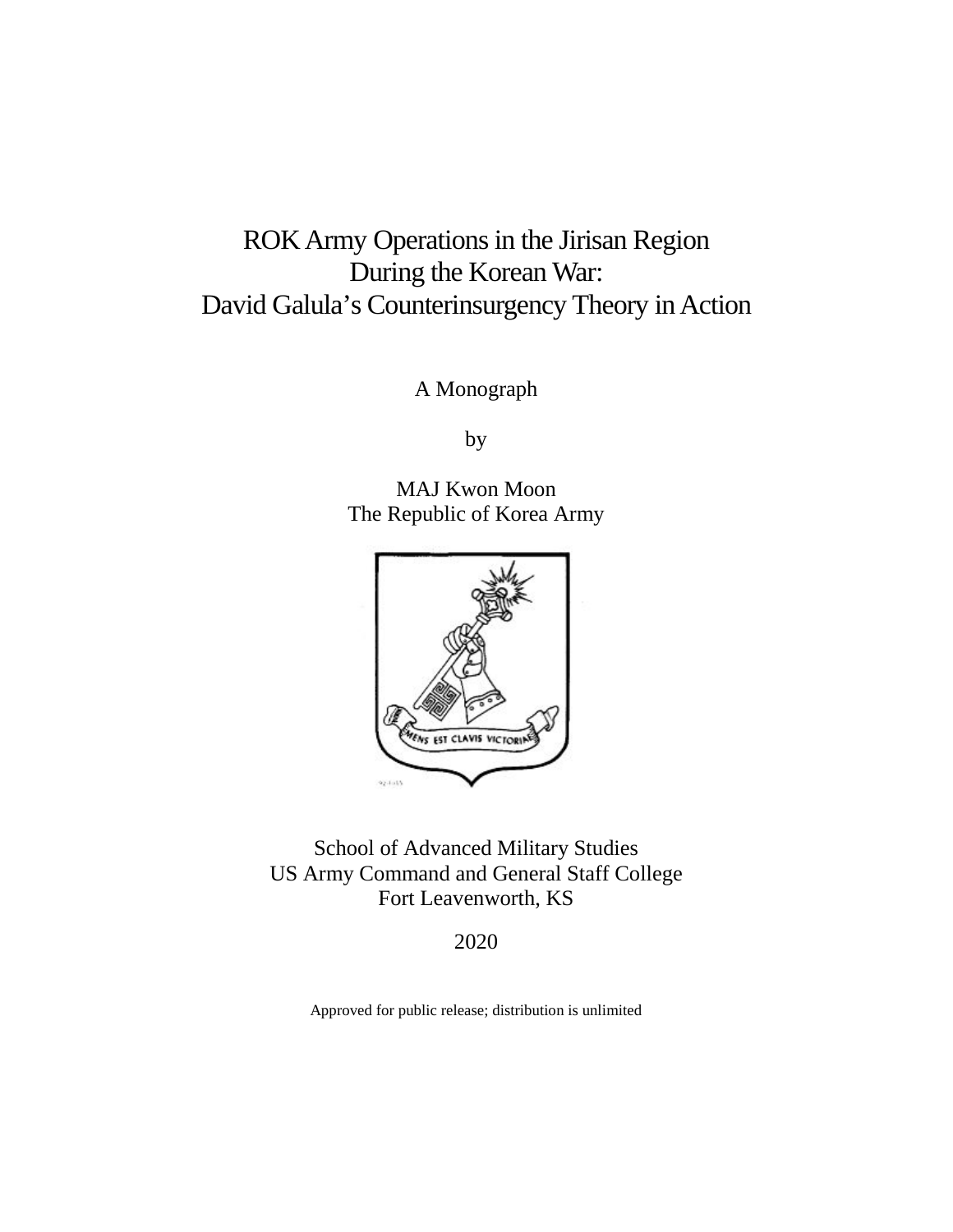|                                                                                                                                                                                                                                                                                                                                                                                                                                                                                                                                                                                                                                                                                                                                                                                                                                                                                                                                                                                                                                                                                                                                                                                                                                                                                                                                                                                                                                                                         |                                                                                                            |                     | <b>REPORT DOCUMENTATION PAGE</b>                                              |                                            | Form Approved<br>OMB No. 0704-0188                                                                                                                                                                                                                                                                                                                                                                                                                                                                                                                                                                                                                                                                                                                                                                                                                                                                                                                                |  |
|-------------------------------------------------------------------------------------------------------------------------------------------------------------------------------------------------------------------------------------------------------------------------------------------------------------------------------------------------------------------------------------------------------------------------------------------------------------------------------------------------------------------------------------------------------------------------------------------------------------------------------------------------------------------------------------------------------------------------------------------------------------------------------------------------------------------------------------------------------------------------------------------------------------------------------------------------------------------------------------------------------------------------------------------------------------------------------------------------------------------------------------------------------------------------------------------------------------------------------------------------------------------------------------------------------------------------------------------------------------------------------------------------------------------------------------------------------------------------|------------------------------------------------------------------------------------------------------------|---------------------|-------------------------------------------------------------------------------|--------------------------------------------|-------------------------------------------------------------------------------------------------------------------------------------------------------------------------------------------------------------------------------------------------------------------------------------------------------------------------------------------------------------------------------------------------------------------------------------------------------------------------------------------------------------------------------------------------------------------------------------------------------------------------------------------------------------------------------------------------------------------------------------------------------------------------------------------------------------------------------------------------------------------------------------------------------------------------------------------------------------------|--|
|                                                                                                                                                                                                                                                                                                                                                                                                                                                                                                                                                                                                                                                                                                                                                                                                                                                                                                                                                                                                                                                                                                                                                                                                                                                                                                                                                                                                                                                                         |                                                                                                            |                     |                                                                               |                                            | Public reporting burden for this collection of information is estimated to average 1 hour per response, including the time for reviewing instructions, searching<br>existing data sources, gathering and maintaining the data needed, and completing and reviewing this collection of information. Send comments regarding this<br>burden estimate or any other aspect of this collection of information, including suggestions for reducing this burden to Department of Defense, Washington<br>Headquarters Services, Directorate for Information Operations and Reports (0704-0188), 1215 Jefferson Davis Highway, Suite 1204, Arlington, VA 22202-4302.<br>Respondents should be aware that notwithstanding any other provision of law, no person shall be subject to any penalty for failing to comply with a collection of<br>information if it does not display a currently valid OMB control number. PLEASE DO NOT RETURN YOUR FORM TO THE ABOVE ADDRESS. |  |
|                                                                                                                                                                                                                                                                                                                                                                                                                                                                                                                                                                                                                                                                                                                                                                                                                                                                                                                                                                                                                                                                                                                                                                                                                                                                                                                                                                                                                                                                         | 1. REPORT DATE (DD-MM-YYYY)                                                                                |                     | <b>2. REPORT TYPE</b>                                                         |                                            | 3. DATES COVERED (From - To)                                                                                                                                                                                                                                                                                                                                                                                                                                                                                                                                                                                                                                                                                                                                                                                                                                                                                                                                      |  |
| 21-05-2020                                                                                                                                                                                                                                                                                                                                                                                                                                                                                                                                                                                                                                                                                                                                                                                                                                                                                                                                                                                                                                                                                                                                                                                                                                                                                                                                                                                                                                                              |                                                                                                            |                     | Master's Thesis                                                               |                                            | JUN 2019 - MAY 2020                                                                                                                                                                                                                                                                                                                                                                                                                                                                                                                                                                                                                                                                                                                                                                                                                                                                                                                                               |  |
| <b>4. TITLE AND SUBTITLE</b>                                                                                                                                                                                                                                                                                                                                                                                                                                                                                                                                                                                                                                                                                                                                                                                                                                                                                                                                                                                                                                                                                                                                                                                                                                                                                                                                                                                                                                            |                                                                                                            |                     |                                                                               |                                            | <b>5a. CONTRACT NUMBER</b>                                                                                                                                                                                                                                                                                                                                                                                                                                                                                                                                                                                                                                                                                                                                                                                                                                                                                                                                        |  |
| ROK Army Operations in the Jirisan Region During the Korean War:<br>David Galula's Counterinsurgency Theory in Action                                                                                                                                                                                                                                                                                                                                                                                                                                                                                                                                                                                                                                                                                                                                                                                                                                                                                                                                                                                                                                                                                                                                                                                                                                                                                                                                                   |                                                                                                            |                     |                                                                               |                                            | <b>5b. GRANT NUMBER</b>                                                                                                                                                                                                                                                                                                                                                                                                                                                                                                                                                                                                                                                                                                                                                                                                                                                                                                                                           |  |
|                                                                                                                                                                                                                                                                                                                                                                                                                                                                                                                                                                                                                                                                                                                                                                                                                                                                                                                                                                                                                                                                                                                                                                                                                                                                                                                                                                                                                                                                         |                                                                                                            |                     |                                                                               |                                            | <b>5c. PROGRAM ELEMENT NUMBER</b>                                                                                                                                                                                                                                                                                                                                                                                                                                                                                                                                                                                                                                                                                                                                                                                                                                                                                                                                 |  |
| 6. AUTHOR(S)<br><b>MAJ Kwon Moon</b>                                                                                                                                                                                                                                                                                                                                                                                                                                                                                                                                                                                                                                                                                                                                                                                                                                                                                                                                                                                                                                                                                                                                                                                                                                                                                                                                                                                                                                    |                                                                                                            |                     |                                                                               |                                            | <b>5d. PROJECT NUMBER</b>                                                                                                                                                                                                                                                                                                                                                                                                                                                                                                                                                                                                                                                                                                                                                                                                                                                                                                                                         |  |
|                                                                                                                                                                                                                                                                                                                                                                                                                                                                                                                                                                                                                                                                                                                                                                                                                                                                                                                                                                                                                                                                                                                                                                                                                                                                                                                                                                                                                                                                         |                                                                                                            |                     |                                                                               |                                            | <b>5e. TASK NUMBER</b>                                                                                                                                                                                                                                                                                                                                                                                                                                                                                                                                                                                                                                                                                                                                                                                                                                                                                                                                            |  |
|                                                                                                                                                                                                                                                                                                                                                                                                                                                                                                                                                                                                                                                                                                                                                                                                                                                                                                                                                                                                                                                                                                                                                                                                                                                                                                                                                                                                                                                                         |                                                                                                            |                     |                                                                               |                                            | 5f. WORK UNIT NUMBER                                                                                                                                                                                                                                                                                                                                                                                                                                                                                                                                                                                                                                                                                                                                                                                                                                                                                                                                              |  |
| 7. PERFORMING ORGANIZATION NAME(S) AND ADDRESS(ES)<br>U.S. Army Command and General Staff College<br><b>ATTN: ATZL-SWD-GD</b>                                                                                                                                                                                                                                                                                                                                                                                                                                                                                                                                                                                                                                                                                                                                                                                                                                                                                                                                                                                                                                                                                                                                                                                                                                                                                                                                           |                                                                                                            |                     |                                                                               |                                            | <b>8. PERFORMING ORG REPORT</b><br><b>NUMBER</b>                                                                                                                                                                                                                                                                                                                                                                                                                                                                                                                                                                                                                                                                                                                                                                                                                                                                                                                  |  |
|                                                                                                                                                                                                                                                                                                                                                                                                                                                                                                                                                                                                                                                                                                                                                                                                                                                                                                                                                                                                                                                                                                                                                                                                                                                                                                                                                                                                                                                                         | Fort Leavenworth, KS 66027-2301                                                                            |                     |                                                                               |                                            |                                                                                                                                                                                                                                                                                                                                                                                                                                                                                                                                                                                                                                                                                                                                                                                                                                                                                                                                                                   |  |
| 9. SPONSORING / MONITORING AGENCY NAME(S) AND ADDRESS(ES)<br><b>Advanced Military Studies Program</b>                                                                                                                                                                                                                                                                                                                                                                                                                                                                                                                                                                                                                                                                                                                                                                                                                                                                                                                                                                                                                                                                                                                                                                                                                                                                                                                                                                   |                                                                                                            |                     |                                                                               |                                            | <b>10. SPONSOR/MONITOR'S</b><br><b>ACRONYM(S)</b>                                                                                                                                                                                                                                                                                                                                                                                                                                                                                                                                                                                                                                                                                                                                                                                                                                                                                                                 |  |
|                                                                                                                                                                                                                                                                                                                                                                                                                                                                                                                                                                                                                                                                                                                                                                                                                                                                                                                                                                                                                                                                                                                                                                                                                                                                                                                                                                                                                                                                         |                                                                                                            |                     |                                                                               |                                            | <b>11. SPONSOR/MONITOR'S REPORT</b><br><b>NUMBER(S)</b>                                                                                                                                                                                                                                                                                                                                                                                                                                                                                                                                                                                                                                                                                                                                                                                                                                                                                                           |  |
|                                                                                                                                                                                                                                                                                                                                                                                                                                                                                                                                                                                                                                                                                                                                                                                                                                                                                                                                                                                                                                                                                                                                                                                                                                                                                                                                                                                                                                                                         | <b>12. DISTRIBUTION / AVAILABILITY STATEMENT</b><br>Approved for Public Release; Distribution is Unlimited |                     |                                                                               |                                            |                                                                                                                                                                                                                                                                                                                                                                                                                                                                                                                                                                                                                                                                                                                                                                                                                                                                                                                                                                   |  |
|                                                                                                                                                                                                                                                                                                                                                                                                                                                                                                                                                                                                                                                                                                                                                                                                                                                                                                                                                                                                                                                                                                                                                                                                                                                                                                                                                                                                                                                                         | <b>13. SUPPLEMENTARY NOTES</b>                                                                             |                     |                                                                               |                                            |                                                                                                                                                                                                                                                                                                                                                                                                                                                                                                                                                                                                                                                                                                                                                                                                                                                                                                                                                                   |  |
| <b>14. ABSTRACT</b>                                                                                                                                                                                                                                                                                                                                                                                                                                                                                                                                                                                                                                                                                                                                                                                                                                                                                                                                                                                                                                                                                                                                                                                                                                                                                                                                                                                                                                                     |                                                                                                            |                     |                                                                               |                                            |                                                                                                                                                                                                                                                                                                                                                                                                                                                                                                                                                                                                                                                                                                                                                                                                                                                                                                                                                                   |  |
| The research started with questioning which factors made the Korean Armed Forces counterinsurgency operations<br>successful during the Korean War in 1950-1953. To analyze the case study of the Korean War, this study applied<br>Galula's COIN warfare theory and principles in Counterinsurgency Warfare as an analytical frame: the four laws and<br>the eight steps. His theory was suitable for this study in terms of the level of war, clarity of theory, and historical and<br>regional backgrounds that informed the theory's formation. As the results of analysis as well as the frame, the key<br>factors contributing to the success of the COIN operations in the Jirisan region during the Korean War in 1950-1953<br>were: initial gains of population's support through the destruction of insurgency forces; deployment of COIN static<br>units demonstrating the ability to win; successful control of the population to build their support and turn an active<br>friendly minority into a majority; and finally, destruction of the insurgent political organization by continuous and<br>intensive efforts. With the results, three implications seem the most obvious: the importance of the Jirisan region in<br>COIN operations; continuous and intensive governmental efforts; turning the active minority to the majority is the key<br>in COIN. The author hopes this study contributes to fill a gap in the COIN study on the Korean War. |                                                                                                            |                     |                                                                               |                                            |                                                                                                                                                                                                                                                                                                                                                                                                                                                                                                                                                                                                                                                                                                                                                                                                                                                                                                                                                                   |  |
| 15. Subject Terms                                                                                                                                                                                                                                                                                                                                                                                                                                                                                                                                                                                                                                                                                                                                                                                                                                                                                                                                                                                                                                                                                                                                                                                                                                                                                                                                                                                                                                                       |                                                                                                            |                     |                                                                               |                                            |                                                                                                                                                                                                                                                                                                                                                                                                                                                                                                                                                                                                                                                                                                                                                                                                                                                                                                                                                                   |  |
|                                                                                                                                                                                                                                                                                                                                                                                                                                                                                                                                                                                                                                                                                                                                                                                                                                                                                                                                                                                                                                                                                                                                                                                                                                                                                                                                                                                                                                                                         |                                                                                                            |                     | COIN; Counterinsurgency Operations; The Korean War; Galula; Jirisan; Chirisan |                                            |                                                                                                                                                                                                                                                                                                                                                                                                                                                                                                                                                                                                                                                                                                                                                                                                                                                                                                                                                                   |  |
| <b>16. SECURITY CLASSIFICATION OF:</b>                                                                                                                                                                                                                                                                                                                                                                                                                                                                                                                                                                                                                                                                                                                                                                                                                                                                                                                                                                                                                                                                                                                                                                                                                                                                                                                                                                                                                                  |                                                                                                            |                     | <b>17. LIMITATION</b><br>OF ABSTRACT                                          | <b>18. NUMBER</b><br><b>OF PAGES</b><br>48 | 19a. NAME OF RESPONSIBLE<br><b>PERSON</b><br><b>MAJ Kwon Moon</b>                                                                                                                                                                                                                                                                                                                                                                                                                                                                                                                                                                                                                                                                                                                                                                                                                                                                                                 |  |
| a. REPORT                                                                                                                                                                                                                                                                                                                                                                                                                                                                                                                                                                                                                                                                                                                                                                                                                                                                                                                                                                                                                                                                                                                                                                                                                                                                                                                                                                                                                                                               | <b>b. ABSTRACT</b>                                                                                         | <b>c. THIS PAGE</b> |                                                                               |                                            | 19b. PHONE NUMBER (include                                                                                                                                                                                                                                                                                                                                                                                                                                                                                                                                                                                                                                                                                                                                                                                                                                                                                                                                        |  |
| $(\mathrm{U})$                                                                                                                                                                                                                                                                                                                                                                                                                                                                                                                                                                                                                                                                                                                                                                                                                                                                                                                                                                                                                                                                                                                                                                                                                                                                                                                                                                                                                                                          | (U)                                                                                                        | (U)                 | (U)                                                                           |                                            | area code)<br>CARL 758-3014                                                                                                                                                                                                                                                                                                                                                                                                                                                                                                                                                                                                                                                                                                                                                                                                                                                                                                                                       |  |

**Standard Form 298 (Rev. 8-98) Prescribed by ANSI Std. Z39.18**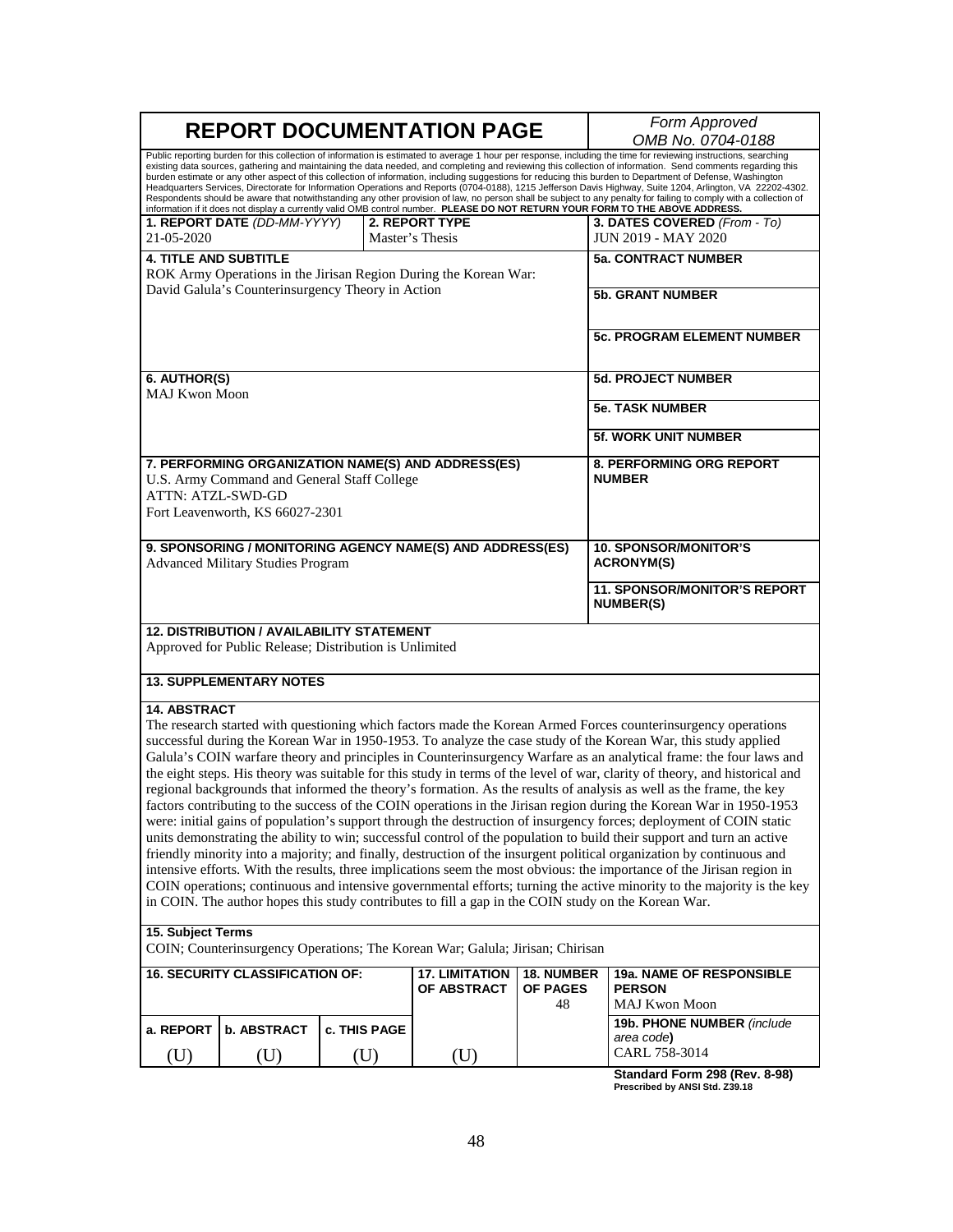## Monograph Approval Page

Name of Candidate: MAJ Kwon Moon

Monograph Title: ROK Army Operations in the Jirisan Region During the Korean War: David Galula's Counterinsurgency Theory in Action

Approved by:

\_\_\_\_\_\_\_\_\_\_\_\_\_\_\_\_\_\_\_\_\_\_\_\_\_\_\_\_\_\_\_\_\_\_, Monograph Director Eric Price, ABD \_\_\_\_\_\_\_\_\_\_\_\_\_\_\_\_\_\_\_\_\_\_\_\_\_\_\_\_\_\_\_\_\_\_, Seminar Leader Bart Johnke, COL \_\_\_\_\_\_\_\_\_\_\_\_\_\_\_\_\_\_\_\_\_\_\_\_\_\_\_\_\_\_\_\_\_\_, Director, School of Advanced Military Studies Brian A. Payne, COL Accepted this 21st day of May 2020 by:

Prisco R. Hernandez, PhD

The opinions and conclusions expressed herein are those of the student author and do not necessarily represent the views of the US Army Command and General Staff College or any other government agency. (References to this study should include the foregoing statement.)

\_\_\_\_\_\_\_\_\_\_\_\_\_\_\_\_\_\_\_\_\_\_\_\_\_\_\_\_\_\_\_\_\_\_, Acting Director, Office of Degree Programs

Fair use determination or copyright permission has been obtained for the use of pictures, maps, graphics, and any other works incorporated into the manuscript. This author may be protected by more restrictions in their home countries, in which case further publication or sale of copyrighted images is not permissible.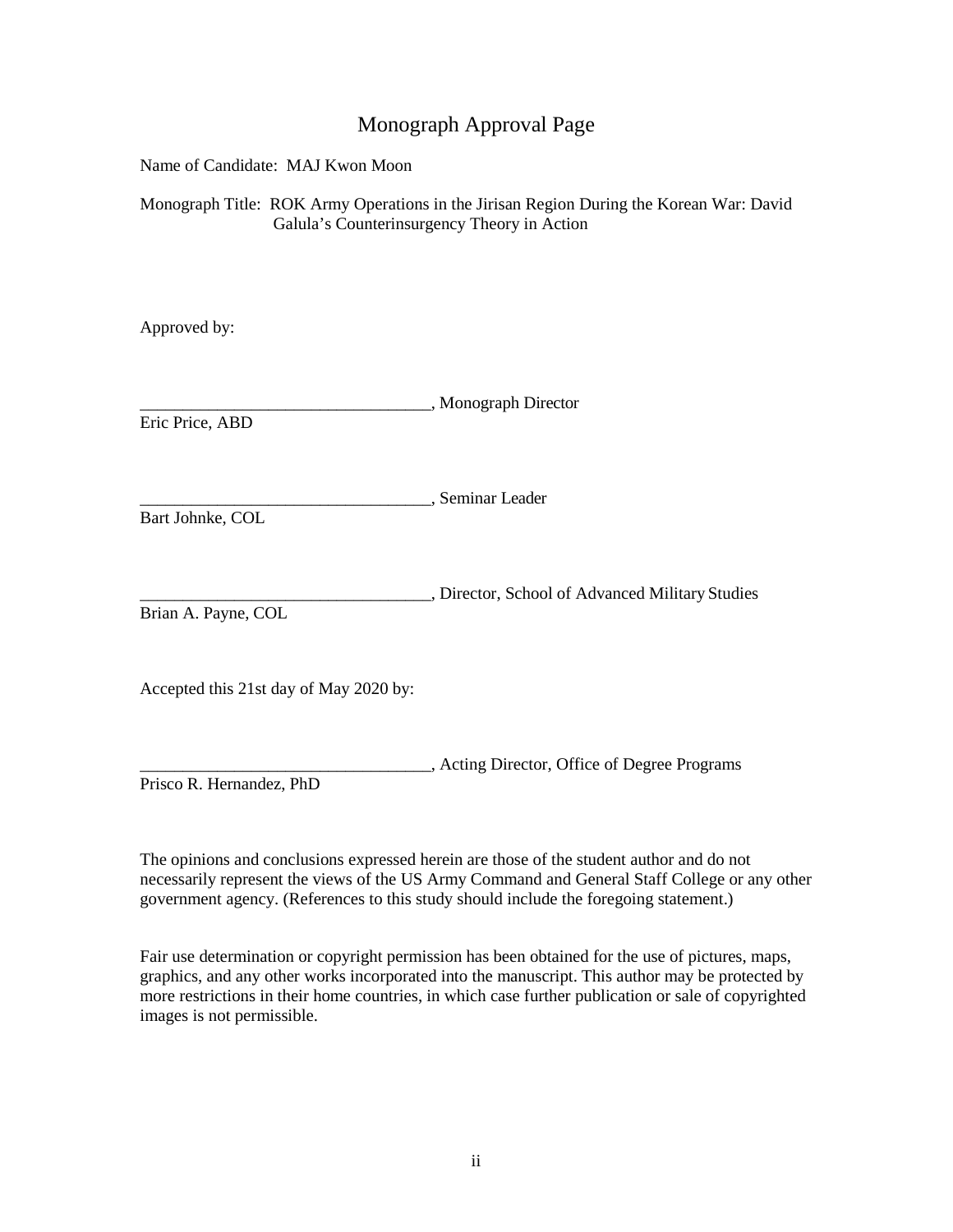#### Abstract

ROK Army Operations in the Jirisan Region during the Korean War: David Galula's Counterinsurgency Theory in Action, by MAJ Kwon Moon, 48 pages.

The research started with questioning which factors made the Korean Armed Forces counterinsurgency operations successful during the Korean War in 1950-1953. To analyze the case study of the Korean War, this study applied Galula's COIN warfare theory and principles in Counterinsurgency Warfare as an analytical frame: the four laws and the eight steps. His theory was suitable for this study in terms of the level of war, clarity of theory, and historical and regional backgrounds that informed the theory's formation. As the results of analysis as well as the frame, the key factors contributing to the success of the COIN operations in the Jirisan region during the Korean War in 1950-1953 were: initial gains of population's support through the destruction of insurgency forces; deployment of COIN static units demonstrating the ability to win; successful control of the population to build their support and turn an active friendly minority into a majority; and finally, destruction of the insurgent political organization by continuous and intensive efforts. With the results, three implications seem the most obvious: the importance of the Jirisan region in COIN operations; continuous and intensive governmental efforts; turning the active minority to the majority is the key in COIN. The author hopes this study contributes to fill a gap in the COIN study on the Korean War.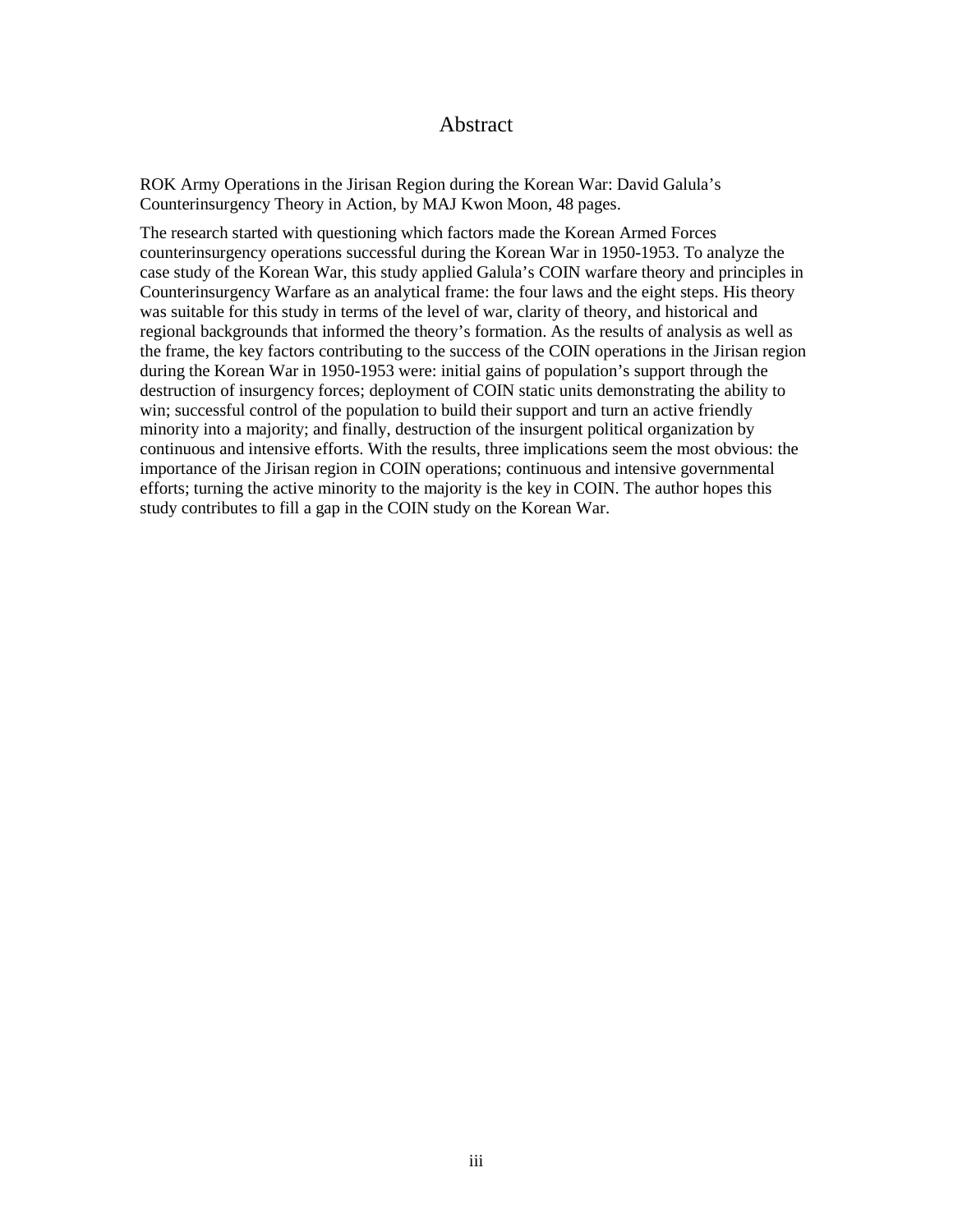## Contents

| Deployment of the Counterinsurgency Static Units Demonstrating Ability26        |
|---------------------------------------------------------------------------------|
|                                                                                 |
| Destruction of the Insurgent Political Organization by Continuous and Intensive |
|                                                                                 |
|                                                                                 |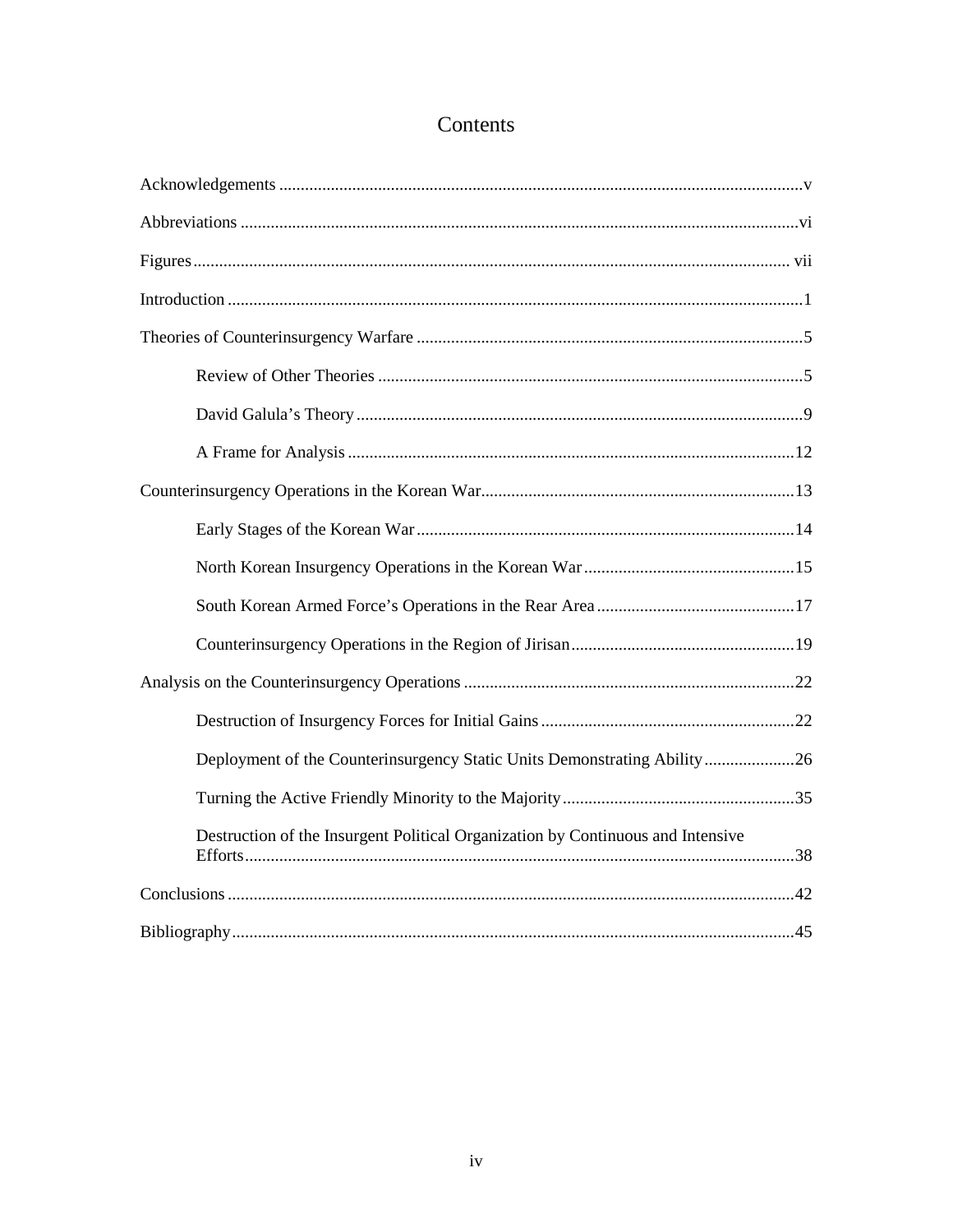#### Acknowledgements

<span id="page-5-0"></span>First of all, I would like to deliver my special thanks to my monograph director, Mr. Eric R. Price and the seminar leader, COL Bart Johnke. Dr. Price's positive way and professional knowledge allowed me to create new ideas and write this monograph at a more advanced level. Additionally, he provided me with considerate corrections of the draft and helped me use appropriate words and grammar. COL Johnke's trust, guidance and support from the initial stages enabled me to have courage to keep writing continuously without any obstacles.

Moreover, I would like to express my heartfelt appreciation to my dear wife, Eunyeong Lee and my lovely daughter, Byeol Moon. By their patience and help, I could concentrate on this project and arrive to the end of the process. They were invaluable and invisible contributors behind this achievement.

My best regards and blessings to all of those related-officials, the great monograph syndicate members, and friends who supported and helped me in any dimension during the School of Advanced Military Studies course. Your unworldly support motivated me to focus on my research and to finish this paper. I hope that my achievement and happiness would be shared with you.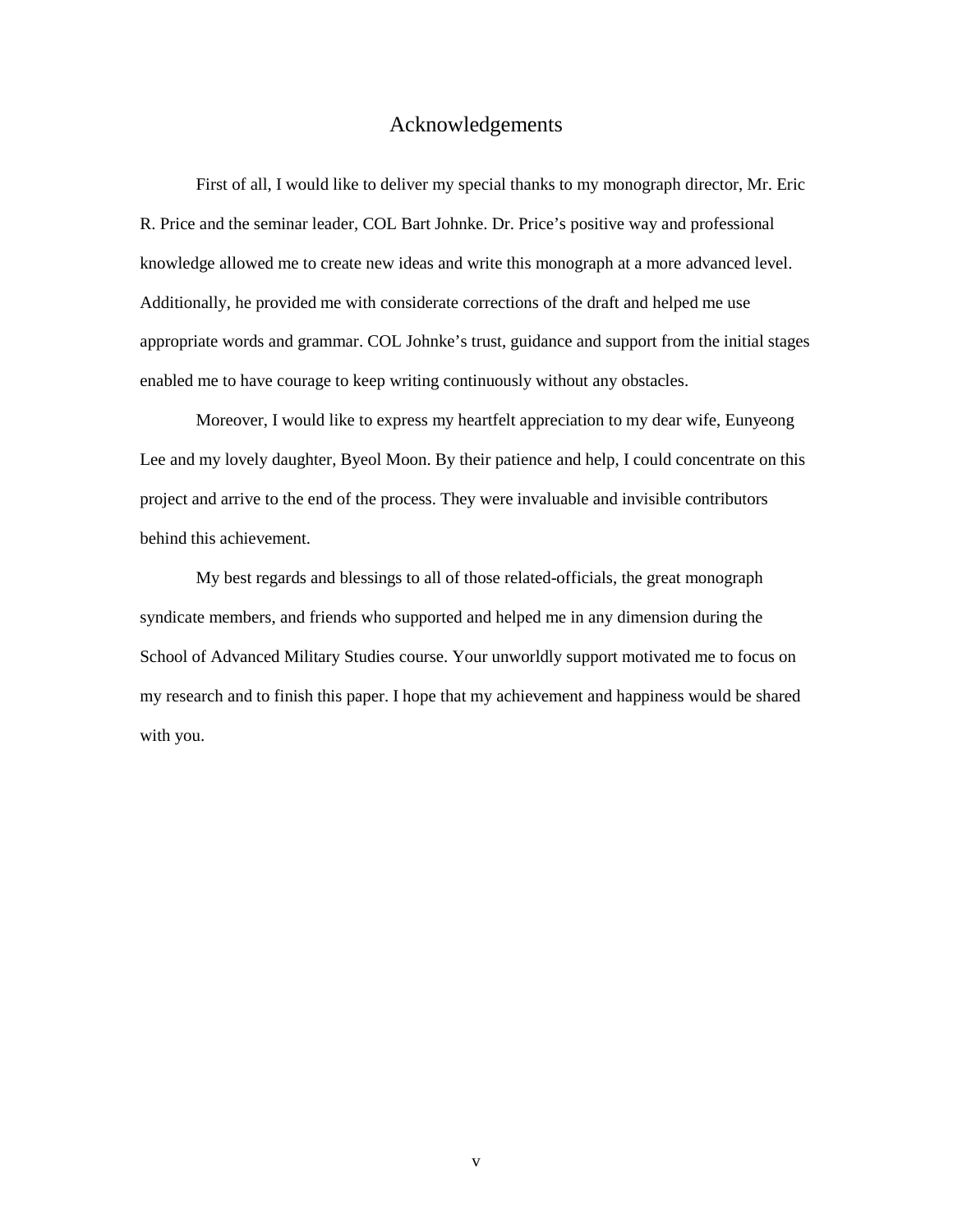## Abbreviations

<span id="page-6-0"></span>

| <b>AROK</b> | Army of the Republic of Korea                       |
|-------------|-----------------------------------------------------|
| <b>COIN</b> | Counterinsurgency                                   |
| <b>DPRK</b> | Democratic People's Republic of Korea (North Korea) |
| <b>NKPA</b> | North Korean People's Army                          |
| <b>ROK</b>  | Republic of Korea                                   |
| <b>TFP</b>  | <b>Task Force Paik</b>                              |
| <b>UN</b>   | <b>United Nations</b>                               |
| US          | <b>United States</b>                                |
| <b>USSR</b> | Union of Soviet Socialist Republics (Soviet Union)  |
| YVU         | Youth Vigilante Unit                                |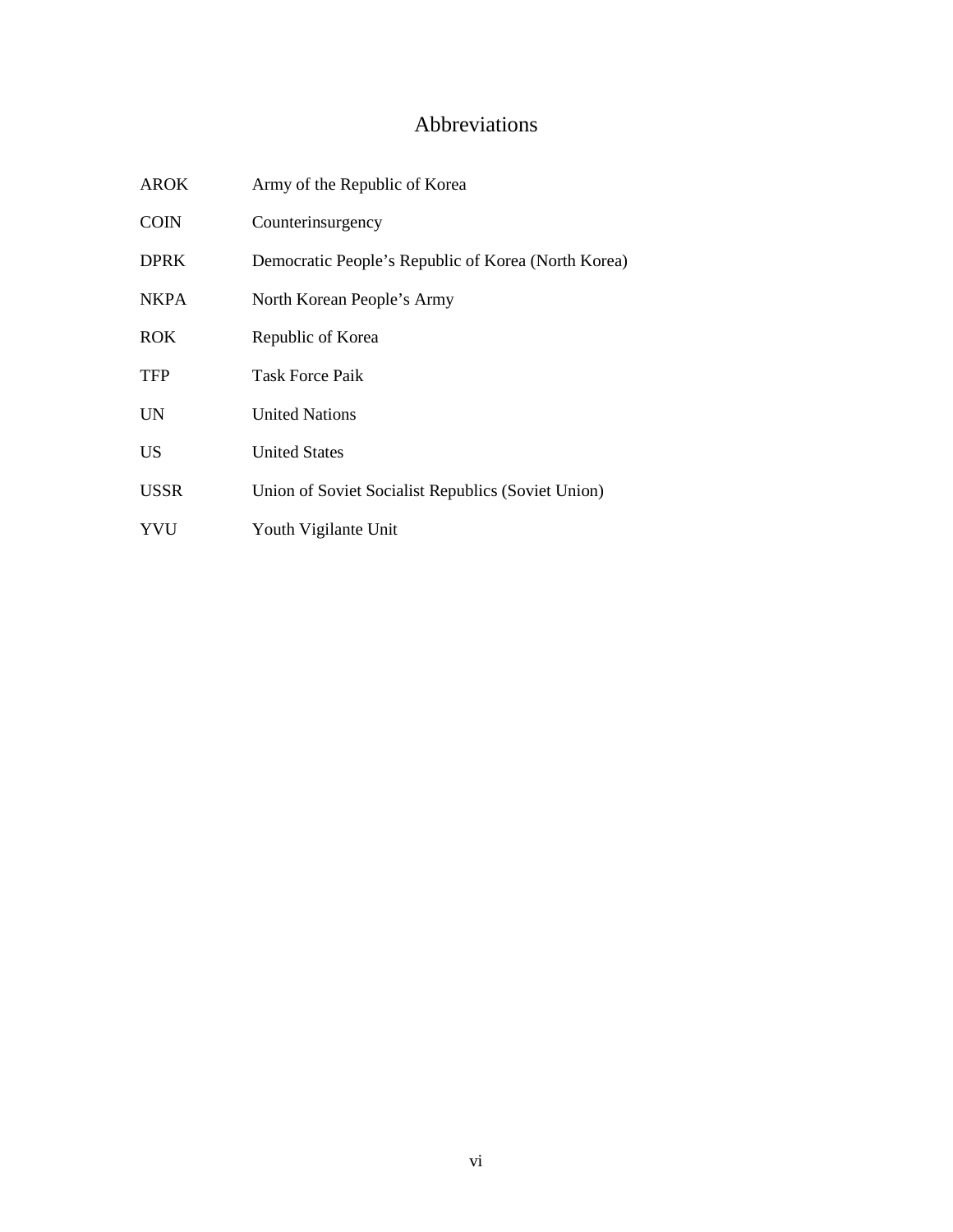# Figures

<span id="page-7-0"></span>

| Figure 7. The South Korean Administrative Districts and Major Mountains in the Southwest22 |  |
|--------------------------------------------------------------------------------------------|--|
|                                                                                            |  |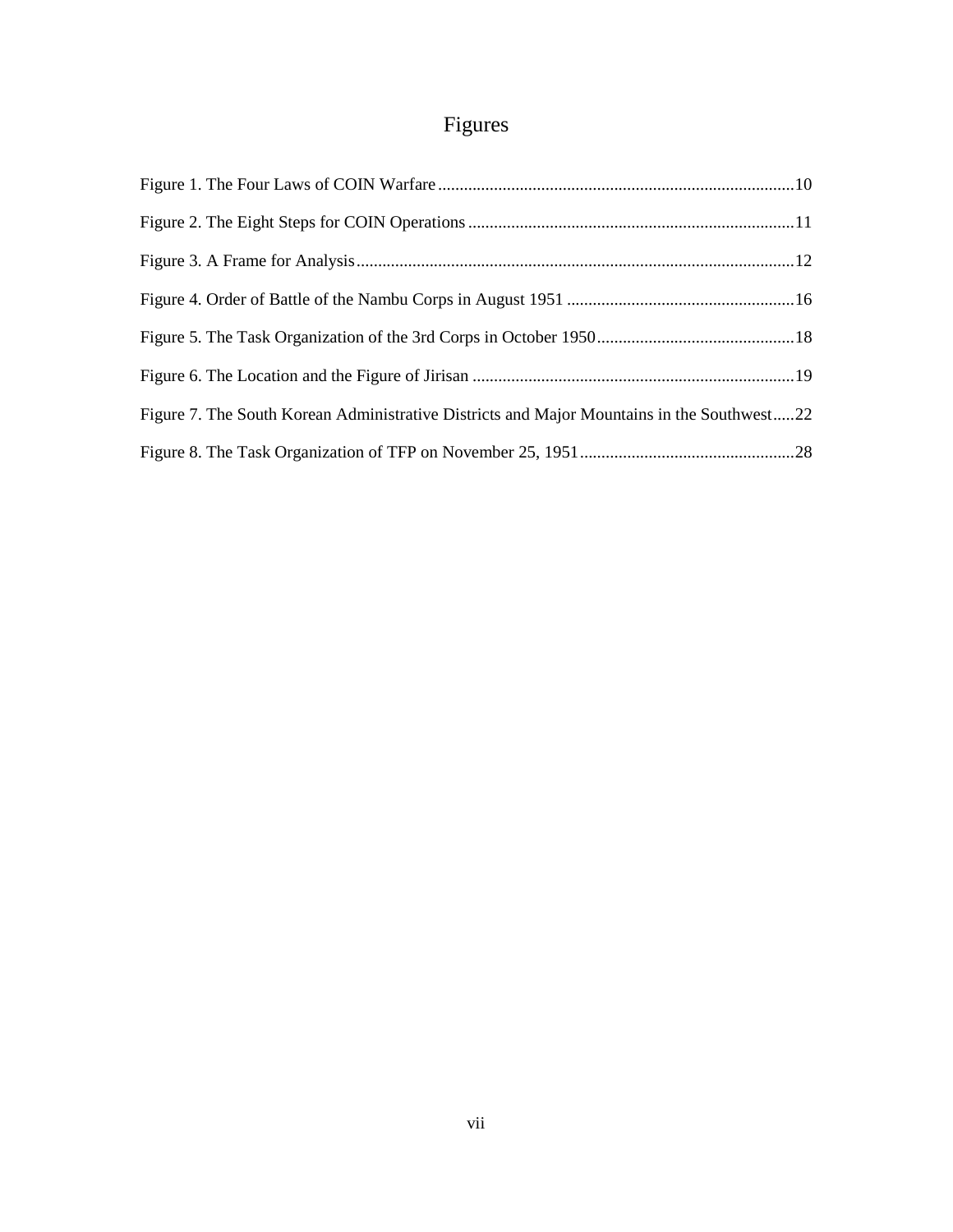#### Introduction

<span id="page-8-0"></span>The operations needed to relieve the population from the insurgent's threat and to convince it that the counterinsurgent will ultimately win are necessarily of an intensive nature and of long duration. They require a large concentration of efforts, resources, and personnel. This means that the efforts cannot be diluted all over the country but must be applied successively area by area.

—David Galula, *Counterinsurgency Warfare: Theory and Practice*

The Korean War has long been characterized as either a limited war, conventional war, or even by its hallmark amphibious operation at Incheon. What the war has typically not been known for is counterinsurgency (COIN) operations. However, COIN operations made up a significant portion of the campaign on the Korean peninsula during the war. Prior to their invasion and during the three years of open conflict, elements of the North Korean armed forces, the North Korean People's Army (NKPA), tried to form a second front in the rear area of South Korea through a series of insurgency operations. In particular, after the success of the United Nation's (UN) amphibious operation at Incheon, a force of nearly ten thousand troops, remnants of the NKPA projected into South Korean territory, united local partisans and established operating bases near Jirisan, at the south end of the Sobaek mountains. From here, these forces conducted insurgency operations to disrupt South Korean rear area operations. South Korean forces responded with a series of COIN operations against Jirisan's insurgents, operations that were ultimately successful.

While there are several studies that have chronicled these operations, few theory-based systematic analyses of the case exist. *History of the Counter Unconventional Warfare (1945- 1960),* which was published in South Korea in 1988, is a typical example of these historical narratives.<sup>1</sup> It offers foundational knowledge of the event by providing a chronology of the tactical operations that took place, but the book is not an analysis on the operational or strategic

 <sup>1</sup> Committee for Compilation of Korean War History, *History of the Counter Unconventional Warfare (1945-1960)* (Seoul, Korea: Committee for Compilation of Korean War History, 1988), 150.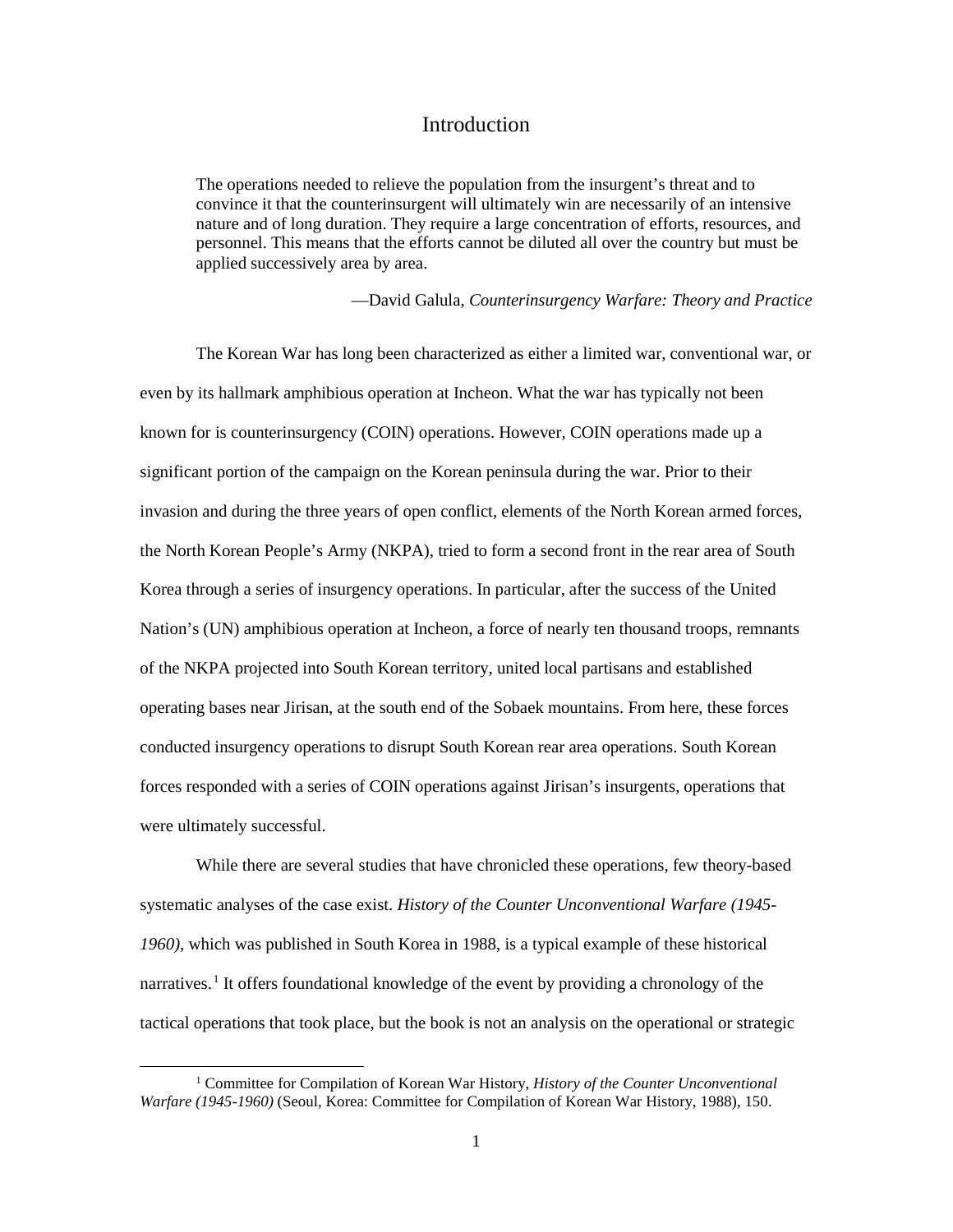levels of war. Nevertheless, this study relies heavily on this particular book because it is one of very few published works that contains detailed information on how the South Korean forces conducted their counterinsurgency operations. *The Encyclopedia of the Korean War* and *Historical Dictionary of the Korean War* delivers more holistic analyses of military operations and includes information about COIN operations over the course of the Korean War. $2$ Nevertheless, those studies lack theoretical analyses and thus cannot provide answers regarding why the South Korean forces won the COIN fight in the Jirisan region.

A study of David Galula's theory may provide answers. The theory of David Galula, in his book, *Counterinsurgency Warfare: Theory and Practice* (1964), is one of the most wellknown and organized works dealing with the topic of COIN operation. His theory has not only been widely used to explain the phenomenon of insurgency and COIN but also elucidate on a broad range of variables, from people to politics, into account. American COIN doctrine distilled his theory and concepts into its own doctrine. Furthermore, Galula's theory has solutions for countering the Chinese revolutionary warfare which had influenced insurgent operations during the Korean War.

This research will concentrate on ascertaining the theoretically based reasons for the South Korean forces' success conducting COIN operations during the period. Quite simply, this study asks what factors made the Korean Armed Forces counterinsurgency operations successful during the Korean War in 1950-1953. This study uses these findings to explore implications for future COIN operations in the Korean peninsula within its larger conclusions.

Based on initial historic, theoretical, and doctrinal readings, the proposed key factors contributing to the success of the COIN operations in the Jirisan region during the Korean War in 1950-1953 are: initial gains of population's support through the destruction of insurgency forces;

 <sup>2</sup> Spencer C. Tucker, ed., *The Encyclopedia of the Korean War* (Santa Barbara, CA: ABC-CLIO, 2010); James L. Matray, ed., *Historical Dictionary of the Korean War* (Westport, CT: Greenwood Press, 1991).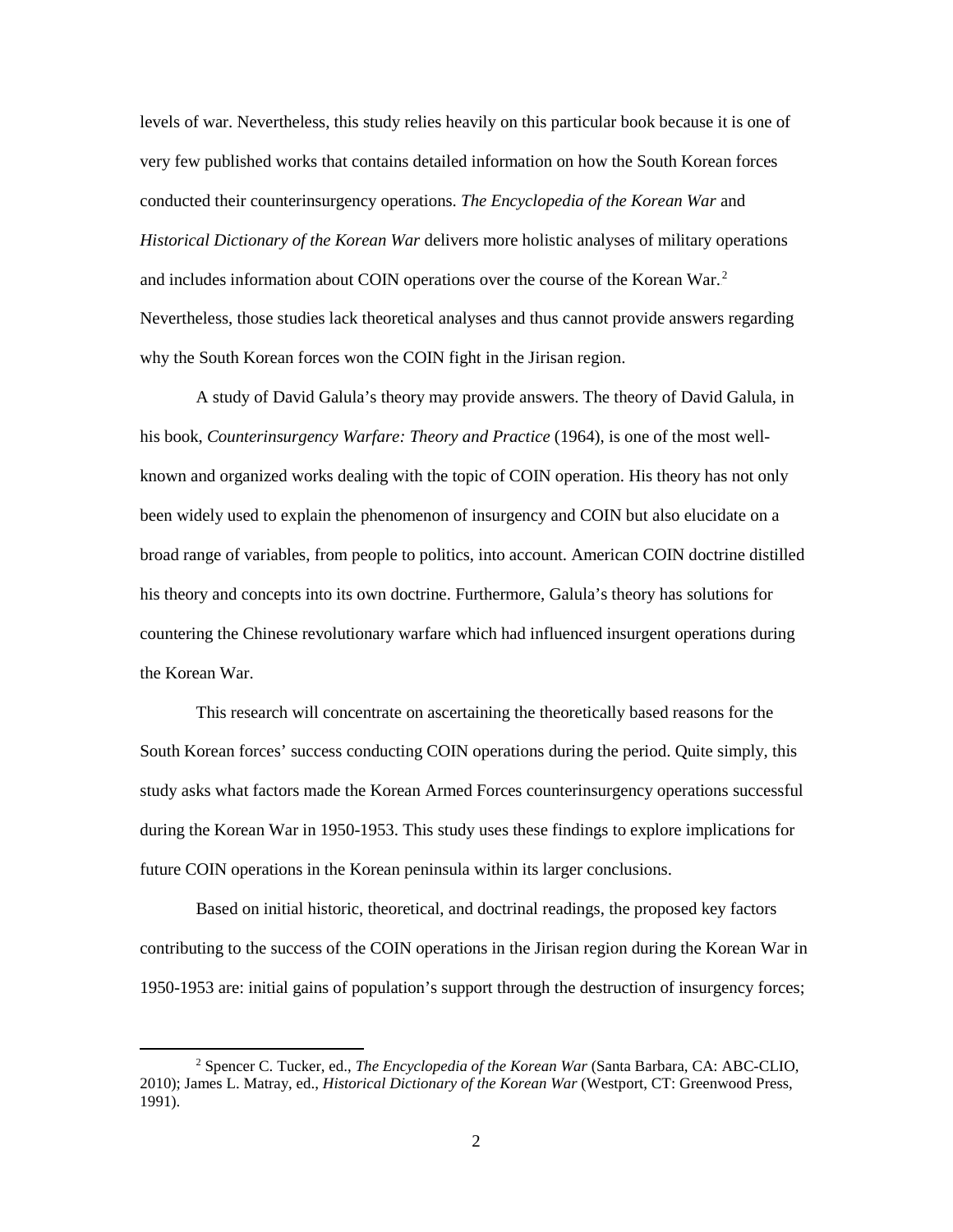deployment of COIN static units demonstrating the ability to win; successful control of the population for their support and turning the active friendly minority to the majority; destruction of the insurgent political organization by continuous and intensive efforts. These factors are derived from Galula's theory of eight steps for operations, which relate closely with the four laws of COIN operations.<sup>3</sup> As an example, the South Korean 11th Division and 8th Division had gained initial successes through the destruction of the North Korean insurgency forces.<sup>4</sup> The successive commitment of Task Force Paik (TFP), as the COIN static unit, demonstrated the South Korean and UN's ability to win the COIN campaign.<sup>5</sup> They also earned strong support from population through their initial gains with a unified command. TFP attained freedom of action and, more importantly, reinforced growing support from the local population through successful control of that population, and turned the neutral majority to the area of the active friendly minority. Furthermore, South Korea and UN forces successfully eliminated the core political group of the insurgency and the remnants of their forces by continuous and intensive efforts.

This case study analyzes the COIN operations of South Korean forces in the Jirisan region during the Korean War in 1950-1953. David Galula's COIN warfare theory and principles in *Counterinsurgency Warfare* will be a framework to analyze the actions of the Army of the Republic of Korea (AROK) against insurgent forces in Jirisan. Several historical sources provide foundational knowledge for these events, including the *Encyclopedia of the Korean War*, *Historical Dictionary of the Korean War,* and *History of the Counter Unconventional Warfare (1945-1960)*. The last of these, published by Korean Department of Defense's Committee for Compilation of Korean War History, particularly, is the Korean government's official document.

<sup>&</sup>lt;sup>3</sup> The eight steps and the four laws of COIN warfare will be dealt with more deeply in the next section. David Galula, *Counterinsurgency Warfare: Theory and Practice* (New York: Praeger, 1964), 107- 135.

<sup>4</sup> Committee for Compilation of Korean War History, *History of the Counter Unconventional Warfare (1945-1960),* 148-153; Spencer C. Tucker, ed., *The Encyclopedia of the Korean War,* 723.

<sup>5</sup> Committee for Compilation of Korean War History, *History of the Counter Unconventional Warfare (1945-1960),* 148-153; Spencer C. Tucker, ed., *The Encyclopedia of the Korean War,* 723.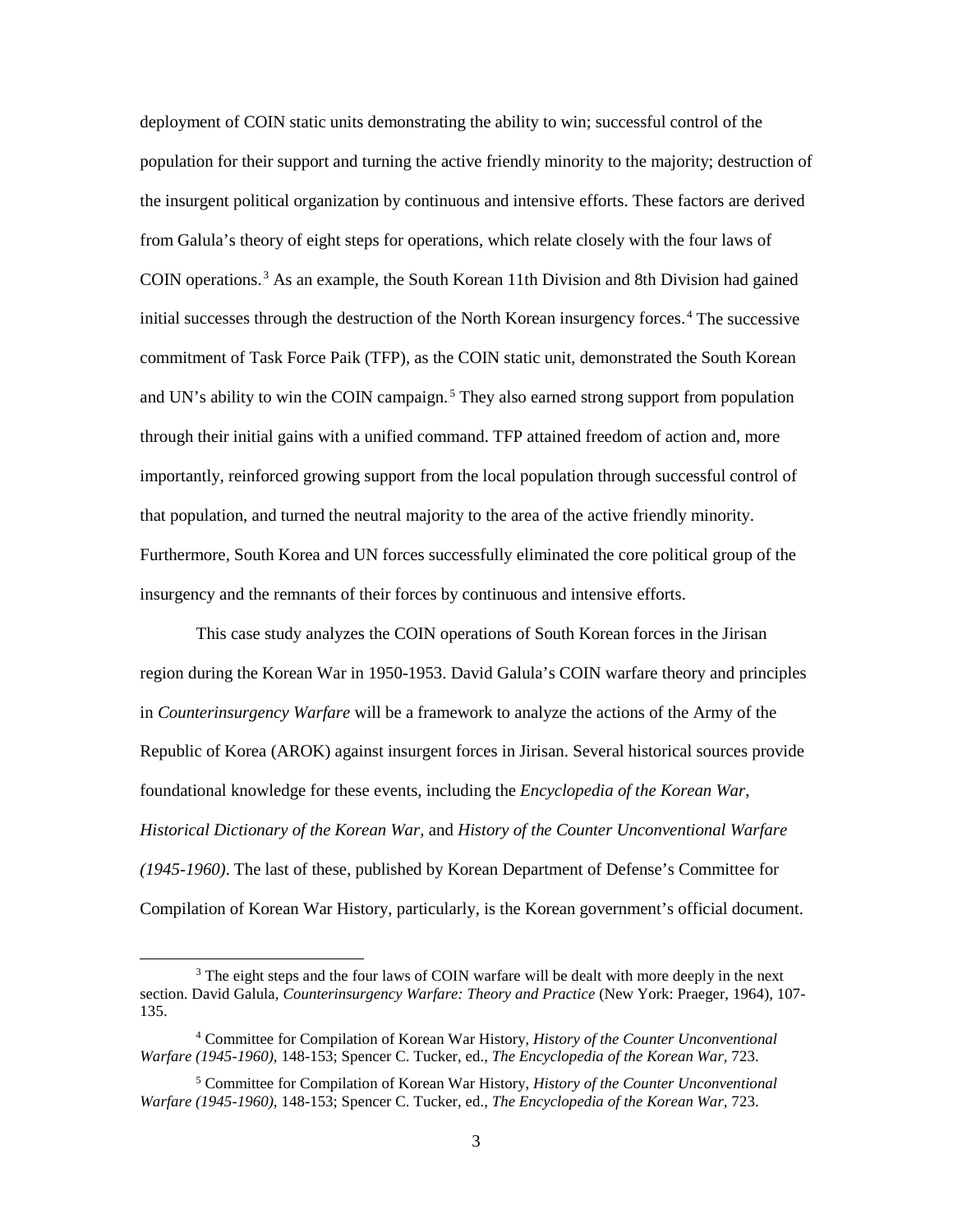The study will conclude by considering the implications of the Army's successes in Jirisan for future COIN operations.

This research is significant for two key reasons. First, its implications will contribute to the broader military community's preparations for future wars, which will likely see continued efforts by weaker forces to use insurgency as a means of countering stronger forces. Second, it will have significant impact on the Korean peninsula, where any future war will almost certainly see the inclusion of insurgency/COIN warfare again. Most military communities anticipate that future wars will be hybrid in nature, meaning those conflicts will be complex and contested wars made up of conventional operations in multiple domains, and will include insurgency and COIN operations, psychological operations, and operations with elements of national power other than military force. Today, the US military is changing its operational and doctrinal posture from COIN to large-scale combat operations, but the likelihood of hybrid conflicts in the future suggests that COIN operations should not be discounted. History suggests that adversaries adapt to counter dominant forms of warfare, and thus, the more the US military pursues advantages in large-scale combat operations with strong conventional forces or technological advantage, the more opponents will seek advantage in asymmetric ways to counter these strengths, including insurgency warfare. The results of this research can serve as a part of the knowledge on COIN operations for the military communities preparing for future hybrid wars.

In addition, nearly three quarters of the Korean peninsula is made up of mountainous areas where it is suitable for guerrilla forces to conduct insurgency operations, and the history of warfare in Korea illustrates this. In that vein, the Jirisan region was the place where remnants of North Korea's military forces most actively waged the insurgency operations against the South during the Korean War. The implications of the analysis of the successful but unknown COIN operations conducted during the Korean War through Galula's theory can have significant meaning for Korean military doctrine on COIN operations going into the future.

4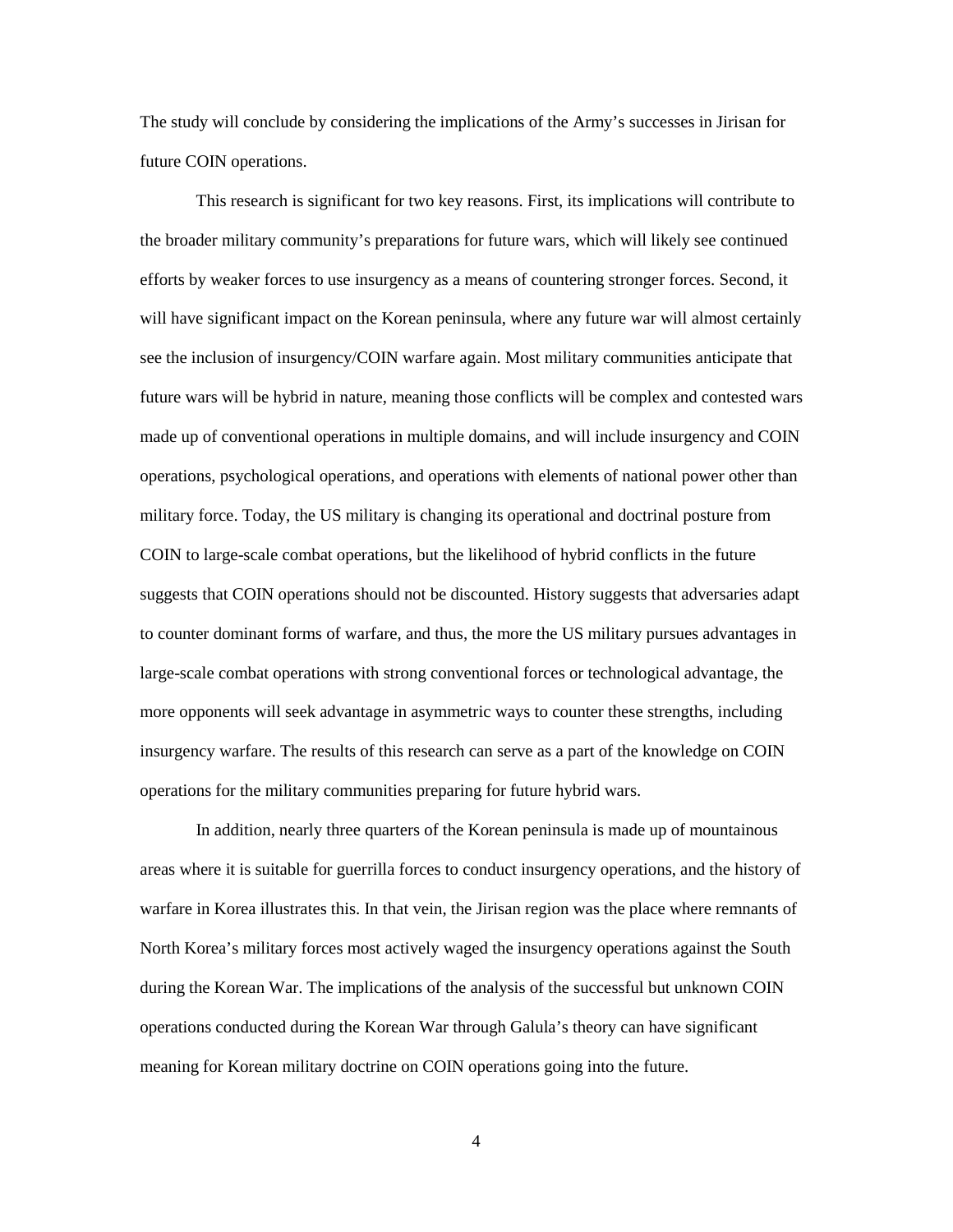## Theories of Counterinsurgency Warfare

#### <span id="page-12-1"></span><span id="page-12-0"></span>Review of Other Theories

There are a variety of theoretic arguments as lenses for analyzing COIN operations, other than David Galula's theory. This section addresses why Galula's theory is the most suitable to this analysis by reviewing other theories. Also, it provides a framework which will be utilized throughout the analysis. In order to understand the strengths and weakness and match suitability of other theories on COIN to the case of the Jirisan COIN campaign, this monograph explores seven other theorists: Roger Trinquier, B. H. Liddell Hart[, Thomas Hammes,](https://en.wikipedia.org/wiki/Thomas_Hammes) [Steven Metz,](https://en.wikipedia.org/wiki/Steven_Metz) [Douglas Ollivant,](https://en.wikipedia.org/wiki/Douglas_Ollivant) [David Kilcullen,](https://en.wikipedia.org/wiki/David_Kilcullen) an[d Robert Grainger Ker Thompson.](https://en.wikipedia.org/wiki/Robert_Grainger_Ker_Thompson) While the works of these theorists are not directly applicable to the case of Jirisan, they do each add to our understanding of the phenomenon of insurgency and COIN operations.

Of the many reputable theorists, one that should be addressed is Roger Trinquier. In his book, *Modern Warfare*, Trinquier emphasized that the aim of war in modern era is "to overthrow an authority and its regime," stressing on the interconnection among politics, economic, psychologic, and military.<sup>6</sup> It reflected his various experiences of the Second World War, the First Indochina War, and the Algerian War. Having those practical experiences, he was skeptical of the conservative way to counter seemingly a new kind of warfare, which is insurgency. Despite his considerable contribution to the area of COIN in terms of terrorism and torture, his theory has limitations in that it cannot explain the whole spectrum of insurgency and COIN phenomena and that it is not able to explicitly distill how to conduct COIN operations into laws or theories.

Likewise, B. H. Liddell Hart had focused on a slightly different point. Experiencing severe suffering from the British frontal attacks in the Western Front during the First World War, he was critical on such form of attack that results in great casualties. Although he also has

 <sup>6</sup> Roger Trinquier, *Modern Warfare: A French View of Counterinsurgency* (New York: Praeger, 1964).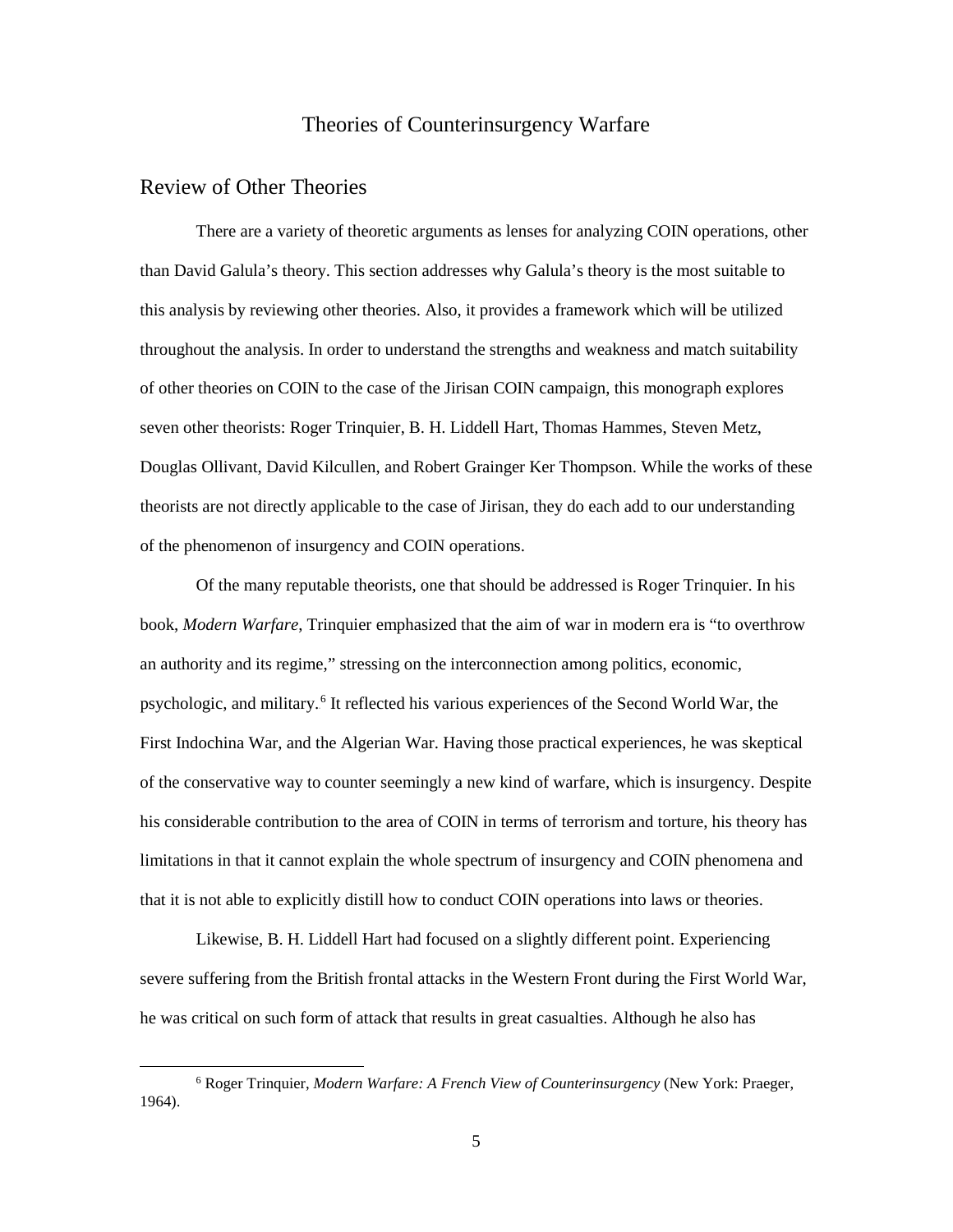arguments on COIN operations, actually on guerrilla warfare, his focal point was the famous "indirect approach" strategy.<sup>7</sup> He extolled T. E. Lawrence's experiences and the Arab Revolt during World War I to emphasize the impact of insurgency.<sup>8</sup> Liddell Hart acknowledged that the key factor to win against insurgency warfare is to gain the heart and mind of the local population.<sup>9</sup> However, his theory concentrated heavily on contrasting the indirect approach to the direct approach as means to win war, showing the effectiveness of insurgency as a means to win in war by embracing the indirect approach. Still, his study focused more on the indirect approach as a concept for the insurgent, than through detailed study of its application by the defender.

Another theorist who aimed at introducing a conceptualization of insurgency rather than digging into the COIN warfare itself is Thomas [Hammes,](https://en.wikipedia.org/wiki/Thomas_Hammes) who dealt with the phenomena of insurgency and COIN in his work, *The Sling and The Stone: On War in the 21st Century.* In that work, Hammes addressed what he termed "Fourth Generation Warfare," focusing on the tendencies of insurgency operations.<sup>10</sup> The book reflected the experience garnered during his lengthy career in the US Marine Corps. Hammes wrote that the United State was facing a different and unintended dimension (called the Fourth Generation Warfare) of the Second Gulf War. His work focused primarily on continued heavy reliance on technology, network systems, and organizational structure based on the nature of the Cold War in the face of a foes with greater political will.<sup>11</sup> Such political will works by forcing an enemy's decision makers to believe that their goals are too costly to attain the perceived benefit.<sup>12</sup> Hammes' focus primarily on employment of Fourth Generation Warfare by the insurgent limits its utility in this study.

 <sup>7</sup> B. H. Liddell Hart, *Strategy* (New York: New American Library, 1974), 146-147.

<sup>8</sup> B. H. Liddell Hart, *Strategy*, 361-370.

<sup>9</sup> B. H. Liddell Hart, *Strategy,* 367-370.

<sup>10</sup> Thomas Hammes, *The Sling and The Stone: On War in the 21st Century* (St. Paul, MN: Zenith Press, 2004), 1-15.

<sup>11</sup> Thomas Hammes, *The Sling and The Stone*, 190-291.

<sup>12</sup> Thomas Hammes, *The Sling and The Stone*, 207-223.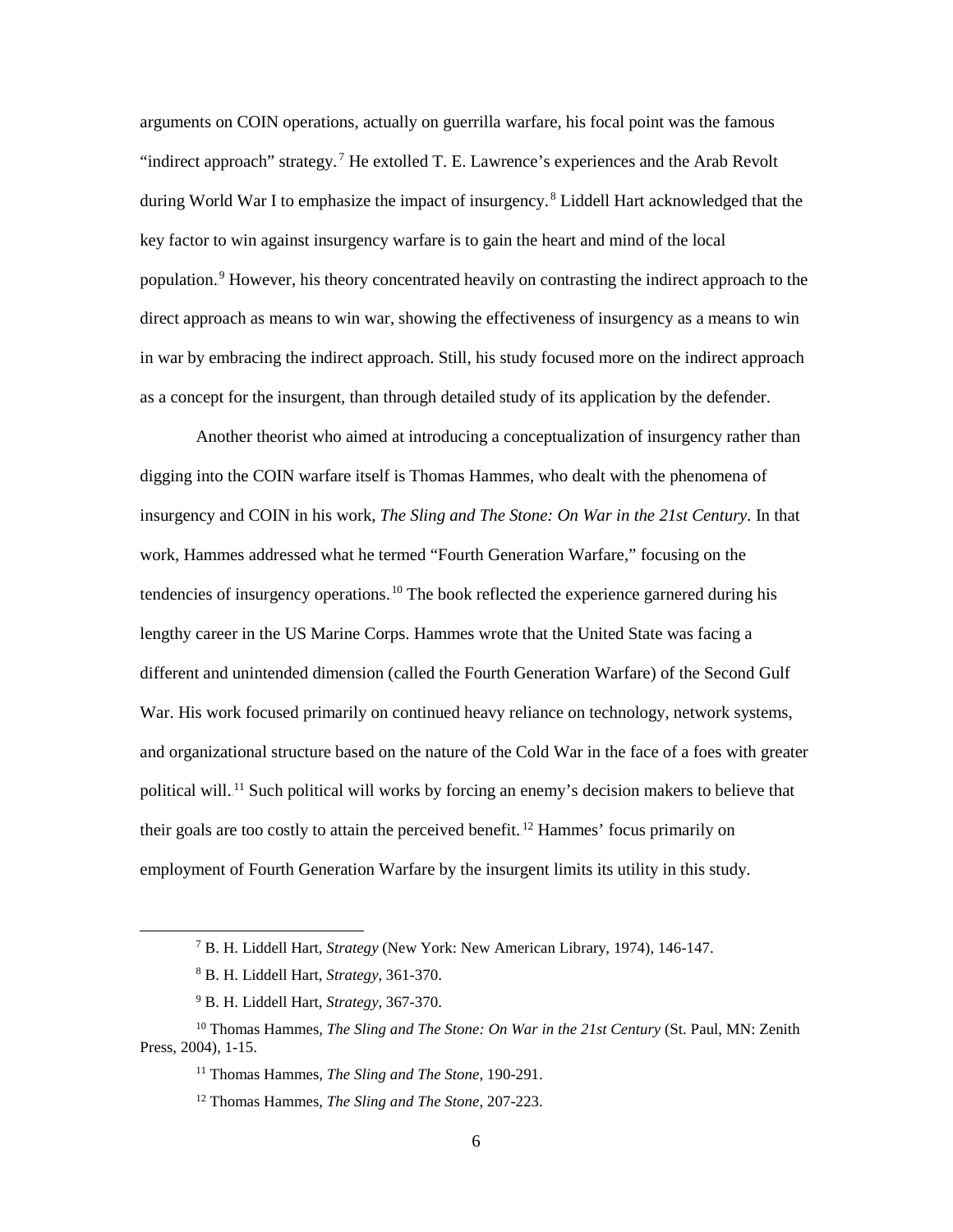Unlike the theorists mentioned above, who examined different aspects of insurgency looking for universalist principles, Steven Metz, a senior research professor of National Security Affairs at the US Army War College Strategic Studies Institute, has a limitation of focusing on hybrid war almost exclusively from a US perspective. This perspective is firmly grounded in his lengthy career as a faculty member at various professional military education institutions, including the Air War College and the US Army Command and General Staff College and as advisor in government agencies and political organizations. Metz proposed five concepts for the complex future wars: maximum adaptability and flexibility, focused intelligence, minimal vulnerability, full dimensional precision, and integrated homeland security.<sup>13</sup> That is, he argued that the United States should integrate above five concepts to cope with asymmetric enemies using insurgency or terrorism. <sup>14</sup> However, his theory said little about fighting an insurgency from the tactical level and instead looked at the problem from a US's strategic standpoint.

There are, importantly, key theorists who have discussed COIN operations in terms of building an optimal tactical organization. Douglas Ollivant and Eric D. Chewning presented observations based in their experiences with COIN operations in Iraq. They insisted that COIN operations require simultaneous execution in the full range of kinetic and non-kinetic actions.<sup>15</sup> However, their arguments focused on the idea that the basic tactical unit in COIN operations is the combined arms maneuver battalion associating with indigenous forces and living among the population.<sup>16</sup> They argued how the US military should build a suitable tactical organization rather than distilling their experiences into a solid universal theory.

<sup>&</sup>lt;sup>13</sup> Steven Metz and Douglas V. Johnson II, "Asymmetry and U.S. Military Strategy: Definition, Background, and Strategic Concepts," Strategic Studies Institute (SSI) monograph (January, 2001), 23.

<sup>&</sup>lt;sup>14</sup> Steven Metz and Douglas V. Johnson II, "Asymmetry and U.S. Military Strategy: Definition, Background, and Strategic Concepts," 23.

<sup>&</sup>lt;sup>15</sup> Douglas Ollivant and Eric D. Chewning, "Producing Victory: Rethinking Conventional Forces in Counterinsurgency Operations," *Military Review* 86, no. 4 (July-August 2006), 50-59.

<sup>16</sup> Douglas Ollivant and Eric D. Chewning, "Producing Victory: Rethinking Conventional Forces in Counterinsurgency Operations," 50-59.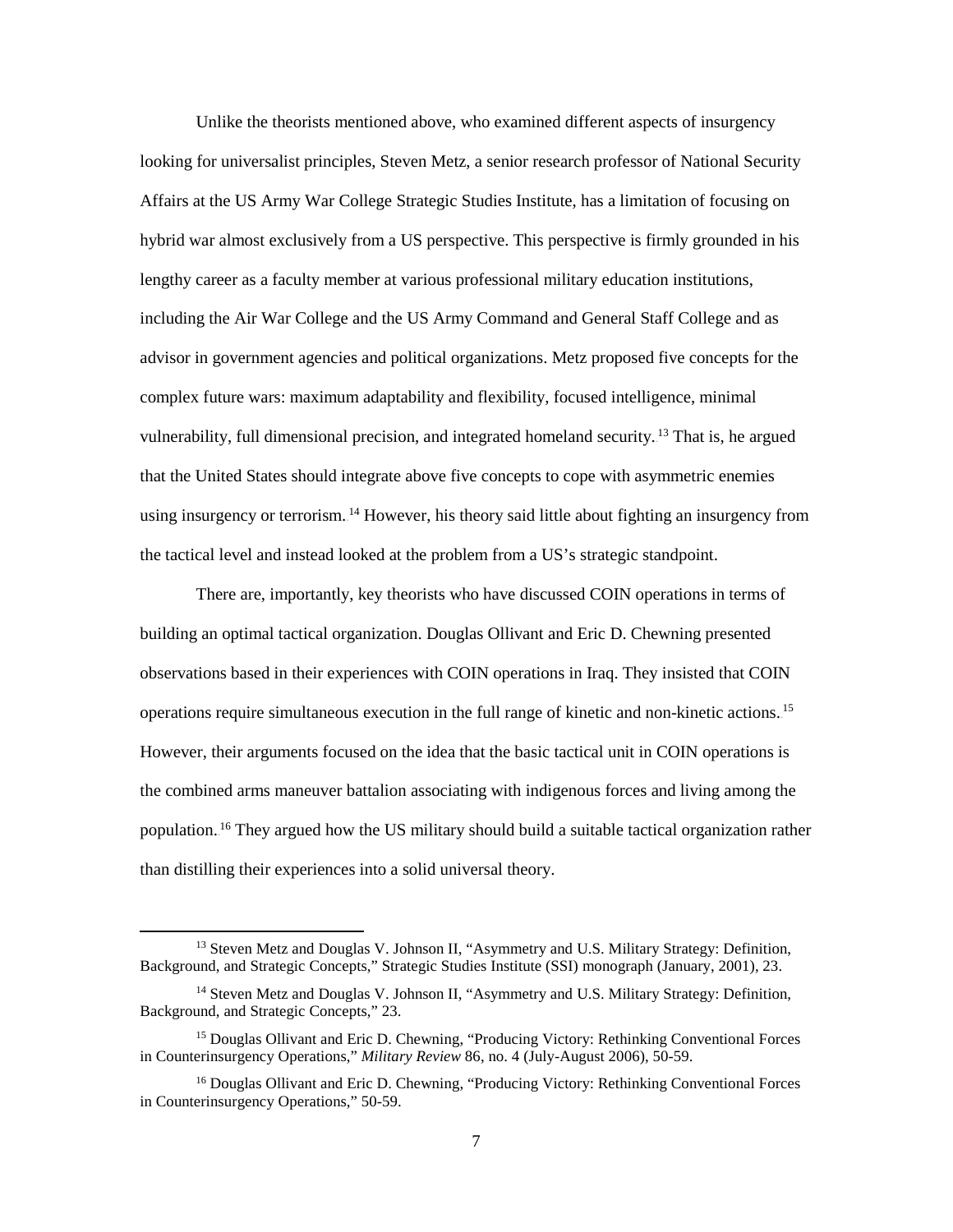Alternatively, Australian [David Kilcullen,](https://en.wikipedia.org/wiki/David_Kilcullen) conducted research into a series of case studies that demonstrate practical ways to fight against insurgency.<sup>17</sup> With the twenty-five years as an army officer, Kilcullen's career provided numerous opportunities to share his understanding as both scholar and practitioner. He served at various times as chief strategist for counterterrorism at the US State Department, as a counterinsurgency advisor to General David Petraeus during the development the US Army's counterinsurgency doctrine in the early years of the wars in Iraq and Afghanistan, and a special advisor to Condoleezza Rice.<sup>18</sup> Nevertheless, Kilcullen study confines his study areas to the South Asia and Middle East regions and focuses on tactics and strategy, while ignoring the operational level.<sup>19</sup> As this study deals with COIN operations on the Korean peninsula, it needs relevant case studies on the neighboring region involving China, Japan, Russia, and/or North Korea.

Finally, there is theorist [Robert Thompson](https://en.wikipedia.org/wiki/Robert_Grainger_Ker_Thompson) who is a British expert on COIN. He served in the Royal Air Force and participated in military operations in Malaya, Burma, and Vietnam as a staff officer or military advisor and his experiences formed the foundation of his thoughts. Like Kilcullen, however, Thompson's theory has limited scope by focusing on a specific region and time and not extrapolating his conclusions into a more general theory of COIN. In his book, *Defeating Communist Insurgency*, Thompson presented well-articulated principles on COIN operations in his book, arguing that the core of insurgency is political and aims to rescind the links between the government and the people. $20$  His theory embraces these principles: establishing sound authority, military responding creating military problems from insurgency,

 <sup>17</sup> [David Kilcullen,](https://en.wikipedia.org/wiki/David_Kilcullen) *Counterinsurgency* (New York: Oxford University Press, 2010), 86.

<sup>18</sup> New America, "David Kilcullen," accessed 18 December 19, https://www.newamerica.org/ourpeople/david-kilcullen/.

<sup>19</sup> [David Kilcullen,](https://en.wikipedia.org/wiki/David_Kilcullen) *Counterinsurgency*, 86-87.

<sup>20</sup> Robert Thompson, *Defeating Communist Insurgency: Experiences from Malaya and Vietnam (Studies in International Security)* (London, UK: Chatto & Windus, 1966)*,* 24.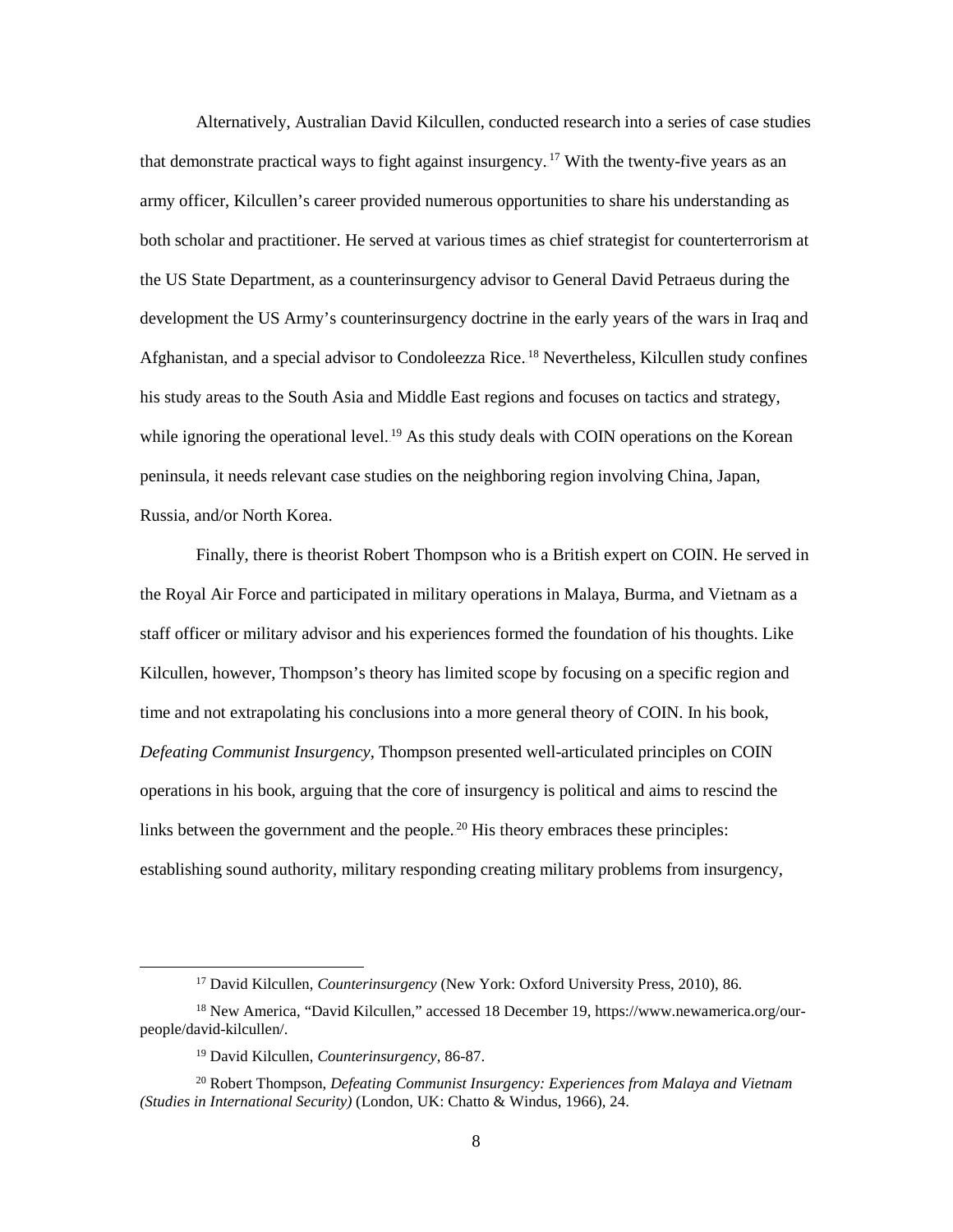economy of force, cultural sensitivity, and time.<sup>21</sup> This politically focused framework works well in examining his case, but study's narrow focus on the Southeast Asian region and concentration on strategic considerations for countering insurgency's political aims from a strategic perspective, limits its utility for the military practitioner.

#### <span id="page-16-0"></span>David Galula's Theory

It is David Galula's theory that best fits the purpose and method of this study on counterinsurgency operations in Korea during the Korean War for three reasons. First, his theory examines COIN from both the operational and strategic levels of war, which is where this study will focus.<sup>22</sup> Second, Galula's COIN theory is one that counters insurgency operating within the framework of Mao's Revolutionary strategy.<sup>23</sup> The remnants of NK forces and sympathetic SK partisan forces operating in the UN's rear area during the Korean War were heavily influenced by China, and more specifically, Mao's revolutionary thought. Finally, Galula presents a clear set of universalist principles designed to aid in understanding COIN operations beyond a single place and time. Galula distilled these principles into four laws of COIN warfare and eight steps for the conduct of operations to defeat insurgencies. $24$ 

 <sup>21</sup> Robert Thompson, *Defeating Communist Insurgency: Experiences from Malaya and Vietnam,*  70-110.

 $22$  Galula mentions "From Strategy to Tactics" in his book. However, the author interpreted the term of *the tactics* into *operational level* given his argument in his book. David Galula, *Counterinsurgency Warfare: Theory and Practice*, 87-106.

<sup>23</sup> David Galula, *Counterinsurgency Warfare: Theory and Practice*, ix-xiv, 4-10.

<sup>24</sup> David Galula, *Counterinsurgency Warfare: Theory and Practice*, 71-79, 107-135.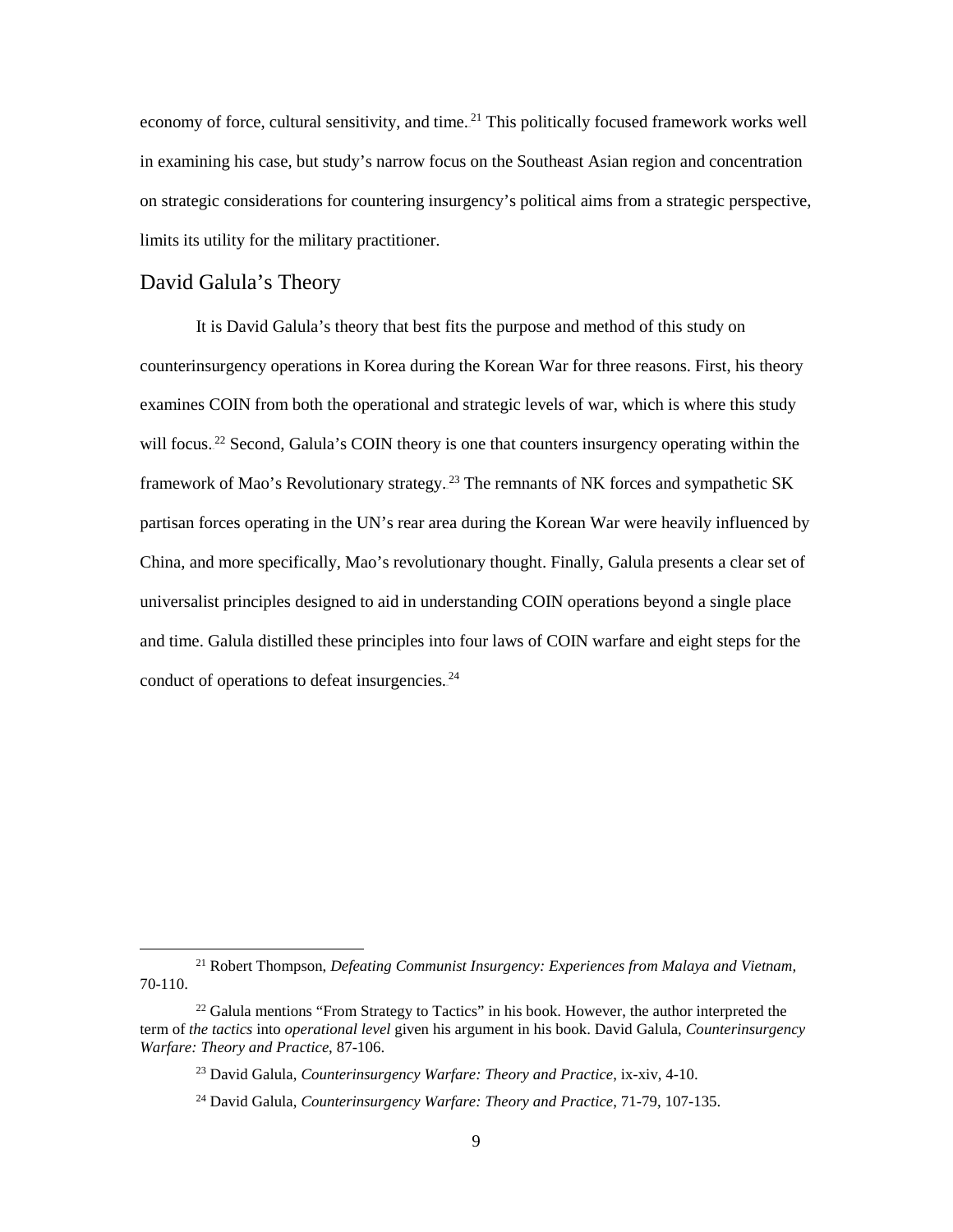

<span id="page-17-0"></span>Figure 1. The Four Laws of COIN Warfare. David Galula, *Counterinsurgency Warfare: Theory and Practice* (New York: Praeger, 1964), 74-79.

Galula's greatest contribution to our current understanding of counterinsurgency warfare is the development of his four laws of COIN warfare, as shown in Figure 1. The first law stresses the importance of the population's support in COIN warfare. The second law elucidates that the COIN forces should enable a neutral majority to rally in the favorable and should neutralize or eliminate the active hostile minority by using the active friendly minority. The third law emphasizes that military forces and police must maintain security in order to keep the support of the population. Furthermore, it stresses that elements of national power such as politics, society and economy should work with tight coordination to show that they have the will, the means and the ability to win the war, as early as possible. The final law is that they should intensely project these efforts local by local, rather than scattered.<sup>25</sup>

 <sup>25</sup> David Galula, *Counterinsurgency Warfare: Theory and Practice*, 74-79.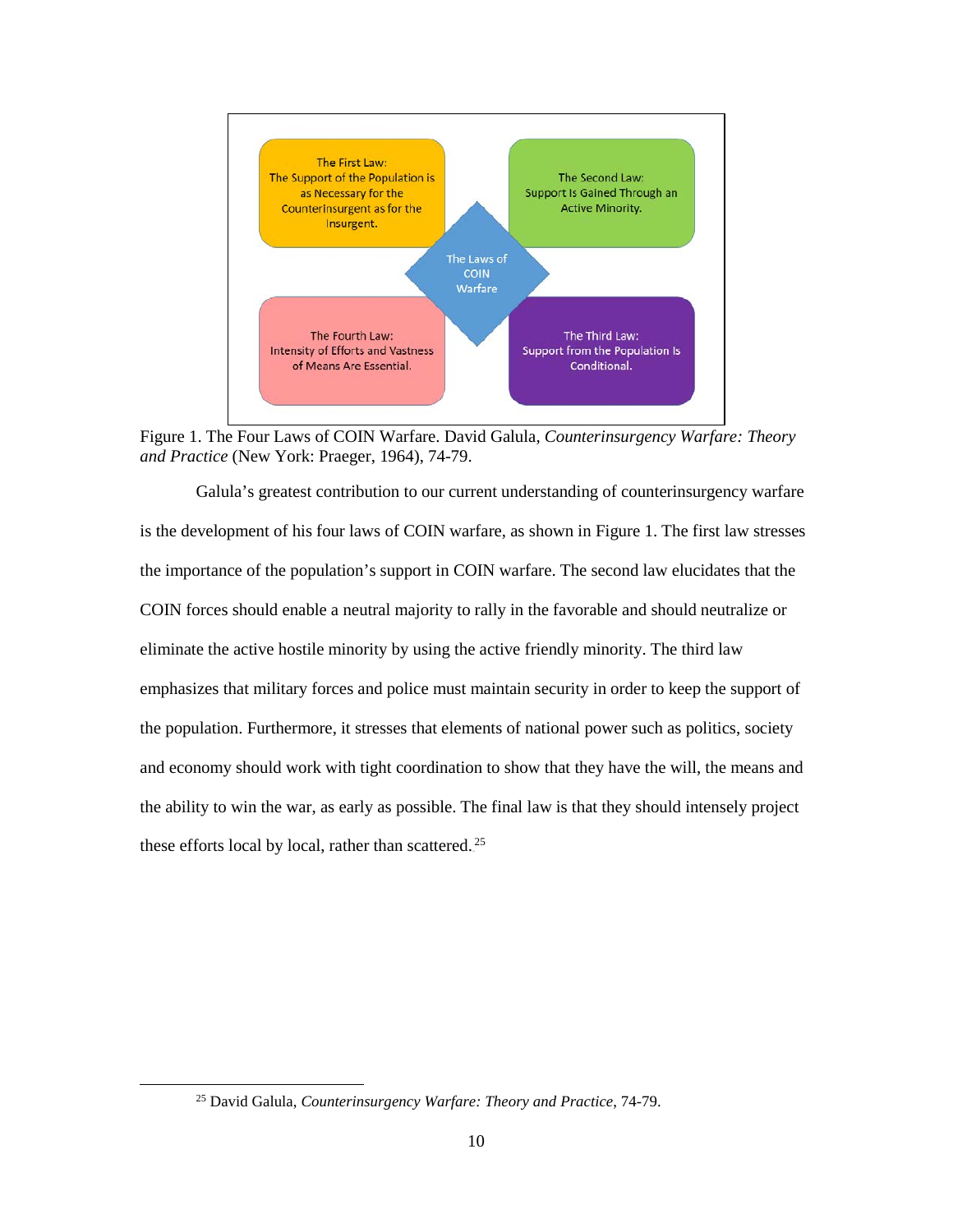

<span id="page-18-0"></span>Figure 2. The Eight Steps for COIN Operations. David Galula, *Counterinsurgency Warfare: Theory and Practice* (New York: Praeger, 1964), 107-135.

In addition to these laws, Galula drew an eight-step model to describe the execution of COIN operations that extends from the laws of COIN, as seen in Figure 2. The first step is to prepare the follow-on stage for the further progress of the COIN operations. Mobile units provide static units with freedom of action to start main COIN operations by destruction or expulsion of the insurgent forces. The purpose of the second step is to establish a grid of troops for providing the population and COIN operation teams with protection and security. In the third step, COIN forces re-establish the authority over the population, isolate them from the guerrillas, and gather the necessary intelligence. The fourth step recommends eradicating the insurgent political organization through a police operation dealing with the suspected agents. The common purpose of the fifth, sixth, and seventh step is to construct a stable system to consolidate and maintain the support of the population in the changed climate. The last step means liquidating the remnants of the insurgency forces by physical operations and amnesty offers.<sup>26</sup>

 <sup>26</sup> David Galula, *Counterinsurgency Warfare: Theory and Practice*, 107-135.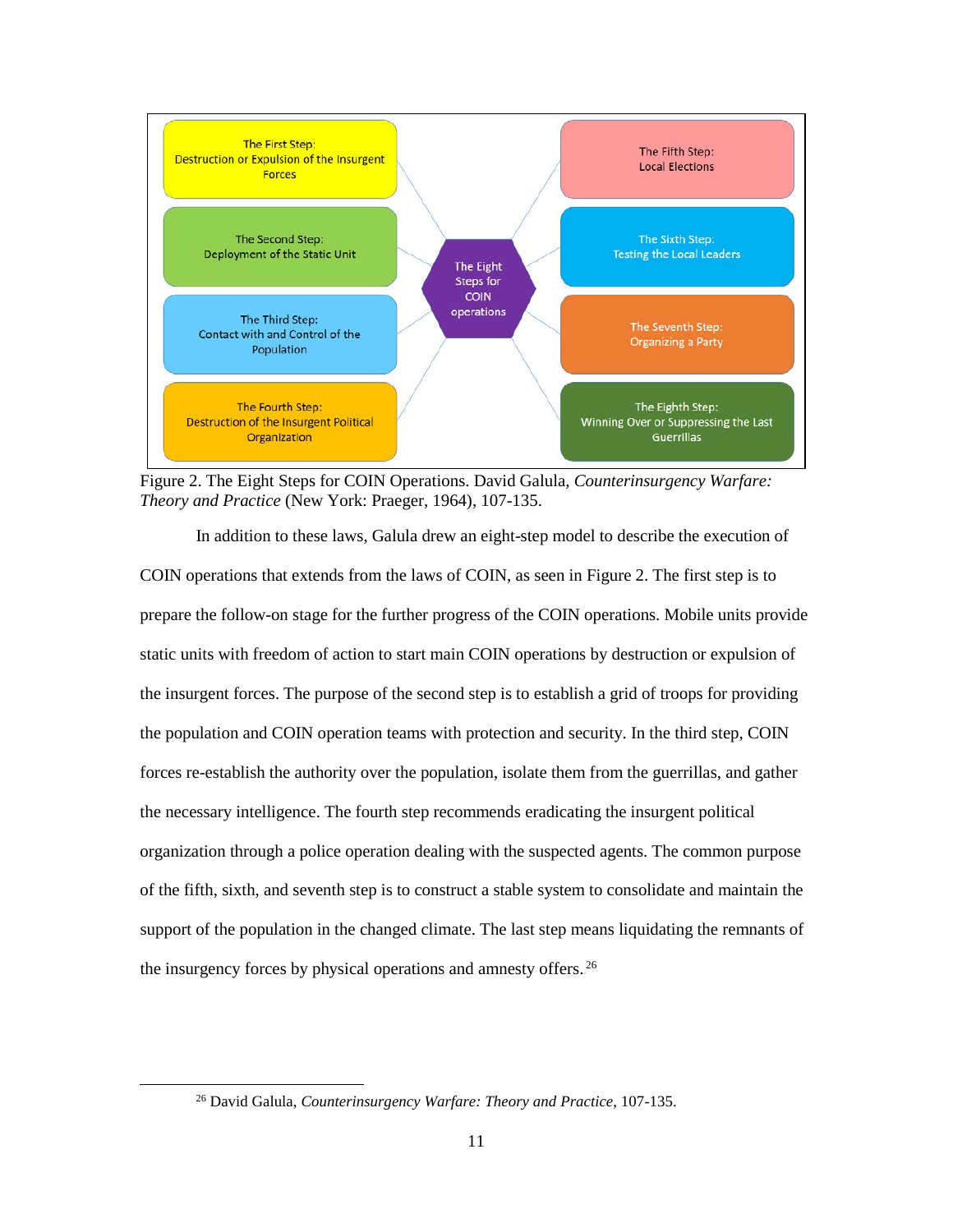#### <span id="page-19-0"></span>A Frame for Analysis



<span id="page-19-1"></span>Figure 3. A Frame for Analysis. Created by author.

In order to understand the conduct of COIN operations in the Jirisan region during the Korean War and answer the research question, this study has used Galula's four laws and eight steps to develop four specific factors to use as a frame for analysis. The factors' steps are a compound originated from. The fifth, sixth, and seventh in the eight-steps of Galula's concept, which relate to cases of regime change, are not relevant to the Jirisan campaign and thus, this study's analytical frame excludes them. During the Korean War, because the South Korean government could extend its influence to the region, and the function of the administrative agencies had been maintaining, the campaign did not need local elections, testing the local leaders, or organizing a party. Also, the fourth factor in Figure 3 encompasses the fourth step and the eighth step due to their similar meanings. Finally, although the laws of COIN warfare should apply to all the steps, each factor in the frame includes part of the laws emphasized at the specific steps: the first has the support of population in the first law; the second contains demonstrating ability to win in the third law; the third takes using active minority; the fourth embraces the continuous and intensive efforts. $27$ 

 <sup>27</sup> David Galula, *Counterinsurgency Warfare: Theory and Practice*, 71-79, 107-135.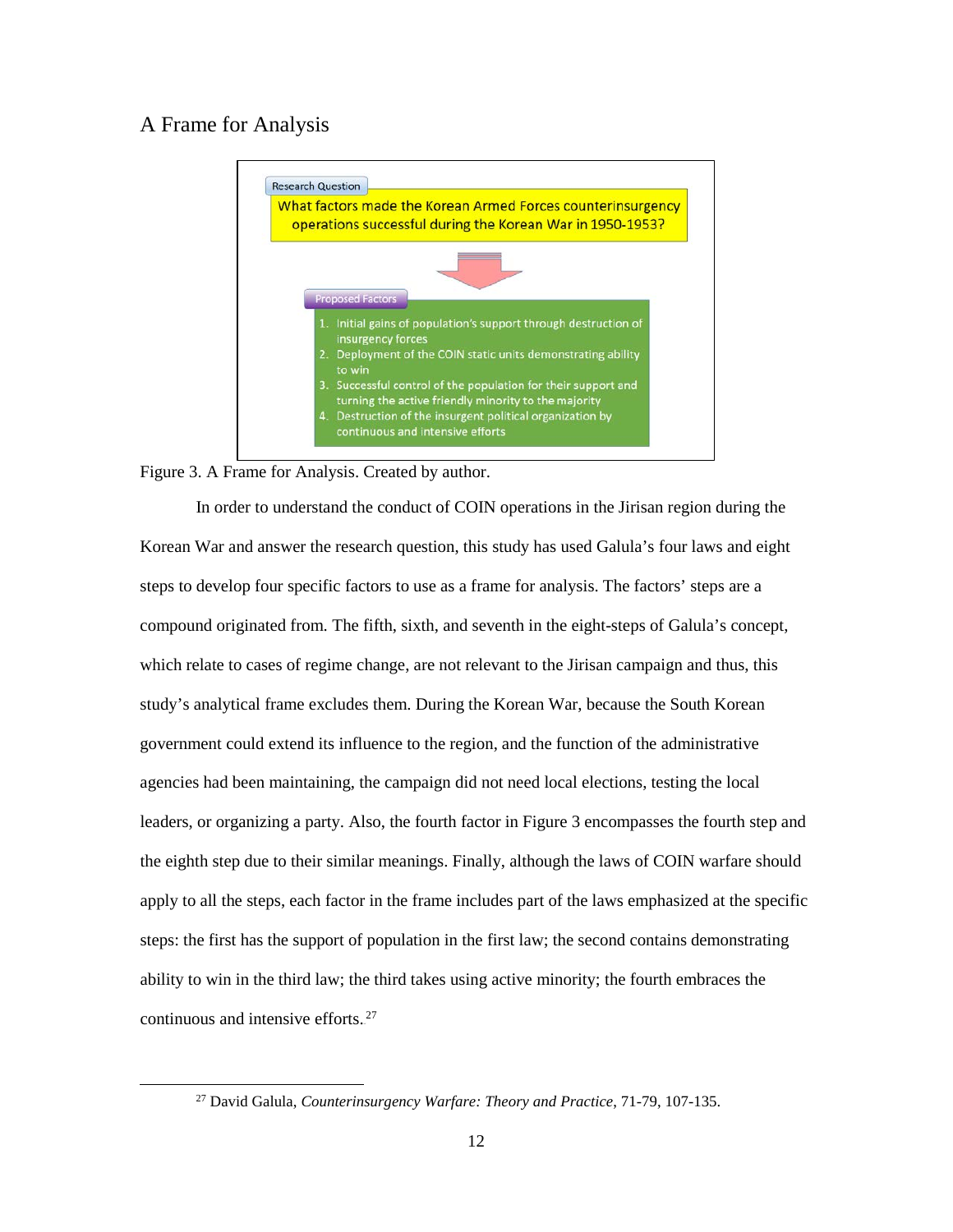#### Counterinsurgency Operations in the Korean War

<span id="page-20-0"></span>Prior to Japan's long colonial occupation, Korea had a long history of dynastic rule such as the Three Kingdoms period, the North and South States, Goryeo, and Joseon. Internal ideological struggles during the Joseon dynasty, in part, created political instabilities that ultimately led to Japan's colonial rule in 1910.<sup>28</sup> As the Japanese colonial period ended in 1945, the peninsula was plunged into yet another ideological conflict, the Cold War. The division of the peninsula at the end of World War II left the newly formed Democratic People's Republic of Korea (DPRK) in the north and Republic of Korea (ROK) in the south divided both physically and ideologically. The north fell under the control of the Soviet Union (USSR) and Stalinism, while the South came under the control of US liberalism and capitalism. The majority of the Korean people, both north and south, at that time, however, were more of a neutral majority as described by Galula than their counterparts in their respective governments.<sup>29</sup>

Before the Korean War, North Korean leaders had been establishing the second front, that is, insurgency operations, in the rear of South Korean territories. Stalin had cautioned Kim Ilsung and Pak Hon-yong that subversion could work both insurgency and South Korean Labor Party (SKLP) infiltration of the security forces.<sup>30</sup> Kim Il-sung placed Pak Hon-yong in charge of the Democratic Front for the Unification of the Fatherland, created to direct the partisan war in South Korea and conduct political actions designed to undermine the authority of the Rhee Syngman's regime.<sup>31</sup> The US Central Intelligence Agency, in 1949, calculated the total number of guerrillas in the South excluding those on Jeju Island to be between 3,500 and 6,000.<sup>32</sup> These

 <sup>28</sup> Allan R. Millett, *The War for Korea, 1945-1950* (Lawrence, KS: University Press of Kansas, 2005), 4.

<sup>29</sup> David Galula, *Counterinsurgency Warfare: Theory and Practice*, 76.

<sup>30</sup> Allan R. Millett, *The War for Korea, 1945-1950*, 177.

<sup>31</sup> Allan R. Millett, *The War for Korea, 1945-1950*, 177.

<sup>32</sup> James E. Hoare and Susan Pares, *Conflict in Korea: An Encyclopedia* (Denver, CO: ABC-CLIO, 1999), 26.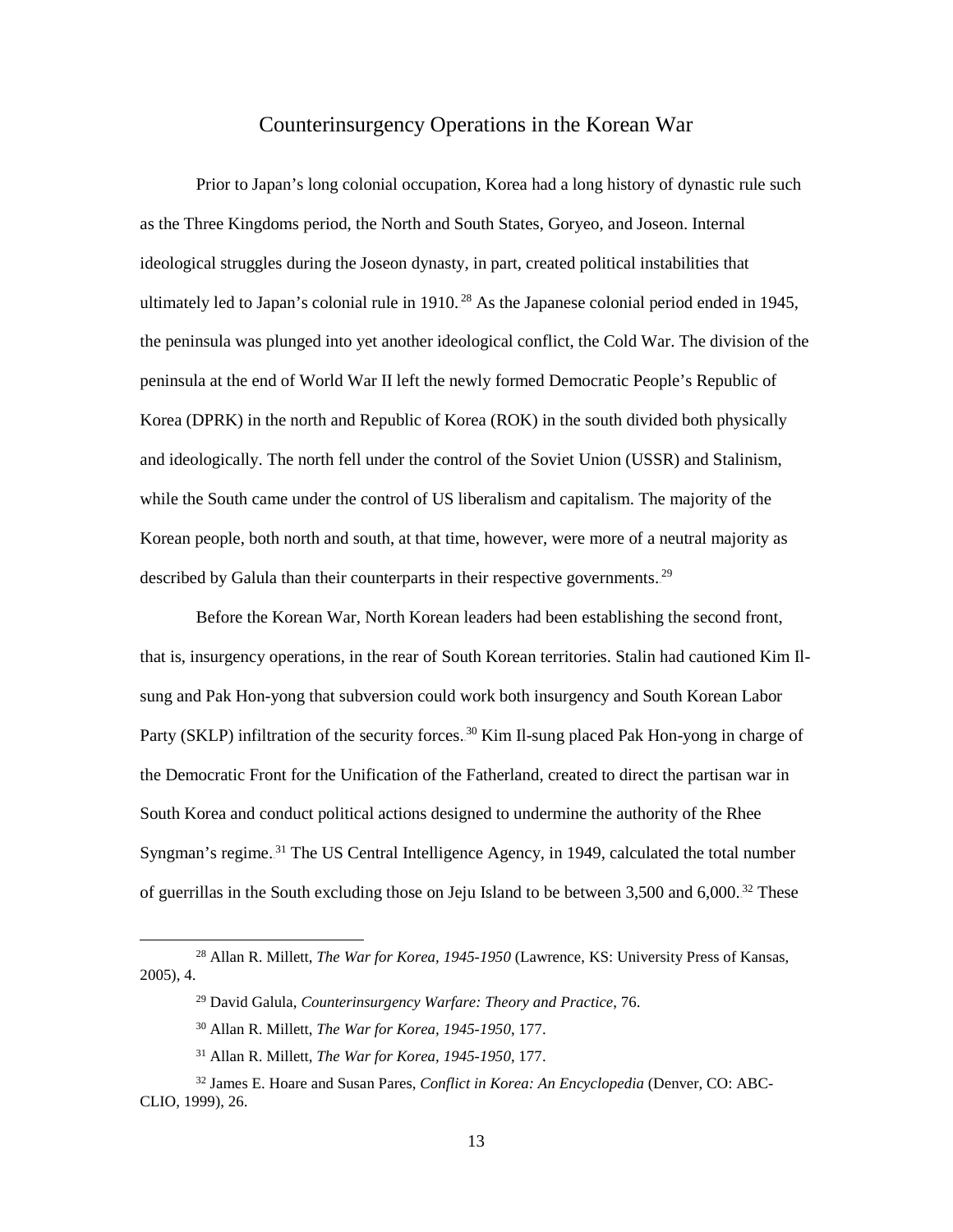guerrillas operated mostly out of mountainous areas such as the region of Jirisan, taking care to locate away from roads and railways.<sup>33</sup> On June 25, 1950, North Korea invaded the South with Pak Hon-yong promising an uprising of 200,000 insurgents.<sup>34</sup>

#### <span id="page-21-0"></span>Early Stages of the Korean War

At the beginning of the Korean War, the offensive of the NKPA forces appeared unstoppable. About six weeks after the invasion, they had captured ninety percent of South Korea's territory.<sup>35</sup> While the North prepared for the war based on a meticulous plan coordinated with the Soviets and China, South Korea was not prepared for a war and did not have enough war supplies.<sup>36</sup> For example, South Korean forces had no anti-tank guns or tanks to cope with NKPA armor units. In August and September 1950, the ROK government and the UN forces formed the Pusan Perimeter along the Naktong Defense Line.<sup>37</sup> The ROK government was at the edge of the cliff. However, an audacious amphibious operation changed the entire environment.

The Incheon Amphibious Operation (Operation Chromite) was a successful operation, and completely reversed the situation that had emerged in those early months. But, unfortunately, the Jirisan area came to face another form of warfare against the remnants of the NKPA regular troops, partisans in South Korea, and the complexity of both, as the North began to withdraw following Chromite. The success of the Incheon Amphibious Operation trapped the NKPA soldiers invading deep into South Korea.<sup>38</sup> Most of them moved to mountainous areas, such as the Jirisan region, where South Korean and UN forces could not reach. They became guerrillas and threatened the lines of communications of the South Korean and UN forces.<sup>39</sup>

 <sup>33</sup> James E. Hoare and Susan Pares, *Conflict in Korea: An Encyclopedia*, 26.

<sup>34</sup> Allan R. Millett, *The War for Korea, 1945-1950*, 244.

<sup>35</sup> Sun Yup Paik, *From Pusan to Panmunjom* (McLean VA: Brassey's (US), INC., 1992), 1-34.

<sup>36</sup> Allan R. Millett, *The War for Korea, 1945-1950*, 175-195, 241-246.

<sup>37</sup> Sun Yup Paik, *From Pusan to Panmunjom*, 28-46.

<sup>38</sup> James E. Hoare and Susan Pares, *Conflict in Korea: An Encyclopedia*, 26.

<sup>39</sup> James E. Hoare and Susan Pares, *Conflict in Korea: An Encyclopedia*, 26.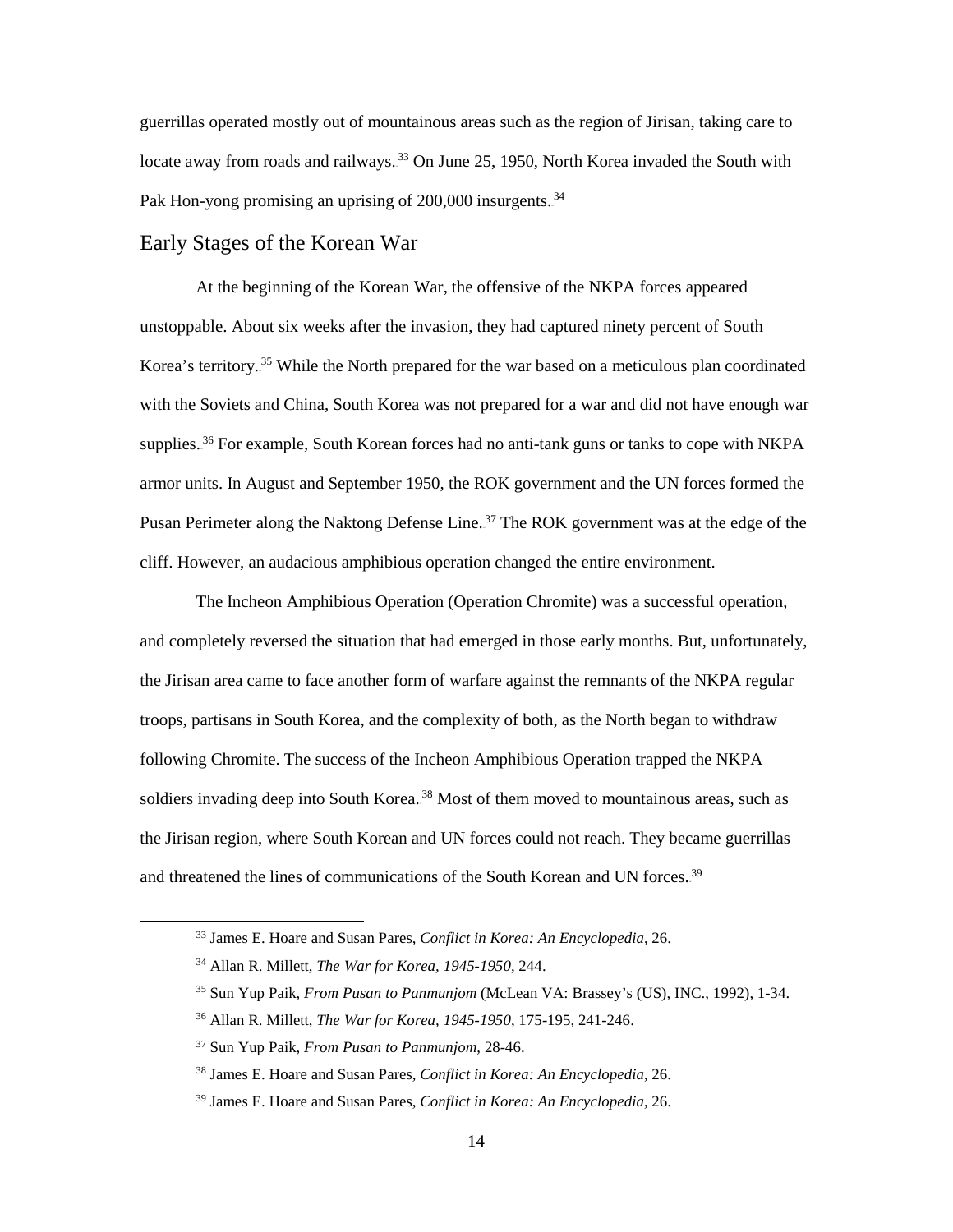The total number of guerrillas operating in the Jirisan region during AROK's counterinsurgency operations was approximately 30,000 to 40,000.<sup>40</sup> In particular, the Nambu Corps, commanded by Lee Hyun-Sang, was large enough to have several divisions and was equipped with heavy arms and equipment.<sup>41</sup> Not only did they disrupt the rear of the UN forces, but also they created anxiety and fear for the people in the region by plundering food, livestock, and clothes. They caused severe damage to the local people. Indeed, the region was like "the Republic of Korea during day-time and the People's Republic of Korea during night-time."<sup>42</sup>

#### <span id="page-22-0"></span>North Korean Insurgency Operations in the Korean War

As the troops participated in Operation Chromite linked with the UN troops conducting the offensive north from the Pusan Perimeter on September 27, 1950, the NKPA 4th, 6th, 7th, 9th, and 10th Divisions projected into the front of Masan and Changryeong lost their lines of communication and routes for the retreats were interdicted.<sup>43</sup> Cooperating with the sympathetic partisans in the rear, the remnants of about 10,000 men established bases and sanctuaries around Jirisan for harassing the rear of UN forces and South Korean forces.<sup>44</sup> By October of 1950, the number of guerrilla troops south of the thirty-eight parallel reached over  $15,000.^{45}$  The insurgency, as the second front, raided transports and personnel, destroying facilities and

 <sup>40</sup> Suk Gyun Jeong, "The Operations of the General Paik's Field Combat Command and Its Lessons," *Military History*, no. 53 (2004): 31.

<sup>41</sup> Sun Yup Paik, *From Pusan to Panmunjom*, 182; Suk Gyun Jeong, "The Operations of the General Paik's Field Combat Command and Its Lessons," 31-32.

<sup>42</sup> Suk Gyun Jeong, "The Operations of the General Paik's Field Combat Command and Its Lessons," 32.

<sup>43</sup> Committee for Compilation of Korean War History in Korean Department of Defense, *History of the Counter Unconventional Warfare (1945-1960)*, 148.

<sup>44</sup> Committee for Compilation of Korean War History in Korean Department of Defense, *History of the Counter Unconventional Warfare (1945-1960)*, 149.

<sup>45</sup> Committee for Compilation of Korean War History in Korean Department of Defense, *History of the Counter Unconventional Warfare (1945-1960)*, 150.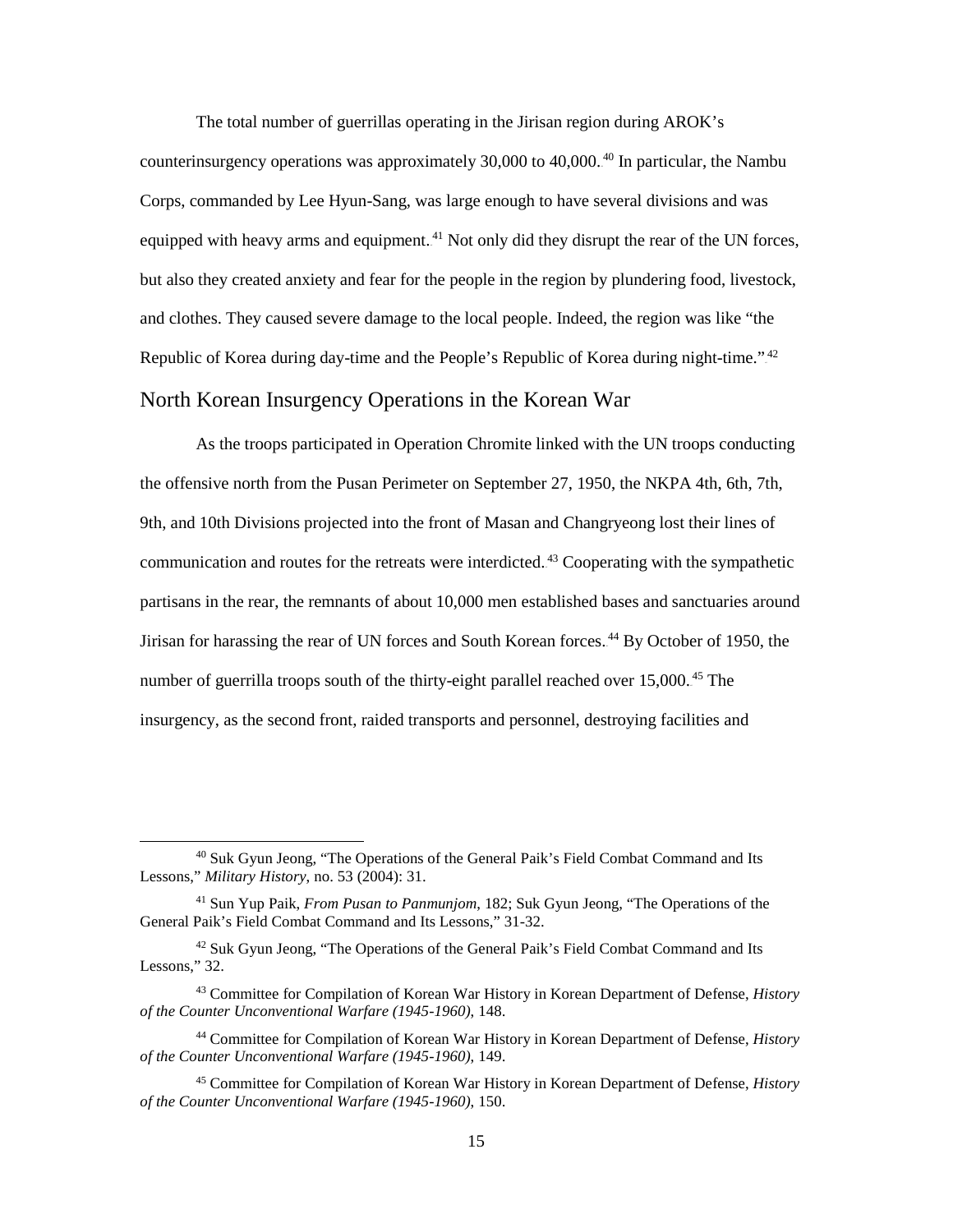supplies, and trying to interdict the communications of the UN forces.<sup>46</sup> Their efforts caused the logistical operations of the South Korean and UN forces to deteriorate rapidly in the early operations of the war. $47$ 

The guerrillas, scattered in different provinces, were mostly destroyed by the COIN operations of two South Korean divisions (the 8th and 11th Division) from October 1950 to May 1951. However, in August 1951, Lee Hyun-sang, known as the supreme commander of the insurgency in South Korea, unified the command and control of insurgent forces in the south. After holding a convention encompassing the guerrillas of six provinces at Nongol, the north of Jirisan, he reorganized the individual ranger troops in the provinces, promoted them into divisions, and put them under the control of the Nambu Corps which he directly commanded.<sup>48</sup>



<span id="page-23-0"></span>Figure 4. Order of Battle of the Nambu Corps, August 1951. Committee for Compilation of Korean War History in Korean Department of Defense, *History of the Counter Unconventional Warfare (1945-1960)* (Seoul, Korea: Committee for Compilation of Korean War History, 1988), 184.

 <sup>46</sup> James E. Hoare and Susan Pares, *Conflict in Korea: An Encyclopedia,* 26; Committee for Compilation of Korean War History in Korean Department of Defense, *History of the Counter Unconventional Warfare (1945-1960)*, 151.

<sup>47</sup> Committee for Compilation of Korean War History in Korean Department of Defense, *History of the Counter Unconventional Warfare (1945-1960)*, 151.

<sup>48</sup> Committee for Compilation of Korean War History in Korean Department of Defense, *History of the Counter Unconventional Warfare (1945-1960)*, 183.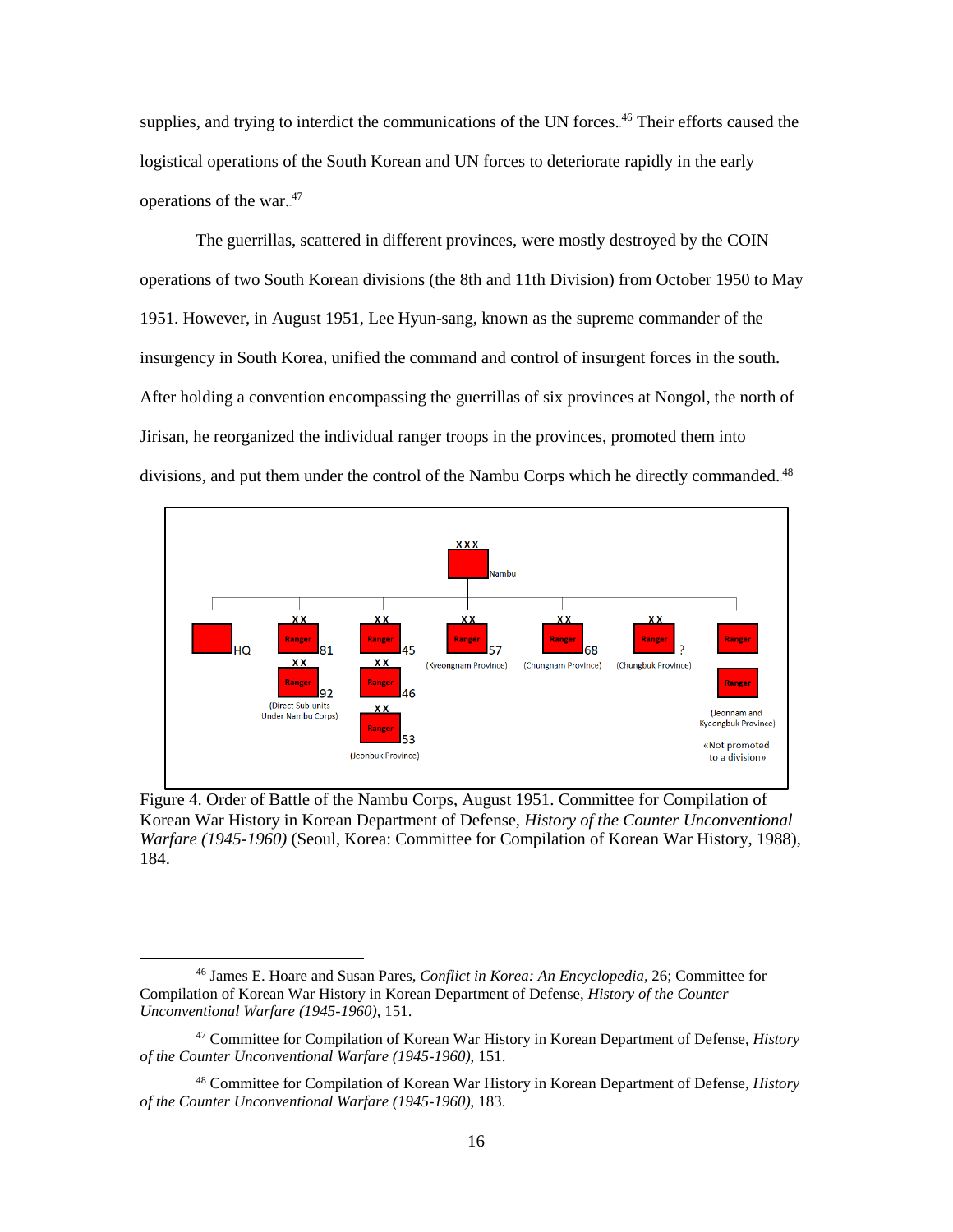The order of battle of the Nambu Corps is shown in Figure 5. Of these forces, the 81th and the 92th divisions were most well-organized units, having been directly subordinate units under the Nambu Corps prior to the reorganization. The 57th division of Kyeongnam province, and three divisions of Jeonbuk province (45th, 46th, and 53th divisions) made up the remainder. In September 1951, they changed the tactics, raiding small cities and police stations with massed troops, instead of smaller raids on point objectives by small numbers of men and run-aways. Occasionally, they occupied small villages for certain time periods, plundered food, and kidnapped villagers.<sup>49</sup>

Furthermore, insurgents expanded their influence through sinister recruitment tactics.

They used the ambitions of young men to trap them on a slippery slope of ever-increasing

commitment, as described in the prisoner interrogations discussed in Sun Yup Paik's book:

The communist insurgents approached young men of military age in the villages and hamlets throughout the Jirisan region and promised these men that if they joined the guerrillas, the communist leaders would appoint them to prize positions in local government such as mayors of townships, county chiefs, and heads of post offices once a communist society had been set up in the south. Dazzled by the temptation of filling posts they regarded as highly desirable, young villagers often left their families to join the guerrillas in the mountains. We discovered that many of these young people carried actual certificates of appointment hidden in the waistbands of their trousers. Once a villager joined the guerrillas, the new recruit often found that his first mission was to win his own village over to the communist cause, a process that usually involved the punishment of reactionary elements in the hamlet, even their assassination. Once a recruit had committed criminal acts, he had no choice but to remain with the communist cause and could not flee the mountains and return to his village.<sup>50</sup>

#### <span id="page-24-0"></span>South Korean Armed Force's Operations in the Rear Area

Though it appeared that UN forces had turned the tide with their successful landings at Inchon, the advancing US Eighth Army faced a major setback when Chinese forces intervened into the Korean peninsula on October 19, 1950.<sup>51</sup> To mitigate the problem, the Army committed

 <sup>49</sup> Committee for Compilation of Korean War History in Korean Department of Defense, *History of the Counter Unconventional Warfare (1945-1960)*, 184.

<sup>50</sup> Sun Yup Paik, *From Pusan to Panmunjom*, 191-192.

<sup>51</sup> Committee for Compilation of Korean War History in Korean Department of Defense, *History of the Counter Unconventional Warfare (1945-1960)*, 154.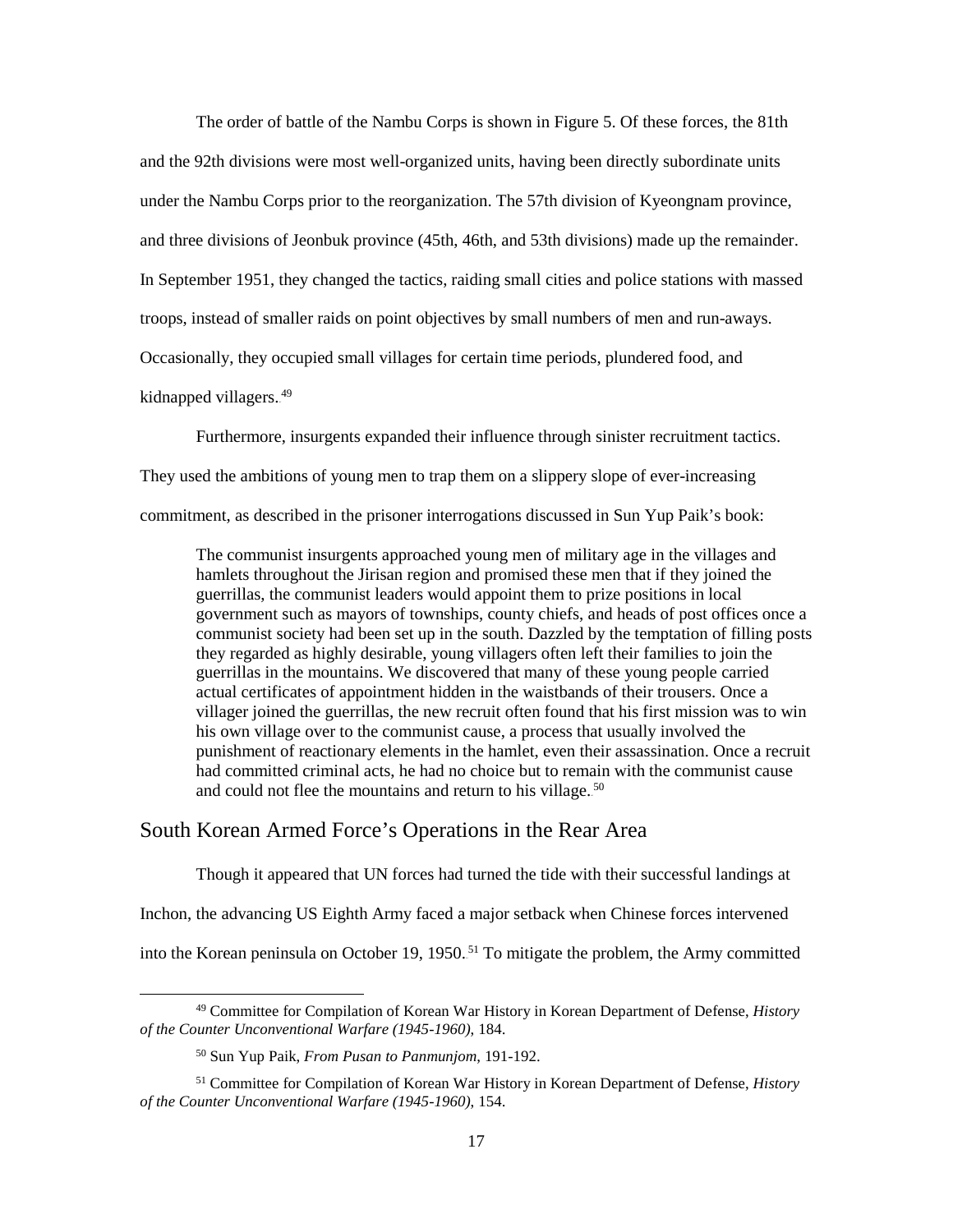the US 9th Corps, which had been operating in the rear as a reserve, to defend along the Cheongcheon River front. To fill the gap created in the rear area, on October 15, 1950, the Army of Republic of Korea (AROK) issued Operational Order 216, creating the 3rd ROK Corps and placing it in charge of rear operations. The army detached six ranger battalions and the 2nd / 5th / 9th / 11th divisions to the Corps. In doing so, the 3rd Corps came to conduct missions for eliminating the guerrillas and securing the rear lines of communication on behalf of the US 9th  $Corps.^{52}$ 



<span id="page-25-0"></span>Figure 5. The Task Organization of the 3rd Corps in October 1950. Committee for Compilation of Korean War History in Korean Department of Defense, *History of the Counter Unconventional Warfare (1945-1960)* (Seoul, Korea: Committee for Compilation of Korean War History, 1988), 155.

The Corps established its main command post in Wonju and the 11th division in the

Jirisan region.<sup>53</sup> Reflecting the changed operational environment, the Corps moved the main

command post from Wonju to Daejeon.<sup>54</sup> Additionally, on November 17, 1950, AROK returned

 <sup>52</sup> Committee for Compilation of Korean War History in Korean Department of Defense, *History of the Counter Unconventional Warfare (1945-1960)*, 154.

<sup>&</sup>lt;sup>53</sup> The 3rd Corps disposed other divisions in scattered regions: the 2nd division in Pyeongkang followed by Chuncheon, the 5th division in the Yeongnam province, the 9th division in the Daedunsan region, the six ranger battalions in the center and eastern regions. Committee for Compilation of Korean War History in Korean Department of Defense, *History of the Counter Unconventional Warfare (1945- 1960)*, 156.

<sup>54</sup> Committee for Compilation of Korean War History in Korean Department of Defense, *History of the Counter Unconventional Warfare (1945-1960),* 156.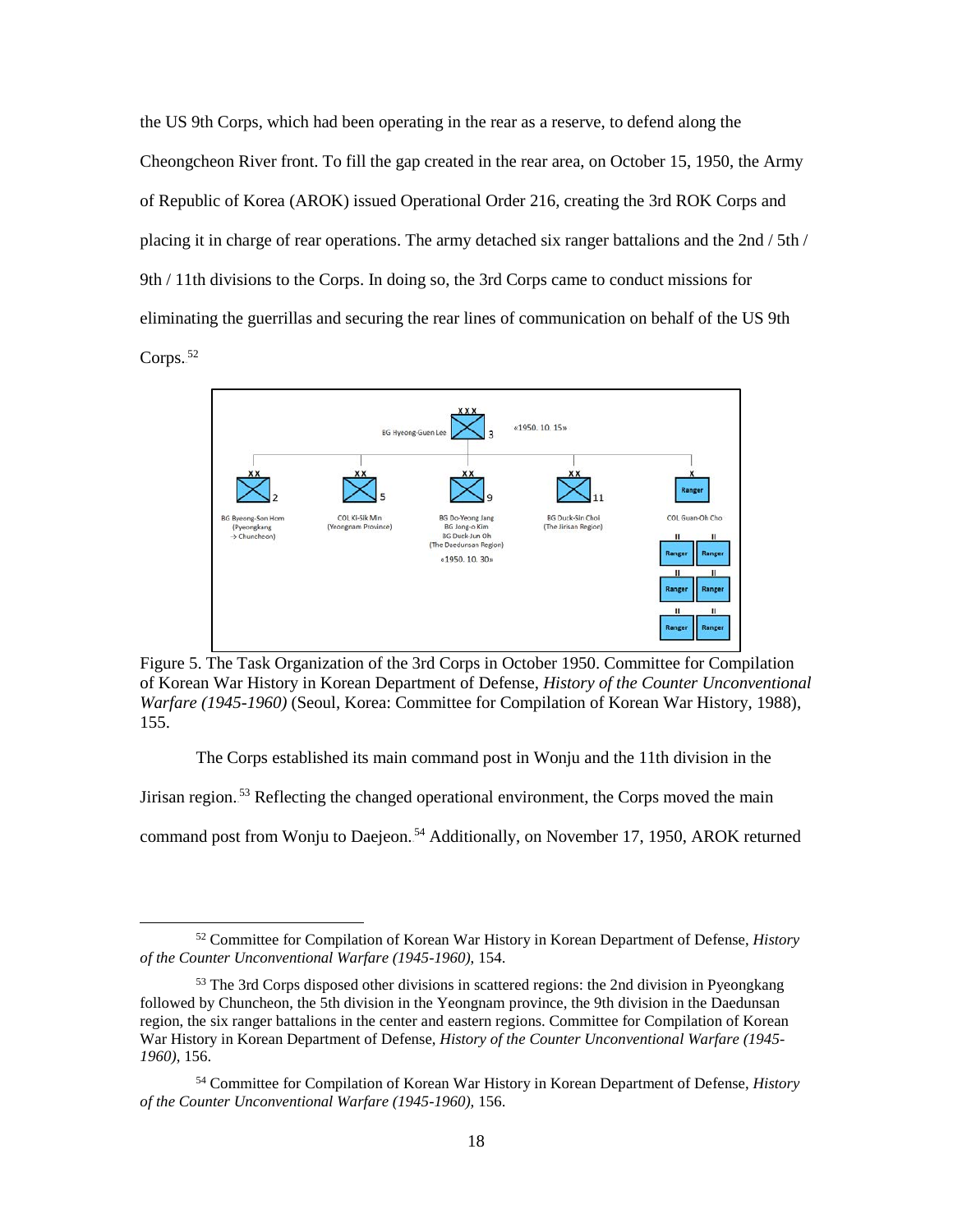the 2nd and 5th divisions to the control of the ROK Army headquarters.<sup>55</sup> On December 10, the army had ended the mission of the 3rd Corps and deployed it to the front line, leaving only the 11th division to continue COIN operations in Jirisan.<sup>56</sup>

### <span id="page-26-0"></span>Counterinsurgency Operations in the Region of Jirisan

Jirisan is a broad region bordering North and South Jeolla and South Kyeongsang provinces as seen in Figure 6. The Jiri mountains consist of high and heavily wooded peaks and lie on the southern area of the peninsula.<sup>57</sup> The region is famous for its ruggedness. Korean ancestors used to tell descendants that bandits had lived in the region in the past because of its harshness. In this study, Jirisan is the core area, and the region of Jirisan embraces the neighboring areas and mountains in concert with the insurgency activities.



<span id="page-26-1"></span>Figure 6. The Location and the Figure of Jirisan. Dae-Ho Jung, Hong Seomun, Dong-Ju Song, Eun-Hye Choi, Sa-Hyun Lee, Yong-Hak Lee, Chea-Un Cho, Byeong-Cheol Song, and Doo-Ha Yang, "Analysis of Asiatic Black Bear's foods by using Scats in the Jirisan National Park," Korean J. Environ. Ecol. 30 (October 2016), 867; "Jirisan National Park," accessed 29 October 19, https://www.trazy.com/spot/3429/jirisan-national-park-지리산-국립공원#&gid=1&pid=1.

 <sup>55</sup> Committee for Compilation of Korean War History in Korean Department of Defense, *History of the Counter Unconventional Warfare (1945-1960),* 157.

<sup>56</sup> Committee for Compilation of Korean War History in Korean Department of Defense, *History of the Counter Unconventional Warfare (1945-1960),* 157.

<sup>57</sup> James E. Hoare and Susan Pares, *Conflict in Korea: An Encyclopedia*, 26.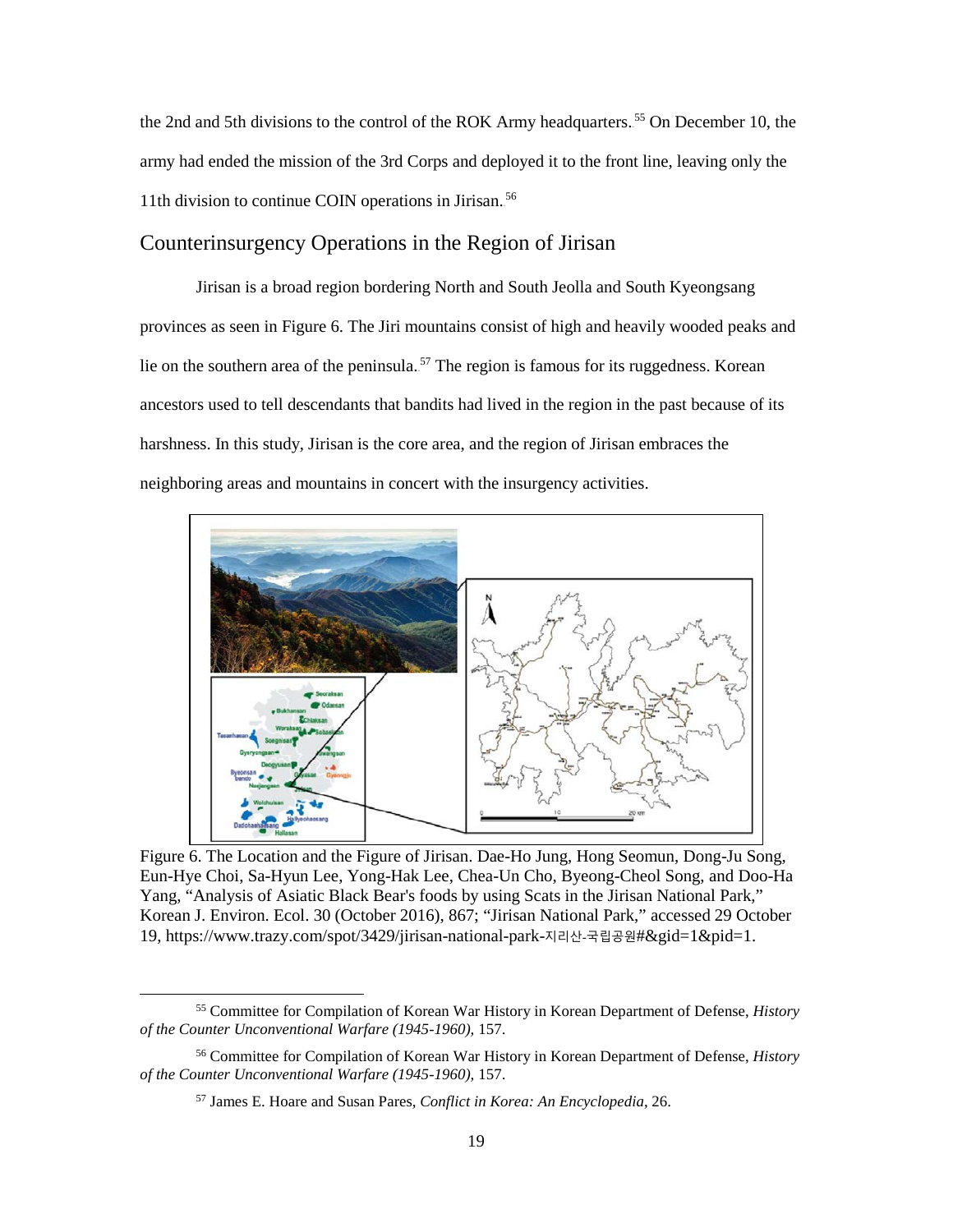COIN operations in the region of Jirisan consisted of the four phases, based on the unit leading the effort: the first phase, 4 October 1950 to 30 March 1951, was led by the 11th division; the second phase, 15 April to 11 May 1951, led by the 8th division; the third phase, 30 November 1951 to 15 March 1952, led by Task Force Paik (TFP); and the fourth phase, 13 July to 4 August 1952, led by the 1st division.<sup>58</sup> Although AROK forces could not eliminate the insurgent forces entirely, they successfully dismantled and destroyed the organization of these guerrilla forces throughout the four phases of operations. After TFP's Operation Rat-killer, the AROK estimated that ROK Army forces had killed or captured a total of more than 19,000 guerrillas and bandits.<sup>59</sup> Overall, the number of the guerrillas operating only in the major mountain areas of the southwest region had reduced from 8,942 in November 1951 to 1,206 by August 1952.<sup>60</sup> Numbers alone would suggest that these COIN operations were successful, however it is important to note that it was the ways in which AROK operated that created the success.<sup>61</sup>

Each phase of the operations in the Jirisan campaign follows what Galula has since defined as his operational steps and four laws. The first two phases, conducted by the 11th and 8th divisions, match Galula's first step which is the *destruction of insurgency forces for initial gains*. The TFP's divisions, as follow-on static units, started their own COIN operations with freedom of action enabled by the earlier expulsion of insurgent forces occupying villages and hamlets in the area. The third phase operations, conducted by TFP, aligns with Galula's second and third steps, *deployment of the counterinsurgency static units demonstrating ability* and *turning the active friendly minority to the majority* as the third step. Over the course of the third and fourth phases, AROK forces completed Galula's final step, the *destruction of the insurgent* 

 <sup>58</sup> Committee for Compilation of Korean War History in Korean Department of Defense, *History of the Counter Unconventional Warfare (1945-1960),* 167-225.

<sup>59</sup> Spencer C. Tucker, ed., *The Encyclopedia of the Korean War*, 723.

<sup>60</sup> Committee for Compilation of Korean War History in Korean Department of Defense, *History of the Counter Unconventional Warfare (1945-1960),* 185, 225.

<sup>61</sup> Spencer C. Tucker, ed., *The Encyclopedia of the Korean War*, 723.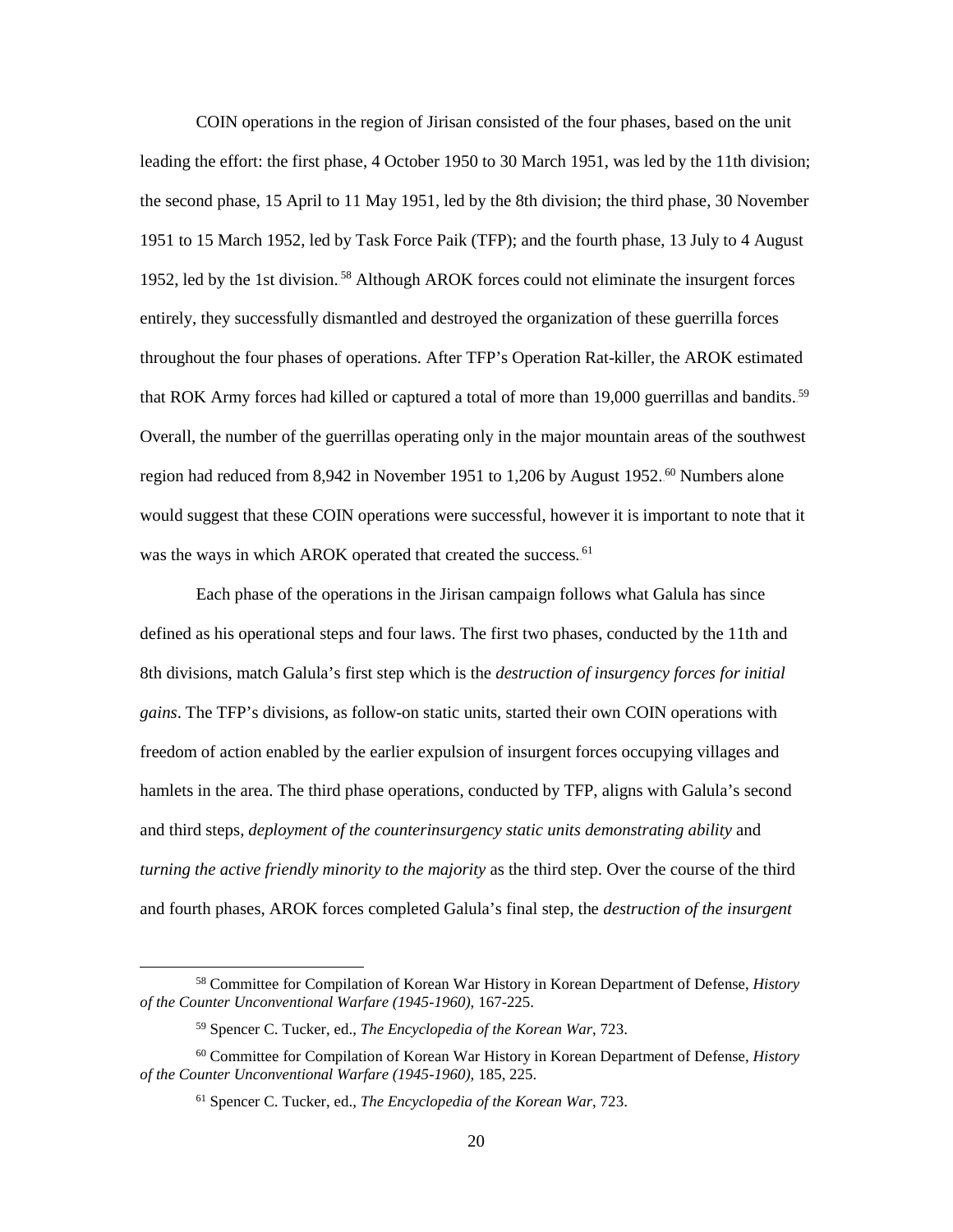*political organization by continuous and intensive efforts*. TFP did this by establishing a grid of troops for providing the population and COIN operations teams with protection and security. They re-established the authority over the population, isolated them from the guerrillas, and gathered the necessary intelligence. Throughout the third phase operations of Task Force Paik and the fourth phase operations of the 1st division, AROK eradicated the insurgent political organization and showed the will to win the campaign by continuous and intensive efforts.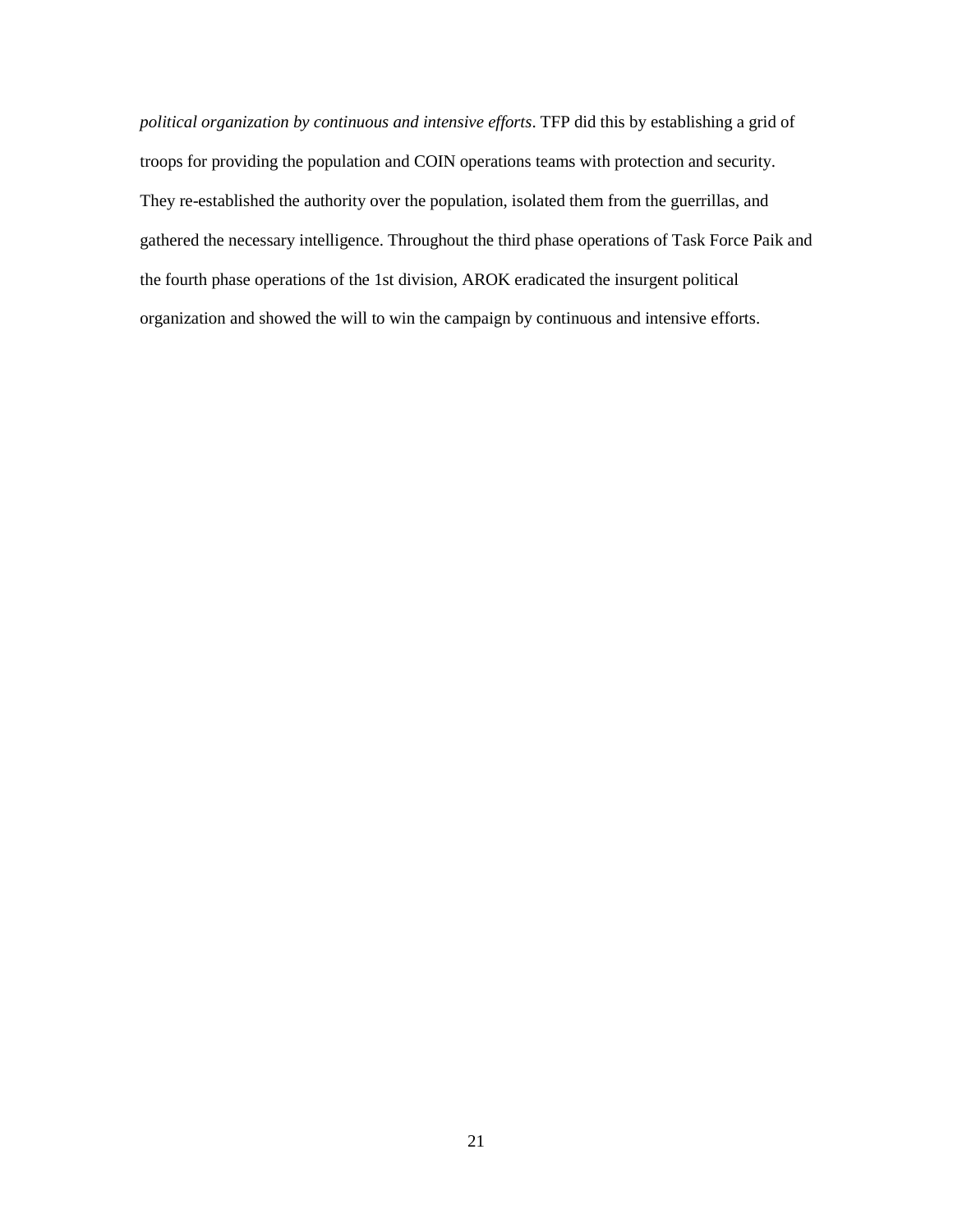## Analysis on the Counterinsurgency Operations

## <span id="page-29-1"></span><span id="page-29-0"></span>Destruction of Insurgency Forces for Initial Gains

The first and second phases of AROK operations made three significant gains in the fight against communist insurgents, but also bear the stain of attacks against civilians that could have negated the good done. Above all, the destruction of a large number of guerrillas in the cities and the towns of the region provided the freedom of action needed for Task Force Paik to launch larger scale operations. In addition, AROK divisions forced insurgents out of populated areas and into the mountains, effectively separating guerrillas from the people. In doing so, the 11th and 8th divisions laid the foundation for increasing support the military by the population by returning the more stabilized cities and villages to the citizenry. Sadly, however, in the process, a few units committed terrible massacres which could have had significant negative impacts to the COIN operations that followed.



<span id="page-29-2"></span>Figure 7. The South Korean Administrative Districts and Major Mountains in the Southwest. Created by author.

In September 1950, after the amphibious landings at Inchon and the subsequent UN counteroffensive, the defeated North Korean stragglers joined the partisans in the region of Jirisan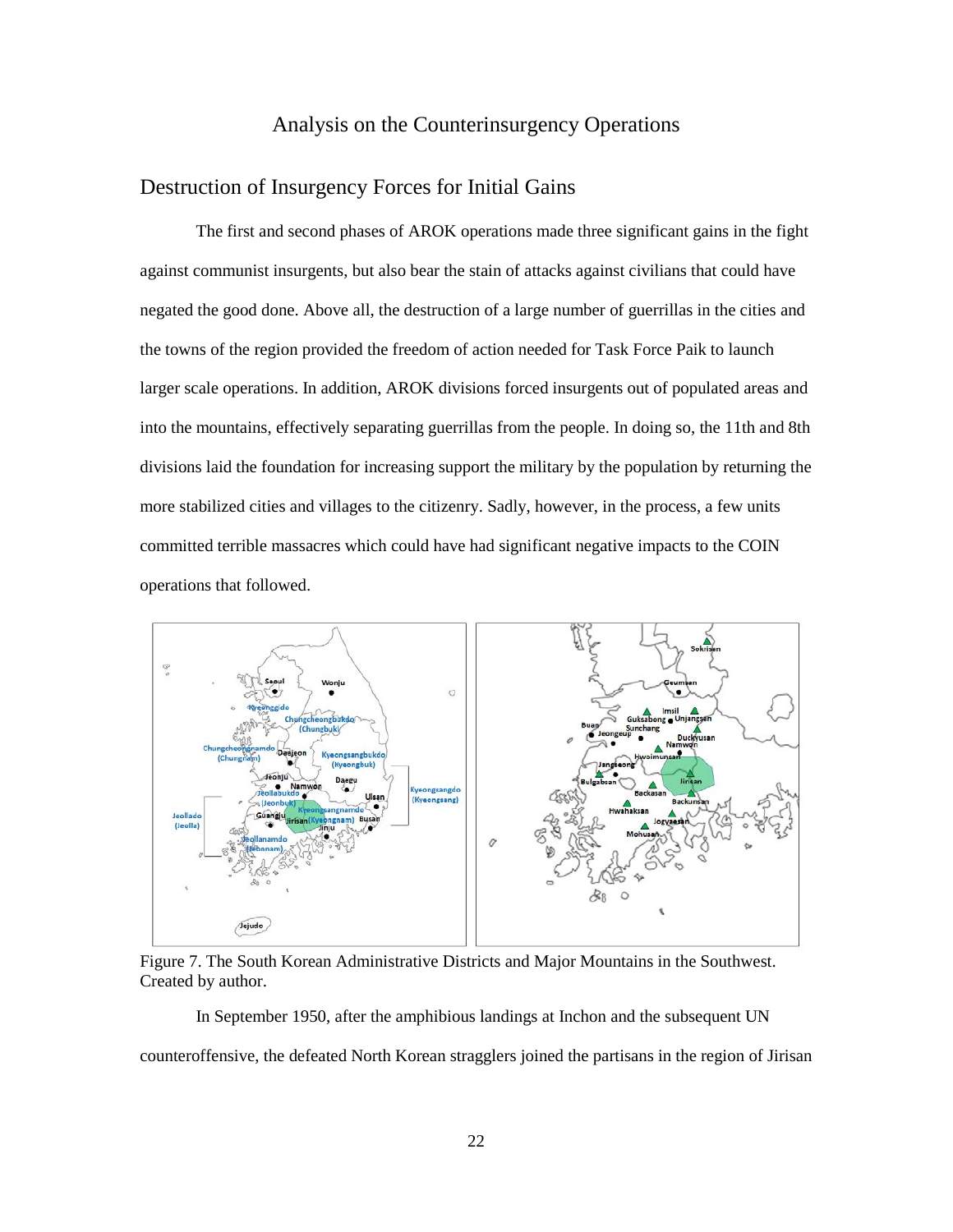and began the insurgent activities.<sup>62</sup> They organized the Jeonnam Province Ranger Command.<sup>63</sup> Likewise, they created the Jeonbuk Province Ranger Command.<sup>64</sup> The ranger units had bases in rough mountains like Backunsan, Duckyusan, Hwoimunsan, Sokrisan, Bulgabsan, Backasan, and Hwahaksan, as well as Jirisan.<sup>65</sup> The region of Jirisan was the hatchery for the rangers at the time.

The 11th division moved from Daegu to Namwon in mid-October 1950. The division, under BG Duck-Sin Choi, was made up of 9th, 13th, 20th regiments, and five security battalions. The commander deployed the three regiments in Jirisan, Jeonbuk, and Jeonnam respectively and apportioned the five security battalions, police, and the Youth Vigilante Units (YVU) to the securing of main supply lines and important facilities.<sup>66</sup>

The regiments of the 11th division took the initiative through aggressive action against insurgents in the towns and cities suffering from the guerrillas. The 9th regiment conducted missions in around Jirisan region such as Namwon and Backunsan, the most fierce of which was a battle in Daejeonri of Namwon on November 20, 1950, which the first battalion of the 9th regiment killed 532 guerrillas and captured ninety-eight men and ninety-nine rifles.<sup>67</sup> The 13th regiment's operational areas were mainly cities and towns north of Jirisan like Duckyusan and

<sup>66</sup> Committee for Compilation of Korean War History in Korean Department of Defense, *History of the Counter Unconventional Warfare (1945-1960)*, 167-175.

 <sup>62</sup> Committee for Compilation of Korean War History in Korean Department of Defense, *History of the Counter Unconventional Warfare (1945-1960)*, 167.

<sup>&</sup>lt;sup>63</sup> The command included the Hwasun-Boseong ranger, the Hwasun Coal-mine ranger, the Eastern Naju ranger, the Yeongguang ranger, the Guangsan ranger, the Jangheung-Guangyang-Jangsung ranger, the Namhae brigade, the Obeoi (parents) troops, the Damyang ranger, the  $522 / 523 / 524$  troops, the  $1 / 3 / 8 / 12$ 15 regiments, an artillery, and the 540 / 550 troops. Committee for Compilation of Korean War History in Korean Department of Defense, *History of the Counter Unconventional Warfare (1945-1960)*, 167.

 $64$  The command consists of the Byeorak (thunder) troops, the Docsuri (eagle) troops, the Katusa troops, the Bongae (lightening) troops, the Bowee troops, the Kipo troop, and other ranger units. Committee for Compilation of Korean War History in Korean Department of Defense, *History of the Counter Unconventional Warfare (1945-1960)*, 167.

<sup>65</sup> Committee for Compilation of Korean War History in Korean Department of Defense, *History of the Counter Unconventional Warfare (1945-1960)*, 167.

 $67$  Other towns and regions the 9th regiment operated were Hamyang, Duckyusan, Guangyang, Dansung, Geochang, Gyeojoksan, Backasan, and Suncheon. Committee for Compilation of Korean War History in Korean Department of Defense, *History of the Counter Unconventional Warfare (1945-1960)*, 169-171.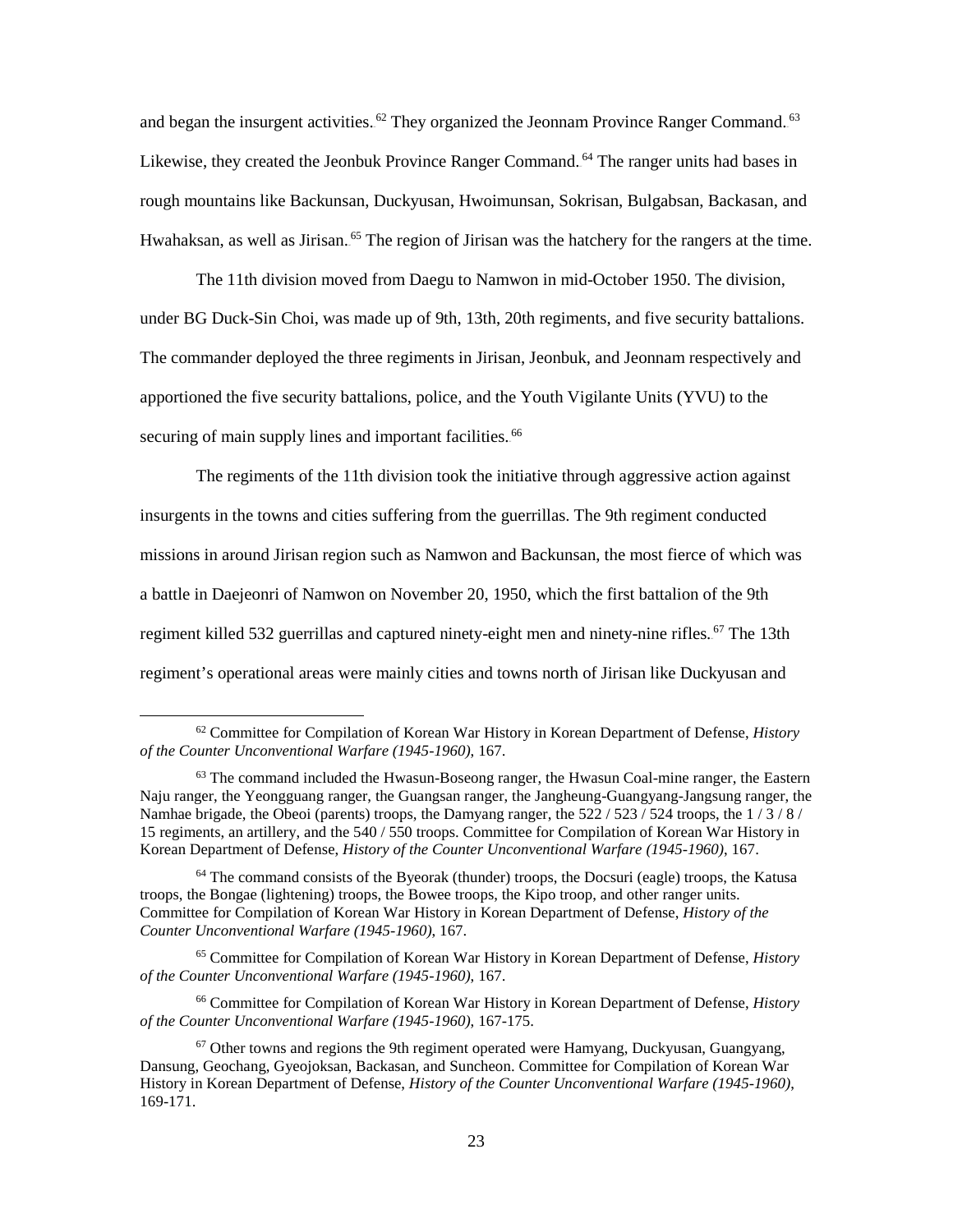Jeonju. The unit was to secure the supply line of between Jinju and Namwon and clear it of insurgents. They not only accomplished mopping up the most guerrillas in the areas of operations but also helped to stabilize the region of Jeonbuk. Likewise, the 20th regiment operated in west and southwest of Jirisan: Gwangju and Bulgabsan.<sup>68</sup> Their operations against the guerrillas were so effective as to make the insurgents unable to reconstitute.

Over the course of about six months, the 11th division successfully stopped local insurgents from conducting organized and unified activities. Instead, guerrilla forces were forced to leave the villages and enter deep mountainous area to avoid the AROK's offensive operations. That helped to reduce guerrilla damages, alleviate civilian suffering, and largely stabilized the area. During that time, the division inflicted on the guerrillas 1,950 killed in action (KIA) while capturing 2,178 prisoners and 261 rifles. In contrast, the 11th division suffered 531 killed, 843 wounded, and eighty-five missing.

Yet despite the satisfactory outcomes, the 11th division also severely undercut their own local support by committing a massacre at Geochang massacre during their operations. Over two days, beginning on February 10, 1951, the third battalion of the 9th regiment executed groups of the civilians in the Geochang village of Shinwon because the unit believed the villagers to be in league with the insurgents. Fortunately, the 11th division turned over the mission to the 8th division two months later and moved to Daegu.<sup>69</sup>

Despite heavy casualties and the damage done by the village massacre, the division's tactical successes provided freedom of action for the follow-on COIN units in the area's major cities and towns. Still, the insurgent was able to reorganized their dispersed troops and rebuild

 <sup>68</sup> Other areas 20th regimen operated were Damyang, Jangsung, Yeongang, Sunchang, Hwasun, Naju, and Hwoimunsan. Committee for Compilation of Korean War History in Korean Department of Defense, *History of the Counter Unconventional Warfare (1945-1960)*, 169-174.

<sup>69</sup> Committee for Compilation of Korean War History in Korean Department of Defense, *History of the Counter Unconventional Warfare (1945-1960)*, 174-175.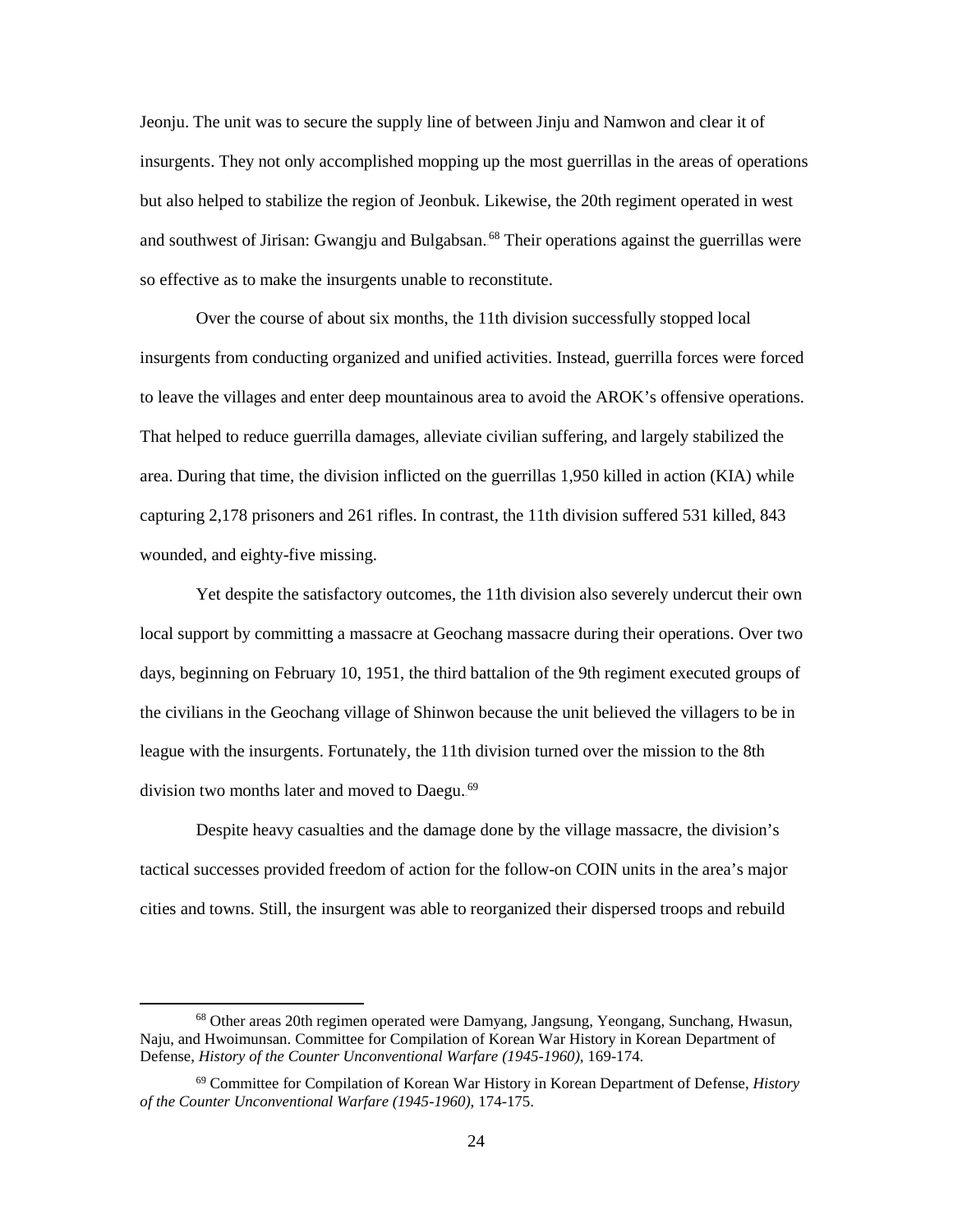some of their sanctuaries.<sup>70</sup> For example, at the moment of transition, the number of guerrillas in certain region of Jeollado was still about 3,000 men. However, their main areas of activity were confined to the mountains, where they launched raids against police offices, looted food, committed kidnappings and massacres of the local population, and continued to threaten major routes like the Jeongeup-Jangseong and Jeongeup-Sunchang-Imsil roads.<sup>71</sup>

Once the 8th division had finished building its combat power in Daegu, they moved to Jeonju to relieve the 11th division on April 3, 1951. The 8th division, under the command of Brigade General Young Hee Choi, was smaller than the common division. The division consisted of a cavalry battalion, two infantry battalions, a security battalion, an engineer battalion, two police battalions, and a YVU. They were to wage the second phase of operations, continuing the completion of Galula's first step operations started by the 11th division, focusing on northwest of Jirisan.<sup>72</sup>

The 8th division operated for only a month, from April 15 to May 11, 1951, but in that time killed 535 guerrillas and captured 624 prisoners, with losses of only twelve KIA and twentyone wounded within the division.<sup>73</sup> The division carried out several major battles in mountainous areas.<sup>74</sup> The fact that the 8th division waged in mountainous areas demonstrates the degree to which the 11st division's operations provided freedom of action in the cities and towns and

 $70$  The guerillas in Geumsan, Jeongeup, Sunchang, and Buan reorganized dispersed troops and rebuilt their bases. Committee for Compilation of Korean War History in Korean Department of Defense, *History of the Counter Unconventional Warfare (1945-1960)*, 176.

<sup>71</sup> Committee for Compilation of Korean War History in Korean Department of Defense, *History of the Counter Unconventional Warfare (1945-1960)*, 176.

 $72$  The division focused on Geumsan, Guksabong and Buan. Committee for Compilation of Korean War History in Korean Department of Defense, *History of the Counter Unconventional Warfare (1945- 1960)*, 176-178.

<sup>73</sup> Committee for Compilation of Korean War History in Korean Department of Defense, *History of the Counter Unconventional Warfare (1945-1960)*, 183.

 $74$  In the battle of Geumsan District, they operated at Hill 662.7, Daedunsan, and Unamsan. The battle of Guksabong District took place in Yeobusan, Baekhaksan, and Hoemunsan as well as Guksabong. The operational areas of the battles of Buan District were Hill 638, Ssangsunbong, Hill 334.6, and Yongdeung. Committee for Compilation of Korean War History in Korean Department of Defense, *History of the Counter Unconventional Warfare (1945-1960)*, 179-182.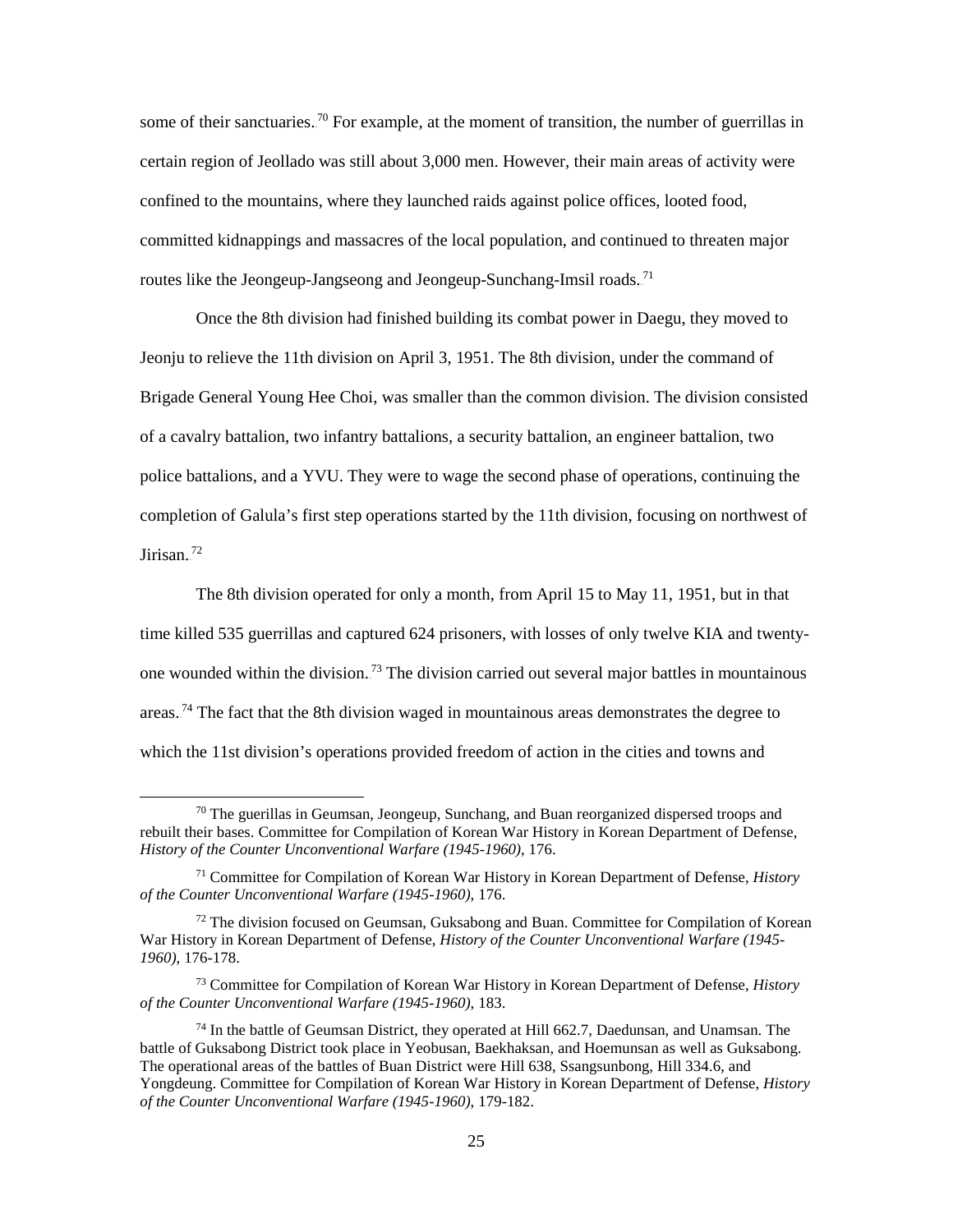forced the insurgents to hide in the deep mountains. The AROK had clearly taken the initiative away from the guerrillas in the Jirisan region in only seven months. Although the number of casualties on the insurgent side seems small, the negative impact on their insurgent activities was significant. On 19 May, the division left Jeonju and moved to support operations on the front.<sup>75</sup>

## <span id="page-33-0"></span>Deployment of the Counterinsurgency Static Units Demonstrating Ability

The AROK's third phase of operations (consisting of four sub-phases) implemented by Task Force Paik in the Jirisan region destroyed the main body and commanding system of the insurgent Nambu Corps over the course of about three and half months.<sup>76</sup> AROK forces inflicted severe damage on the guerrillas: 6,961 KIAs and 7,016 POWs from the first sub-phase to the third sub-phase.<sup>77</sup> TFP planned to destroy the guerrillas by focusing on Jirisan itself, focusing on main insurgent bases for the first sub-phase, then shifting to peripheral areas for the second subphase, expanding to both regions simultaneously for the third sub-phase, and focusing on the peripheral areas again for the fourth sub-phase. And they did it. They destroyed the guerrillas' psychological will as well as damaging them and their networks physically. They achieved the goals Galula describes in the second step for COIN operations. Task Force Paik established a grid of troops to provide the population and COIN operational teams with protection and security. Furthermore, they demonstrated their ability and will to win.

Despite the efforts of the 11th and 8th divisions (the first and second phases of AROK), the Nambu Corps, led by Lee Hyun-Sang, revived as a robust force following their operations. The estimated number of the troops was approximately 20,000.<sup>78</sup> They ambushed and raided

 <sup>75</sup> Committee for Compilation of Korean War History in Korean Department of Defense, *History of the Counter Unconventional Warfare (1945-1960)*, 183.

<sup>76</sup> Committee for Compilation of Korean War History in Korean Department of Defense, *History of the Counter Unconventional Warfare (1945-1960)*, 217.

 $77$  As mentioned early, the detailed casualties of the insurgent during the fourth phase was unknown.

<sup>78</sup> Suk Gyun Jeong, "The Operations of the General Paik's Field Combat Command and Its Lessons," 32.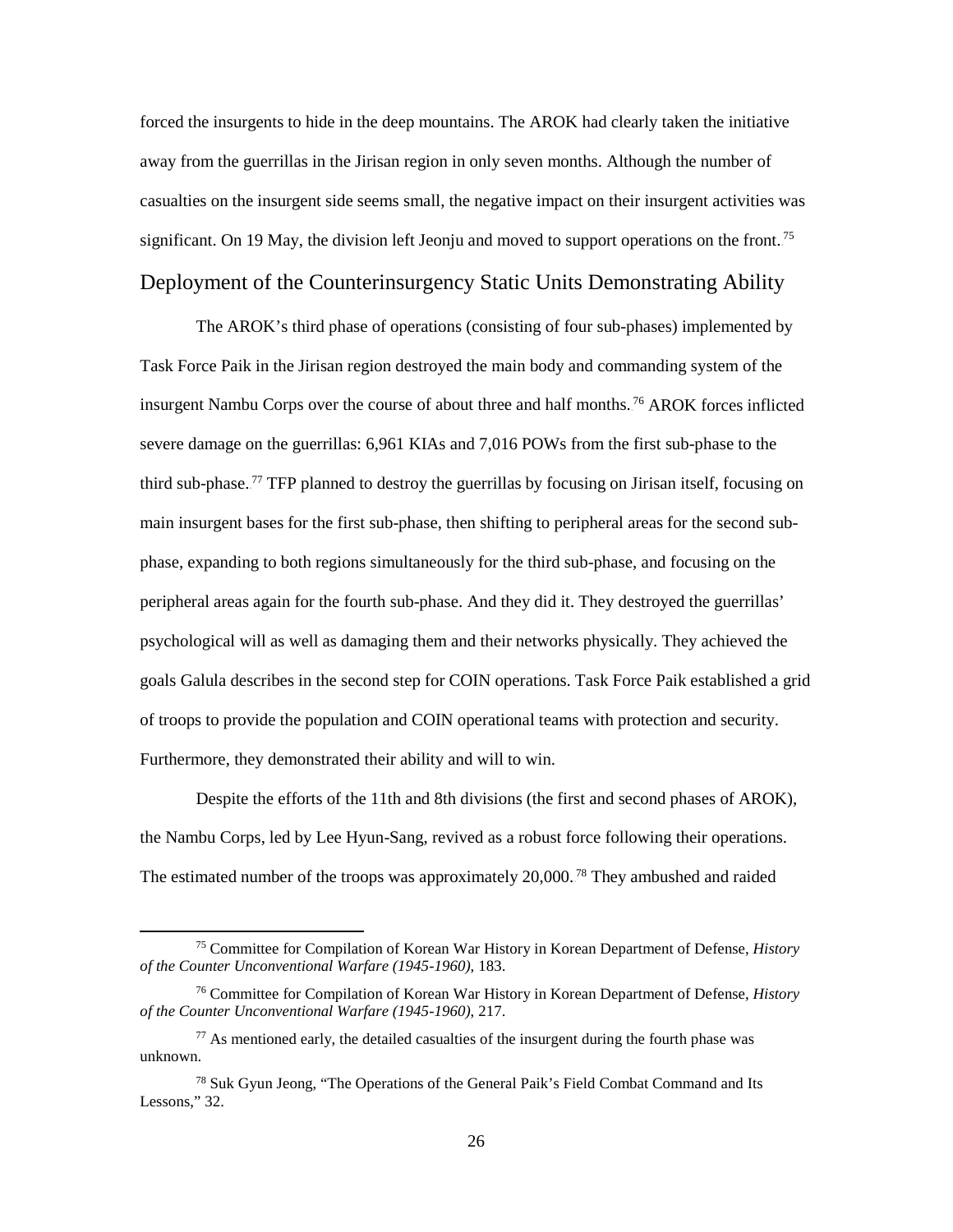major logistic lines and railroads of UN forces to steal or harass the supplies and equipment

moving toward the front. More importantly, they again created anxiety and fear for the local

population by plundering food, livestock, and clothing.<sup>79</sup>

The National Assembly passed a resolution demanding the restoration of law and order in

South Korea's southern districts on October 8 and 31, 1951.<sup>80</sup> This facilitated President Rhee to

earnestly request General Van Fleet to take action.<sup>81</sup> Van Fleet, in turn, presented Major General

Sun Yup Paik with the following guidance:

General Van Fleet said, "I'm informed that you have a lot of experience in counterguerrilla warfare. You've got to take charge of this thing. We can temporarily pull two divisions out of the line for this mission, and I'll leave it up to you which ones we use." He then laid out a map and presented an outline of the mission.

1. The ROK government would announce martial law south of Taejon for the duration of the operation. 2. One division would land at Yosu and then march north. The other division would travel overland to Taejon and then march south. The two would converge on the Chiri Mountains and attack from all sides at once. 3. The ROK Air Force would provide close air support. 4. I would prepare detailed operations plans under the direction and with the cooperation of the ROK Army chief of staff. 5. Eighth Army and the UN Command would provide all needed support. 6. The US Far Command Headquarters in Tokyo would provide psychological warfare support in the form of broadcasts and leaflets. $82$ 

On November 16, 1951, MG Paik was appointed commander of the unit to clear

guerrillas around the Jirisan region. The US Eighth Army's operation order named the unit as

Task Force Paik (TFP) and the operation as Operation Rat Killer.<sup>83</sup> The main sub-units of the

TFP consisted of the Capital division and 8th division from the front lines.<sup>84</sup> Other than the two

 <sup>79</sup> Suk Gyun Jeong, "The Operations of the General Paik's Field Combat Command and Its Lessons," 32.

<sup>80</sup> Korea National Assembly Archives, "Korean National Assembly's Historic Chronology," accessed 7 April 20, http://archives.nanet.go.kr/assemblyHistory/assmCurrentStateList.do#none.

<sup>81</sup> Sun Yup Paik, *From Pusan to Panmunjom*, 180.

<sup>82</sup> Sun Yup Paik, *From Pusan to Panmunjom*, 180-181.

<sup>83</sup> Suk Gyun Jeong, "The Operations of the General Paik's Field Combat Command and Its Lessons," 33.

<sup>84</sup> Sun Yup Paik, *From Pusan to Panmunjom*, 181.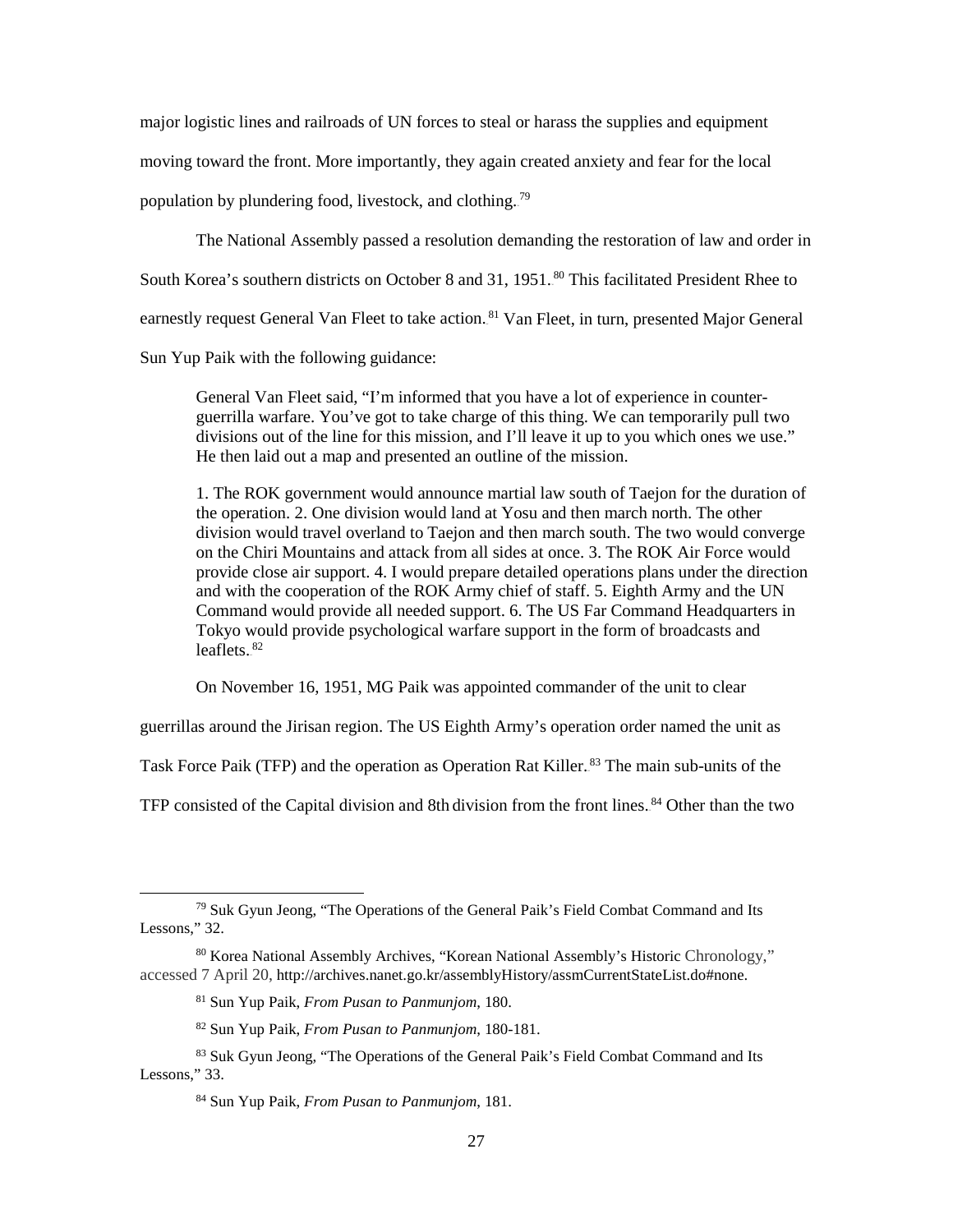divisions, TFP had local police forces and the Southwest District Command attached. The task organization of TFP is shown in Figure 7.



<span id="page-35-0"></span>Figure 8. The Task Organization of TFP on November 25, 1951. Committee for Compilation of Korean War History in Korean Department of Defense, *History of the Counter Unconventional Warfare (1945-1960)* (Seoul, Korea: Committee for Compilation of Korean War History, 1988), 187.

The operational plan of the ROK Army Headquarter shows how AROK had prepared for

Operation Rat Killer. Unlike the operations tasked earlier to the 11th and 8th divisions, ROK

Army Headquarters gave TF Paik a detailed plan articulating the type of forces to be used, such

as striking forces, interdicting forces, and forces occupying strong points. Therefore, the

employment of Task Force Paik shows an example of the counterinsurgency static units

mentioned by Galula. The summary of the operational plan is the following quotation:

1. TFP: a. Start the attack at H-hour on D-day and conduct the operation in the four phases: 1) For the Phase I, attack the Jirisan region, which is the strongest base of the insurgent, by all the forces. The anticipated end date is on December 10; 2) For the Phase II, attack simultaneously strong bases in two regions, Kyeongnam and Jeonbuk, by projecting each unit. The anticipated end date is on December 30; 3) For the Phase III, eliminate the remnants of the enemies in the areas of operation where the forces would operate during the phase I and II. The anticipated end date is on January 10, 1952; 4) For the Phase IV, clear the remnants of the insurgent in the other area by some of the units. b. Each unit should be prepared for readiness for a maneuver and an immediate deployment to the front on order.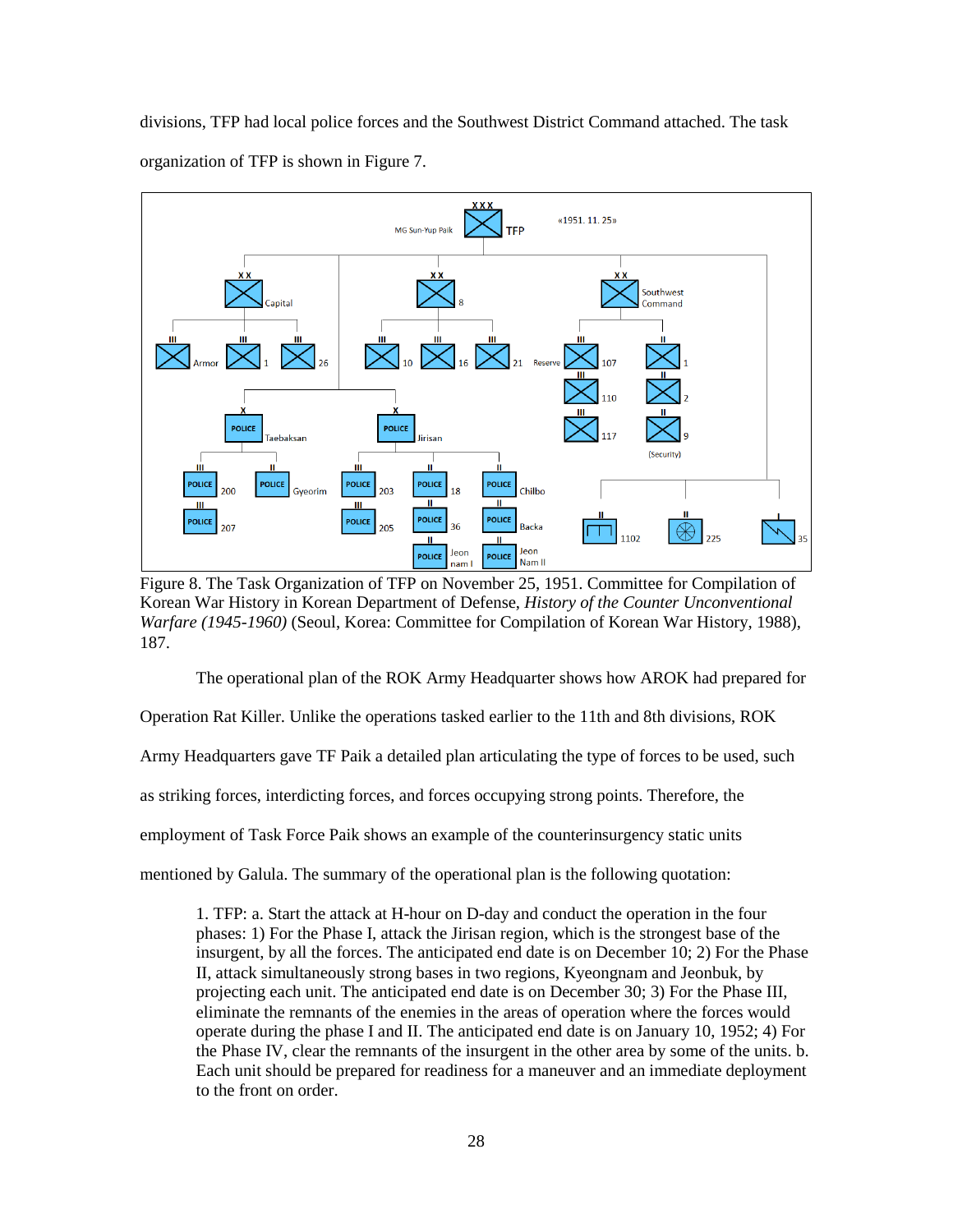2. Southwest Command: Turn its operational control over TFP.

3. Taebaksan Command: a. Keep going the current mission, and interdict on the line of Punggi-Sangju and Chungju-Sangju against the insurgent's movement. b. On order, maintain readiness for reinforcement to TFP in twenty-four hours.

4. Department of Police: a. Keep going the current mission, and interdict on the line of Chungju-Daejeon-Jeonju and Cheonan-Gangkyeong against the insurgent's movement. b. On order, maintain readiness for reinforcement to TFP in twenty-four hours.

5. Coordination: a. The operation articulates three types of units: striking forces, interdicting forces, and forces occupying strong points. The striking forces contact the insurgent and destroy it. The interdicting forces block the enemy's retreats and support the striking forces in the disposition with sufficient depth. b. Once the bases of the insurgent in each region are destroyed, the striking forces should be prepared for movement for other area in order to eliminate the dispersed remnants.<sup>85</sup>

With this plan, TF Paik began Operation Rat Killer, which consisted of four sub-phases

based on the ones the AROK headquarters provided. For the first sub-phase, TFP planned to destroy insurgent forces and their bases by encircling the region of Jirisan, searching and attacking the guerrillas with striking forces from the Capital and 8th divisions, suffocating them with interdicting forces and strongpoint-occupying forces, and then repeating the process.<sup>86</sup> Then, for the second sub-phase, the command planned to destroy the dispersed guerrillas through search-and-attack operations toward each, base by base.<sup>87</sup> During this sub-phase, the major forces, which were the Capital division, 8th division, and the Southwest Command, each conducted independent operations in their designated areas.<sup>88</sup> In the operations of the sub-phase three, Paik projected his striking forces again to the Jirisan region simultaneously in order to

 <sup>85</sup> Committee for Compilation of Korean War History in Korean Department of Defense, *History of the Counter Unconventional Warfare (1945-1960)*, 190-191.

<sup>86</sup> To prevent readers from being confused with between South Korean operational phases and TFP's operational phases, the author will use the term of sub-phase for TFP's operations. Committee for Compilation of Korean War History in Korean Department of Defense, *History of the Counter Unconventional Warfare (1945-1960)*, 192.

<sup>87</sup> Committee for Compilation of Korean War History in Korean Department of Defense, *History of the Counter Unconventional Warfare (1945-1960)*, 201.

<sup>88</sup> Committee for Compilation of Korean War History in Korean Department of Defense, *History of the Counter Unconventional Warfare (1945-1960)*, 202.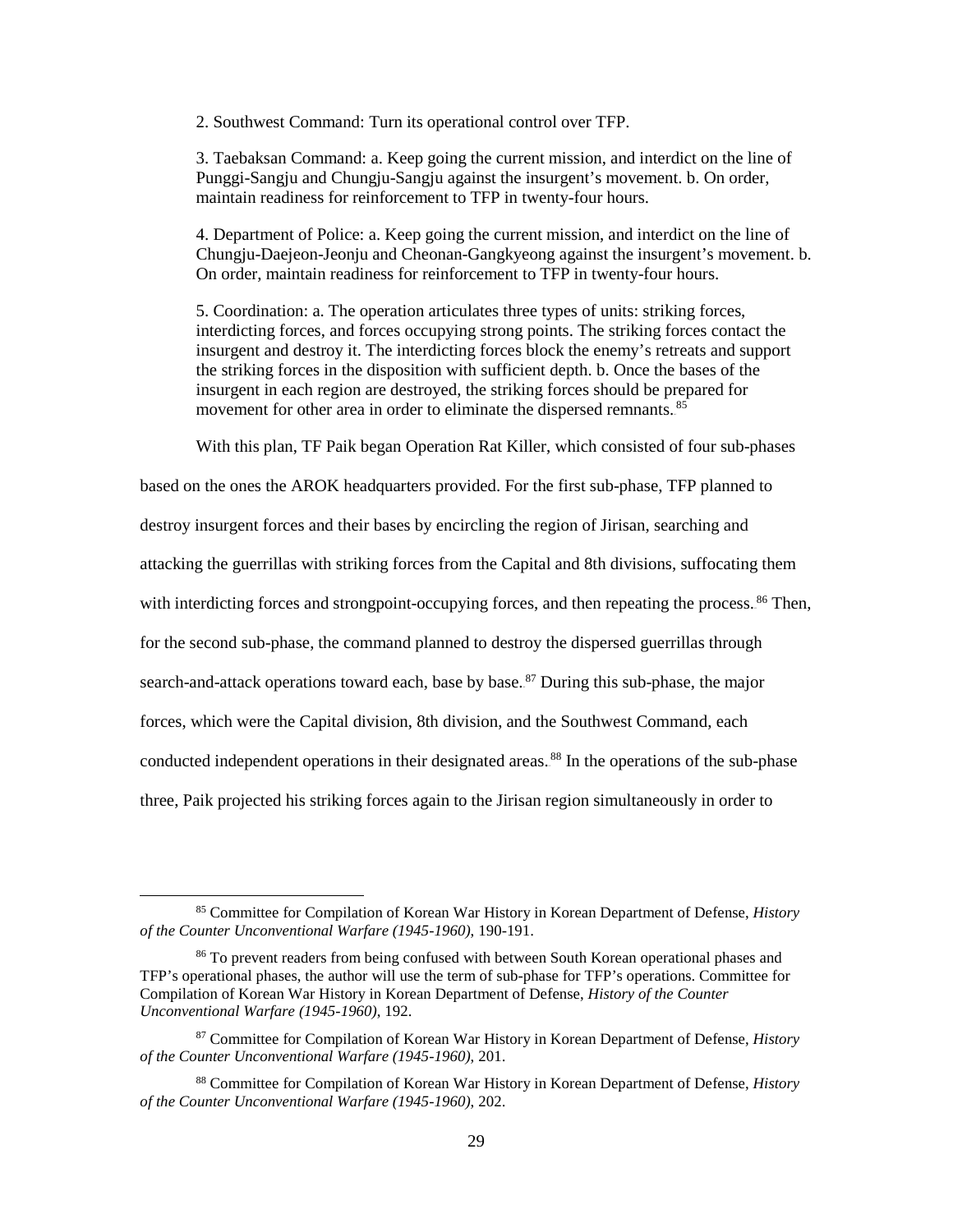eliminate the remnants of the insurgents.<sup>89</sup> During the final sub-phase, the Capital division, who assumed responsibility for the area when TFP departed, implemented clearing operations to remove guerrilla remnants in the peripheral areas of Jirisan, such as Backasan, Mohusan, and Jogyaesan.<sup>90</sup>

TF Paik's plan for the first sub-phase focused on destroying the reconstructed guerrillas in the mountainous regions, springboarding from the secured areas established by the previous forces, 11th and 8th divisions. The time span of the phase was from December 2 to  $15.^{91}$  The summary of the Operation Plan 1 (November 20, 1951) is:

1. The Capital division (attached the 117th reserve regiment, the second battalion of the 200th police regiment, and the third battalion of the 203th police regiment) attacks and occupies Objective B (Southern Jirisan) no later than  $D+5$  while destroying the guerrillas by the attached interdicting forces. 2. The 8th division (attached the 110th reserve regiment and the 107th reserve regiment) attacks and occupies Objective A (Northern Jirisan) no later than D+5 while destroying…3. The Southwest Command attaches the designated reserve regiments to the Capital division and the 8th division and occupies strong points in order to block and clear the guerrillas running away. 4. Destroying the enemies, the Capital and 8th divisions eliminate the dispersed insurgents individually. 5. Impose a curfew for the civilians in the operational areas and glean information on the activities the insurgents have been doing by reinforcing the scout's reconnaissance activities. 6. The anticipated time for the operation is at 06:00, December 2, but the real time is to be determined. 7. The main command post of TFP is at Jeonju and the forward post is at Namwon. Install command its posts: the Capital at Suncheon (Guryae as of Hhour), the 8 at Jeonju (Namwon as of H-hour), and the Southwest at Namwon.<sup>92</sup>

The first sub-phase operations were successful in getting insurgent remnants to abandon

their sanctuaries in the Jirisan region and flee into the peripheral areas to avoid TF Paik's

offensive operations. The operations resulted in 1,715 guerrillas killed, 1,710 taken prisoner, 132

defectors and the confiscation of 509 rifles, eighty-six machine guns, 676 grenades, and 1,185

 <sup>89</sup> Committee for Compilation of Korean War History in Korean Department of Defense, *History of the Counter Unconventional Warfare (1945-1960)*, 209.

<sup>90</sup> Committee for Compilation of Korean War History in Korean Department of Defense, *History of the Counter Unconventional Warfare (1945-1960)*, 216.

<sup>91</sup> Committee for Compilation of Korean War History in Korean Department of Defense, *History of the Counter Unconventional Warfare (1945-1960)*, 192-197.

<sup>92</sup> Committee for Compilation of Korean War History in Korean Department of Defense, *History of the Counter Unconventional Warfare (1945-1960)*, 193-194.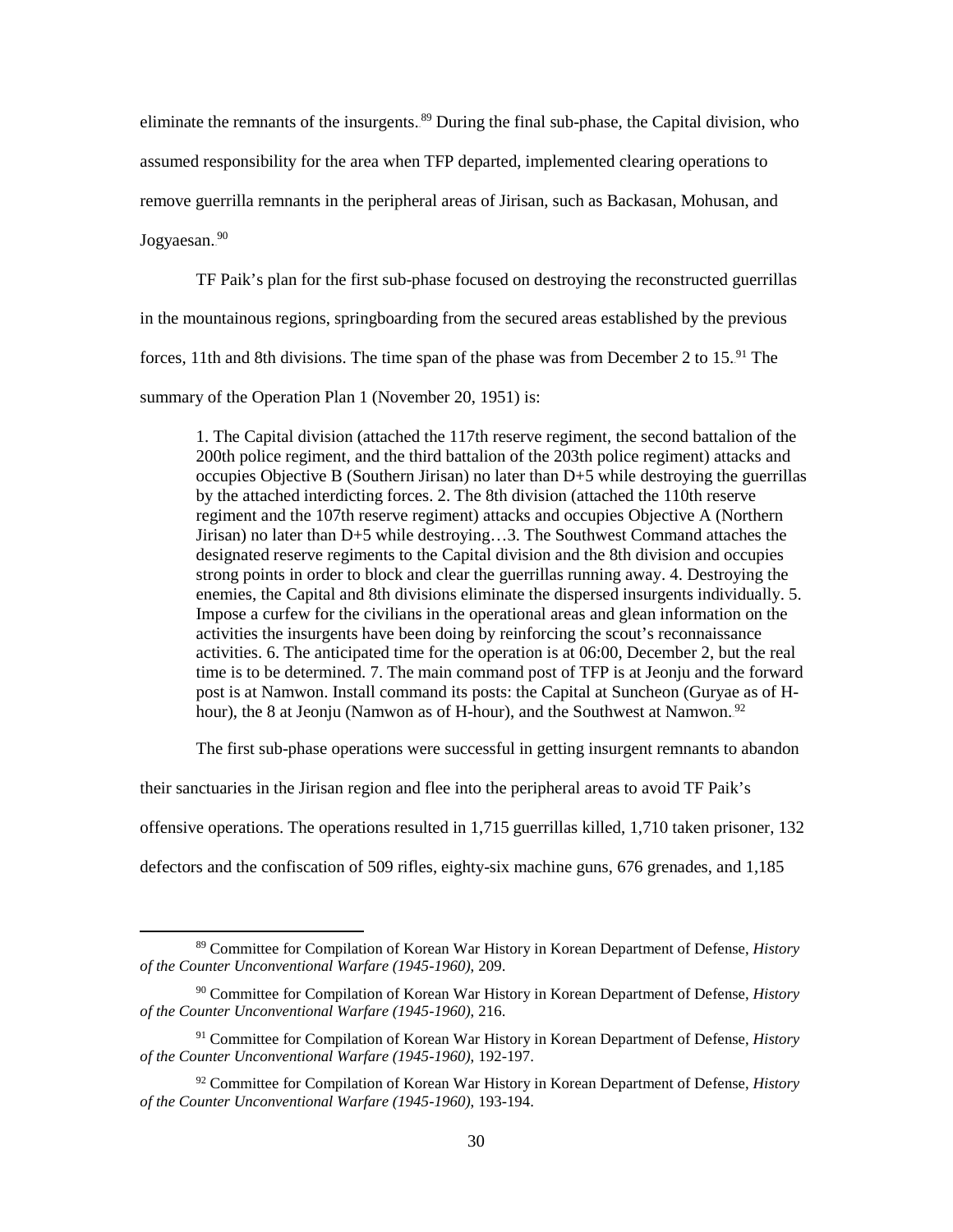bags of rice.<sup>93</sup> While conducting operations to search and destroy insurgent bases, the Capital division occupied southern Jirisan on December 6 when the first half of the mission had been finished.<sup>94</sup> They then conducted the same operations, but in the opposite direction, completing this second half by December 15.<sup>95</sup> Likewise, the 8th division occupied northern Jirisan on December 6.<sup>96</sup> The troops also advanced to search the remnants on December 7 and continued operations in the opposite direction through December 15.<sup>97</sup> Task Force Paik psychological operations included the distribution of 3,222,000 leaflets and thirty-five hours of broadcasts.<sup>98</sup>

The guerrillas who lost their bases and other forces escaping the interdicting lines of the South Korean forces tried to rejoin with the local insurgents.<sup>99</sup> Among them, approximately 1,600 guerrillas of the 45th division of Jeonbuk and the 68th division of Chungnam in the region of Unjangsan, which is northeast of Jeonju, reconstituted themselves.<sup>100</sup> Additionally, apart from those divisions, there were a couple of insurgent groups in other areas who avoided contact with the South Korean forces.<sup>101</sup>

<sup>97</sup> Committee for Compilation of Korean War History in Korean Department of Defense, *History of the Counter Unconventional Warfare (1945-1960)*, 198-199.

<sup>98</sup> Committee for Compilation of Korean War History in Korean Department of Defense, *History of the Counter Unconventional Warfare (1945-1960)*, 200.

<sup>99</sup> Committee for Compilation of Korean War History in Korean Department of Defense, *History of the Counter Unconventional Warfare (1945-1960)*, 201.

<sup>100</sup> Committee for Compilation of Korean War History in Korean Department of Defense, *History of the Counter Unconventional Warfare (1945-1960)*, 201.

 <sup>93</sup> Committee for Compilation of Korean War History in Korean Department of Defense, *History of the Counter Unconventional Warfare (1945-1960)*, 200.

<sup>94</sup> Committee for Compilation of Korean War History in Korean Department of Defense, *History of the Counter Unconventional Warfare (1945-1960)*, 196.

<sup>95</sup> Committee for Compilation of Korean War History in Korean Department of Defense, *History of the Counter Unconventional Warfare (1945-1960)*, 196.

<sup>96</sup> The Objective A (Northern Jirisan) included the peak 1,248, the peak 1,134, the peak 1,806 near Cheonwangbong. Committee for Compilation of Korean War History in Korean Department of Defense, *History of the Counter Unconventional Warfare (1945-1960)*, 198.

<sup>&</sup>lt;sup>101</sup> There were about 1,000 troops in the region of Imsil-Hwoimunsan-Janggunbong-Sinsunbong and another 1,000 men in the region of Backasan-Mohusan. Committee for Compilation of Korean War History in Korean Department of Defense, *History of the Counter Unconventional Warfare (1945-1960)*, 201.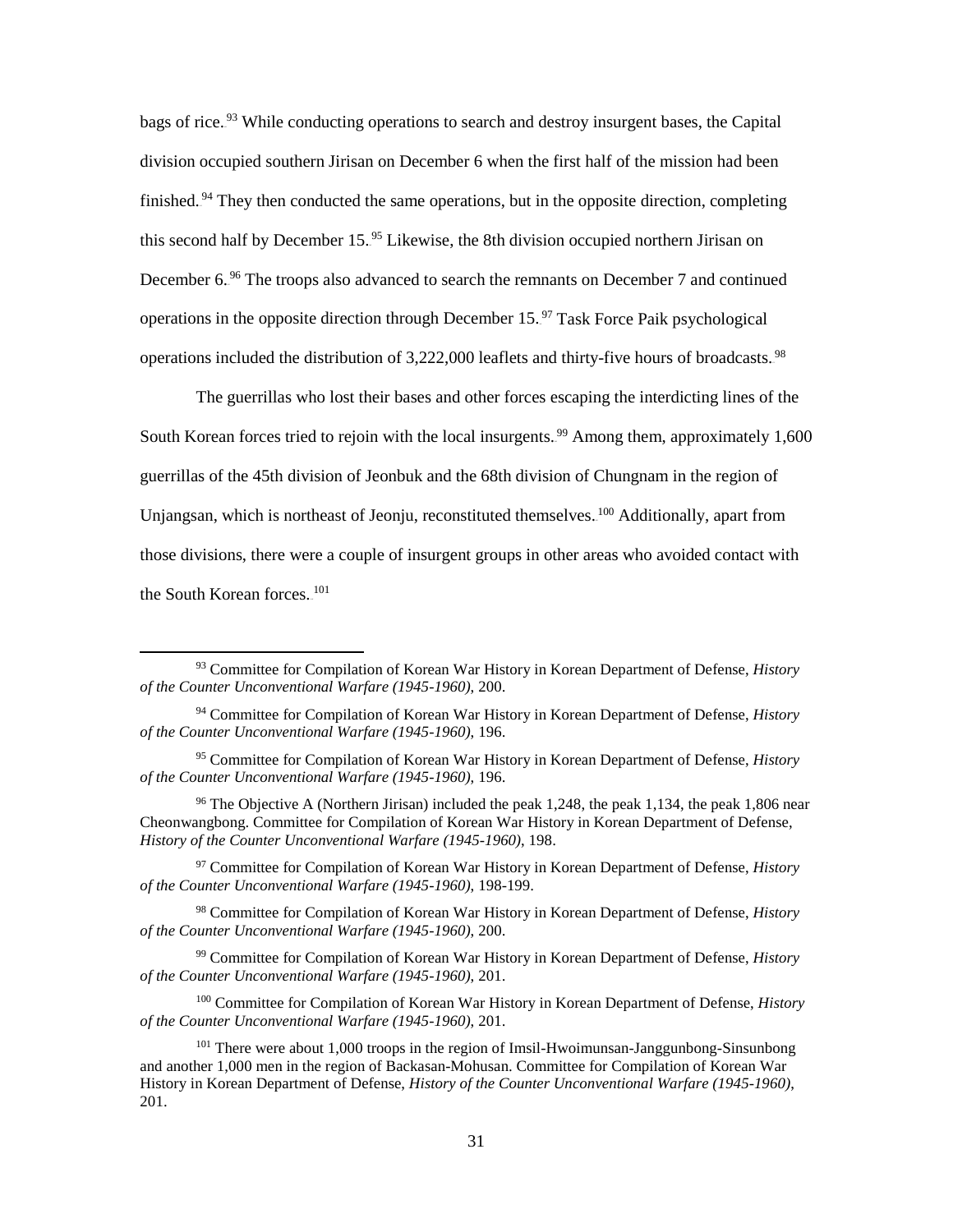Throughout, TF Paik had been gaining information on the enemy and subsequently designed a plan to destroy the insurgent's bases individually with each subordinate division acting independently.<sup>102</sup> The below quote is the summary of the TFP's Operation Plan 2.

1. The Capital division attacks to eradicate the guerrillas in the region of Unjangsan with unitedly commanding the 203th police regiment, the 207th police regiment, and the 18th police battalion. 2. The 8th division attacks to eradicate the guerrillas in the regions of Hwoimunsan and Backasan with unitedly commanding the 107th reserve regiment, the 1st and 2nd security battalions, the 205th police regiment, and the 36th / Chilbo / Backa / Gyeorim police battalions. 3. The Southwest Command attacks to eradicate the guerrillas who attempt to rejoin into the regions of central Jirisan with unitedly commanding the 110th reserve regiment, the 117th reserve regiment, and the 2nd battalion of the 200th police regiment.<sup>103</sup>

During the second sub-phase, the static units of TFP disintegrated Lee Hyun-Sang's

command system, destroyed most guerrilla bases in the peripheral regions of Jirisan, and forced

the insurgent to move into Jirisan again due to the advantage of terrain favorable for insurgency.

The outcomes were: 1,562 insurgents killed and another 1,564 captured. Being similar with the

TFP's first sub-phase operations, the units operated in two periods, the first half (at 06:00,

December 19 to at 06:00, December 31) and the second half (at 06:00, December 31 to January 4,

1952). <sup>104</sup> The Capital division formed encircling nets around Unjangsan. <sup>105</sup> In the first half of the

sub-phase, they killed 790 guerrillas, secured 478 POWs, and captured 114 rifles and thirty rice

bags at the cost of twenty-nine KIAs and twenty-nine men injured. <sup>106</sup> Unlike the Capital

division's encircling and suffocating operations, the 8th division established ambush lines in the

 <sup>102</sup> Committee for Compilation of Korean War History in Korean Department of Defense, *History of the Counter Unconventional Warfare (1945-1960)*, 201-202.

<sup>103</sup> Committee for Compilation of Korean War History in Korean Department of Defense, *History of the Counter Unconventional Warfare (1945-1960)*, 202.

<sup>104</sup> Committee for Compilation of Korean War History in Korean Department of Defense, *History of the Counter Unconventional Warfare (1945-1960)*, 202-208.

<sup>&</sup>lt;sup>105</sup> The division attempted to eliminate the guerrillas in Unbongsan, Seongsusan, Jangansan, Samdobong, Jubong, and Hwangsuksan as well as Unjangsan. Committee for Compilation of Korean War History in Korean Department of Defense, *History of the Counter Unconventional Warfare (1945-1960)*, 203-205.

<sup>106</sup> Committee for Compilation of Korean War History in Korean Department of Defense, *History of the Counter Unconventional Warfare (1945-1960)*, 203.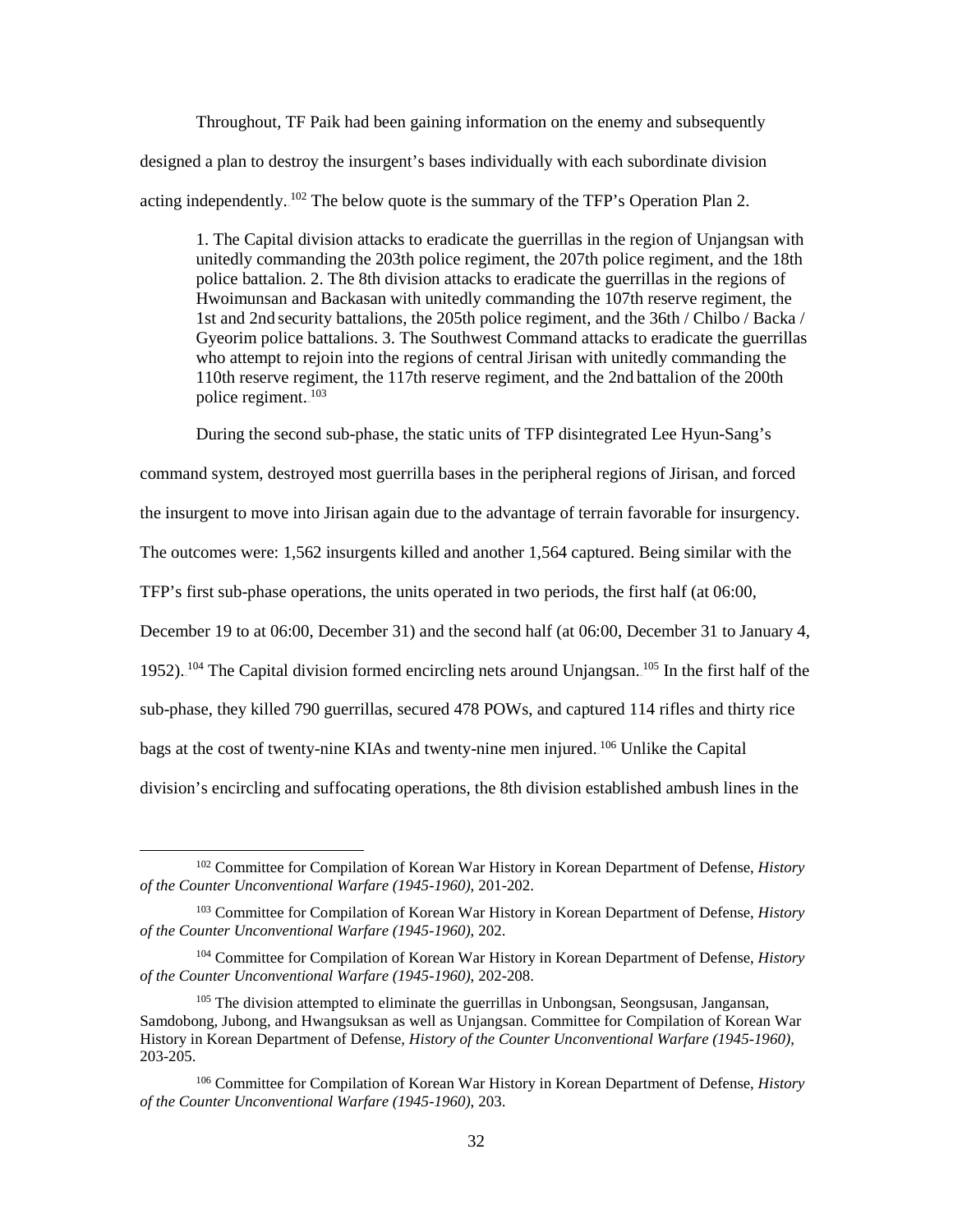west and forced the guerrillas to move the west by attacking with their striking forces from the east.<sup>107</sup> They conducted search-and-attack operations in the west and south of Jirisan.<sup>108</sup> The insurgent's casualties in the region where the 8th division operated were: 572 KIAs and 1,053 POWs. The Southwest Command destroyed the guerrillas trying to reenter the Jirisan region and waged reconnaissance against suspected bases. They killed about 200 guerrillas, captured thirtythree POWs in the phase's two halves. During the second sub-phase, TFP achieved the outcome of 370 defectors by distributing approximately 5,370,000 leaflets and broadcasting forty-nine hours. $109$ 

To cope with the changed operational environment, TF Paik designed Operation Plan 3 (December 30, 1951) to eradicate the remnants of the destroyed Nambu Corps by projecting strike forces simultaneously into Jirisan, Backunsan, and Duckusan.<sup>110</sup> The command enabled the Capital division to conduct search-and-attack operations in Jirisan while deploying the 8th division and the Southwest Command in the peripheral region for interdiction and elimination at the same time. That looked like a composition of the first and second phases. The summary of the plan is:

1. TFP eradicates the remnants of the dispersed guerrillas through the first and second phase operations. 2. The Capital division eradicates the guerillas in the region of Jirisan, Backunsan, and Jangansan. Receive the command of the 110th reserve regiment (-), the 117th reserve regiment, and the second battalion of the 200th police regiment operating in the Jirisan region, while turns over the command of the 9th security battalion, the 203th police regiment, and the 18th police battalion to the Southwest Command by D+3. 3. The 8th division interdicts the retreat route of the insurgent and destroys them individually in the regions of Hwoimunsan, Backasan, Jogyeosan, and Hwahaksan. Receive the command of the 1st and 2nd security battalions, the 107th reserve regiment,

 <sup>107</sup> Committee for Compilation of Korean War History in Korean Department of Defense, *History of the Counter Unconventional Warfare (1945-1960)*, 206.

<sup>108</sup> The division operated in Hwoimunsan, Janggunbong, Sinseonbong, Naejangsan, and Backyangsan during the first half and in Hwoimunsan, Backasan, Mohusan, and Hwahaksan during the second half. Committee for Compilation of Korean War History in Korean Department of Defense, *History of the Counter Unconventional Warfare (1945-1960)*, 206-207.

<sup>109</sup> Committee for Compilation of Korean War History in Korean Department of Defense, *History of the Counter Unconventional Warfare (1945-1960)*, 207-208.

<sup>110</sup> Committee for Compilation of Korean War History in Korean Department of Defense, *History of the Counter Unconventional Warfare (1945-1960)*, 209.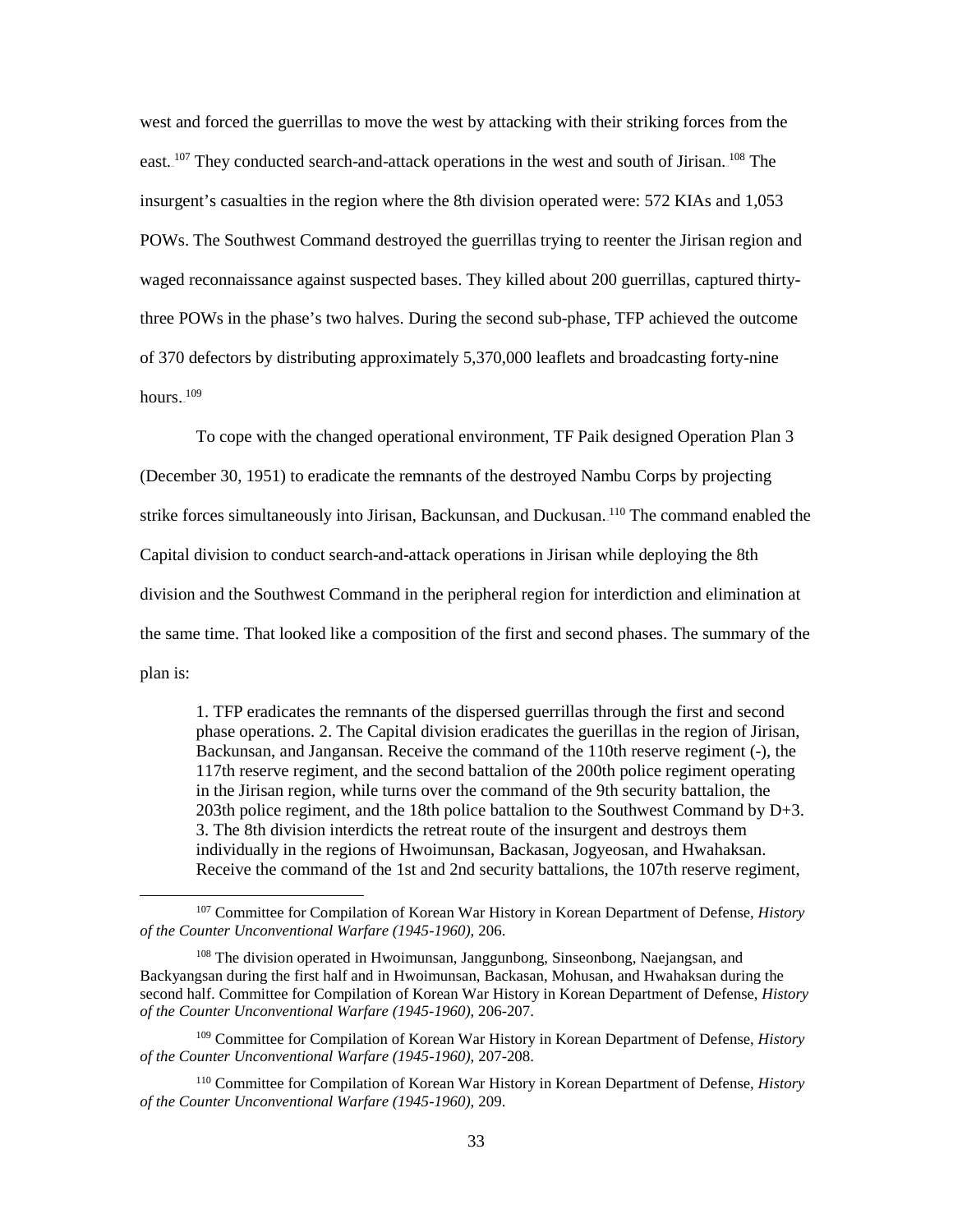the 36th and Chilbo police battalions, and the police troops under the Jirisan brigade. 4. The Southwest Command eradicates the guerrillas in the region of Duckusan and Unjangsan. 5. D-day: at 06:00, on January 6, 1952 for the Capital division and the Southwest Command, and at 04:00, on January 4, 1952.<sup>111</sup>

Through the third sub-phase, TF Paik eradicated a significant number of guerrillas in the Jirisan region. During the sub-phase operations, TFP gained meaningful consequences again: 3,684 KIAs and 3,742 POWs at the friendly cost of 116 KIAs and 152 injured. Importantly, these operations resulted in the improved safety of the population in the area. For the Capital division encircled and attacked the central regions of Jirisan and Backunsan, resulting in 1,867 enemy killed and 1,155 prisoners at the cost of friendly sixty-eight KIAs and ninety-six injured.<sup>112</sup> The 8th division intensively interdicted and executed search-and-clear operations in the south areas of Jirisan.<sup>113</sup> In doing so, they achieved the results of 1,715 enemy KIAs and 1,972 POWs at the friendly cost of forty-eight KIAs and fifty-six injured.<sup>114</sup> The Southwest Command in the northern regions of Jirisan killed 102 guerrillas and captured 615 POWs.<sup>115</sup>

After the third phase, TF Paik paused operations and was redeployed to the front with the 8th division according to the AROK order 271 (January 20, 1952). Sun Yup Paik was promoted to Lieutenant General, and turned over his command to the commander of the Capital division as of February 6. He returned to the front on February 9 while the 8th division moved on February 5. Without TFP and the 8th division, for the fourth sub-phase, the Capital division and the Southwest Command operated in individually designated areas, much like in the second sub-

 <sup>111</sup> Committee for Compilation of Korean War History in Korean Department of Defense, *History of the Counter Unconventional Warfare (1945-1960)*, 209.

<sup>112</sup> Committee for Compilation of Korean War History in Korean Department of Defense, *History of the Counter Unconventional Warfare (1945-1960)*, 209-213.

<sup>&</sup>lt;sup>113</sup> During the sub-phase, the 8th division operated in Hwoimunsan, Sinsunbong, Backasan, Hwoaaksan, and Jogyeosan. Committee for Compilation of Korean War History in Korean Department of Defense, *History of the Counter Unconventional Warfare (1945-1960)*, 213-214.

<sup>114</sup> Committee for Compilation of Korean War History in Korean Department of Defense, *History of the Counter Unconventional Warfare (1945-1960)*, 214.

<sup>&</sup>lt;sup>115</sup> During the sub-phase, the Southwest Command operated in Duckusan and Unjangsan. Committee for Compilation of Korean War History in Korean Department of Defense, *History of the Counter Unconventional Warfare (1945-1960)*, 214-215.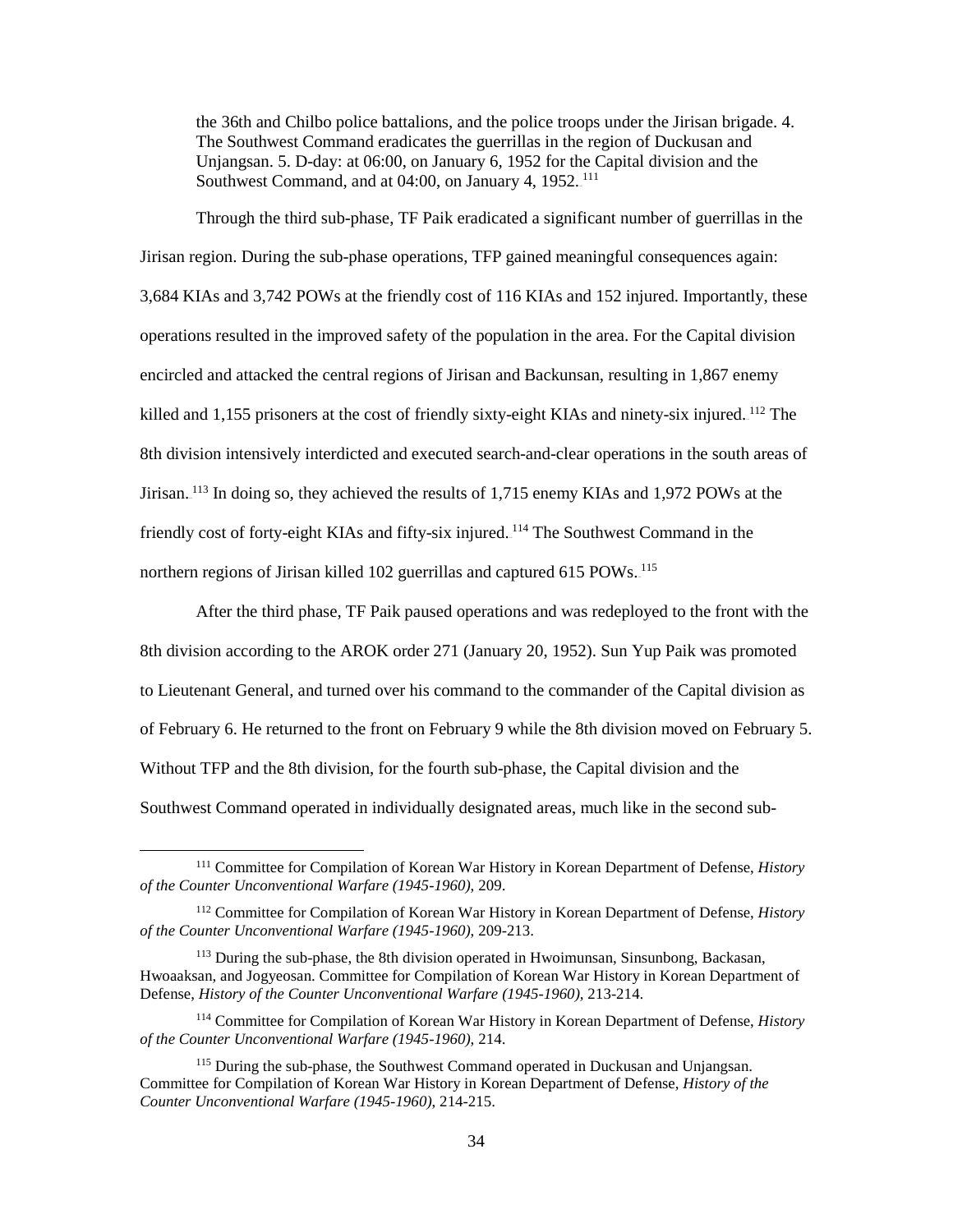phase, in order to clear the remnants of the insurgents. The Capital division focused on the southwest of the Jirisan region such as Backasan, Mohusan, and Jogyaesan, which was the operation plan TFP designed. <sup>116</sup> The Southwest Command deployed their reserve regiments and police forces into the north of, the eastern and southern Jirisan.<sup>117</sup> Although the specific results attained by the force is unknown, reports were that the damage inflicted on the insurgents was severe. Following the completion of fourth phase operations on March 14, the Capital division returned to the front line after turning over the command and control for the operational areas and the forces to the Southwest Command.<sup>118</sup>

#### <span id="page-42-0"></span>Turning the Active Friendly Minority to the Majority

Through the third phase, the ROK Army and TF Paik had waged the third step Galula presented, as well as continuing portions of the second step. Galula presented three objectives in his third step: to re-establish the counterinsurgent's authority over the population, to isolate the population as much as possible from the guerrillas by physical means, and to gather the necessary intelligence to support to the fourth step. <sup>119</sup> TFP successfully re-established authority by destroying most guerrilla forces in the mountainous areas and providing the populations with security. Also, they isolated the guerrillas and worked to gather intelligence. In other words, TFP controlled the local population for their support. Furthermore, AROK turned the active friendly minority into a majority by convincing the neutral majority to become friendly as evidenced by Vice President Song Su Kim's letter regarding the protection of the civilian population, the

 <sup>116</sup> Committee for Compilation of Korean War History in Korean Department of Defense, *History of the Counter Unconventional Warfare (1945-1960)*, 215-216.

<sup>117</sup> The Southwest Command operated in the north like Unjangsan, Duckusan, Jangansan, Cheonhwangsan, and Hwoimunsan, in the eastern Jirisan, and in the southern Jirisan such as Backunsan. Committee for Compilation of Korean War History in Korean Department of Defense, *History of the Counter Unconventional Warfare (1945-1960)*, 216-217.

<sup>118</sup> Committee for Compilation of Korean War History in Korean Department of Defense, *History of the Counter Unconventional Warfare (1945-1960)*, 216-217.

<sup>119</sup> David Galula, *Counterinsurgency Warfare: Theory and Practice*, 115.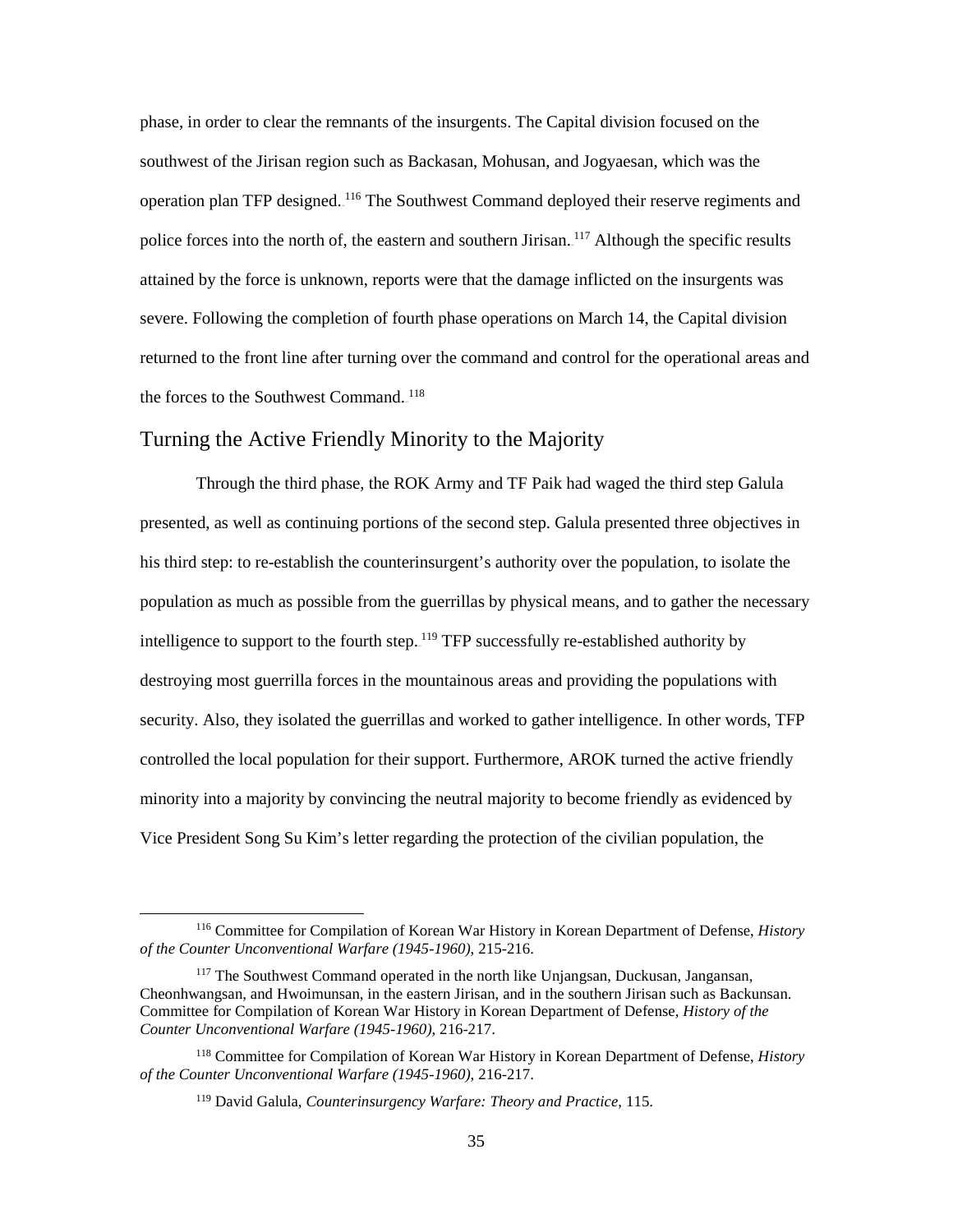civilian considerations enumerated in the TFP's operational orders, General Paik's retrospect on civilian consideration, and TFP's effort to deal with orphans.

The chief secretary of the vice president delivered the letter in person to General Paik before the operations. The letter contained his concern on the forces' affection and consideration for people. After several massacres including Geochang, public criticism had blazed on the incidents of preposterous damage by the AROK and national police on inhabitant of the mountainous regions the guerrillas used for sanctuary.  $120$  That is, the Korean government cautioned TFP to pay special attention to the local population so that such tragedies would not repeat itself. The letter said:

…the Korean people are sunk in misery. Law and order do not exist in our mountains or in our interior, and the Korean people groan under the oppression of the communist guerrillas. If that were not enough, the military and the police impose an added burden of malfeasance on the people, impairing the crucial trust the people must have for the military. I am informed, General Paik, that you will command two picked divisions and eradicate the guerrilla threat. This puts me at ease, certainly. But you must restore law and order wisely, with affection and consideration for our people. You must not inflict more suffering on them. Your operation will put the people at ease, certainly, and they will be able to get on with their lives. $121$ 

Under the martial law, TF Paik considered civilian factors, as shown by the task force's operations orders. The command "imposed a curfew for the civilians in the operational areas and gleaned information on the activities the insurgents had been doing by reinforcing the scout's reconnaissance activities.".<sup>122</sup> Considering that one of the characteristics of guerrillas are that they are active mainly at night and that operations at night that make it difficult to identify between enemy and friendly, the distinction between residents and guerrillas through the implementation of a curfew was essential. Killing villagers by misunderstanding residents as guerrilla forces meant to help the insurgent operations. The antagonism of the inhabitants against the government

 <sup>120</sup> Sun Yup Paik, *From Pusan to Panmunjom*, 184.

<sup>121</sup> Sun Yup Paik, *From Pusan to Panmunjom*, 184.

<sup>122</sup> Committee for Compilation of Korean War History in Korean Department of Defense, *History of the Counter Unconventional Warfare (1945-1960)*, 193.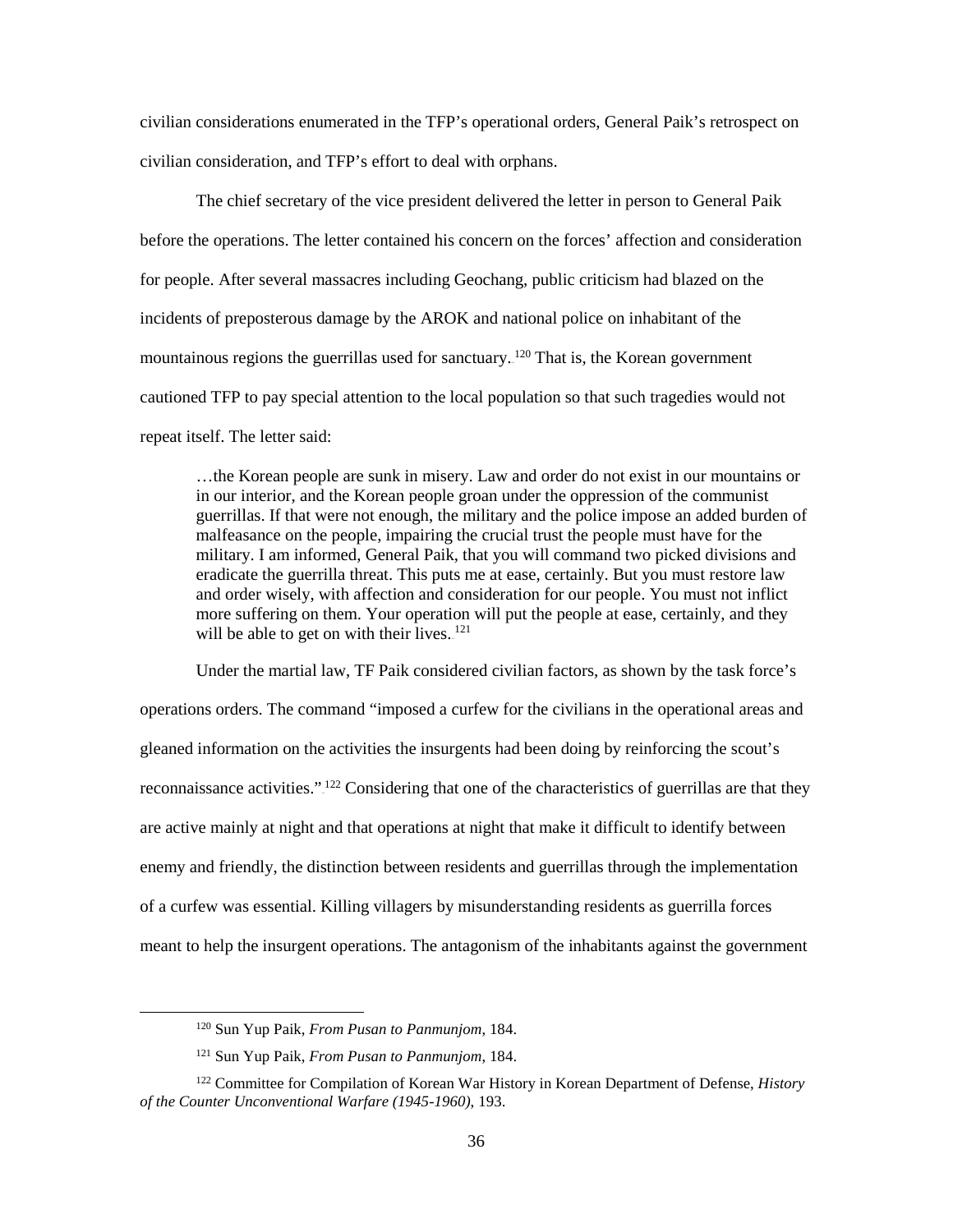and its forces was a main source of power as well as the ultimate objective to the insurgent. Moreover, TFP gathered information on the guerrillas' activities, which is necessary not only for following operations but also for turning the neutral majority to the friendly active minority and keeping the active minority in the friendly side. The process to gather information on the guerrillas through the populations also implanted confidence that the COIN forces were taking the initiative and would win the campaign into the local populations' mind. The process would enable them to contemplate their own ideologies and others' ones. Furthermore, the others' thoughts and perspectives might resonate other populations. By the process, the active minority consolidated their mind and the neutral majority shifted their mind toward much friendly side.

With that, General Paik always kept the civilian factor in mind. Reflecting the vice president's intent, he ordered very strict discipline for his soldiers. In the background of the orders, there was a significant incident for him at Kwangju in 1949, which is the Hanchon village incident. His 5th division units had burned all of the three hundred houses in the village, accusing the villagers of maintaining ties with guerrillas.<sup>123</sup> However, he had sincerely apologized to the villagers and had rebuilt the village with the cooperation of the Jeolla government.<sup>124</sup> Keeping the lesson in his mind, he had commanded TFP. A part of his biography is:

My very bones told me that we had to have popular support if TFP was to win the upcoming round with the guerrillas. Indeed, I regarded popular support to be every whit as crucial as actual military operations against the guerrillas. … I issued a tough order directing that no task force unit would bivouac near any village or hamlet during Operation Rat Killer. I ordered officers and men not to take so much as a drop of water from civilian residents in the operational area, and I directed that no individual or unit should fire at anyone who was not in the act of resisting…The civilian residents' harsh experience had taught these long-suffering people to throw their support to the side they believed would win. I intended to show them that the army was stronger than the guerrillas. I also intended to show them that the army held all the Korean people in high esteem without exception.<sup>125</sup>

 <sup>123</sup> Sun Yup Paik, *From Pusan to Panmunjom*, 185.

<sup>124</sup> Sun Yup Paik, *From Pusan to Panmunjom*, 185.

<sup>125</sup> Sun Yup Paik, *From Pusan to Panmunjom*, 185-186.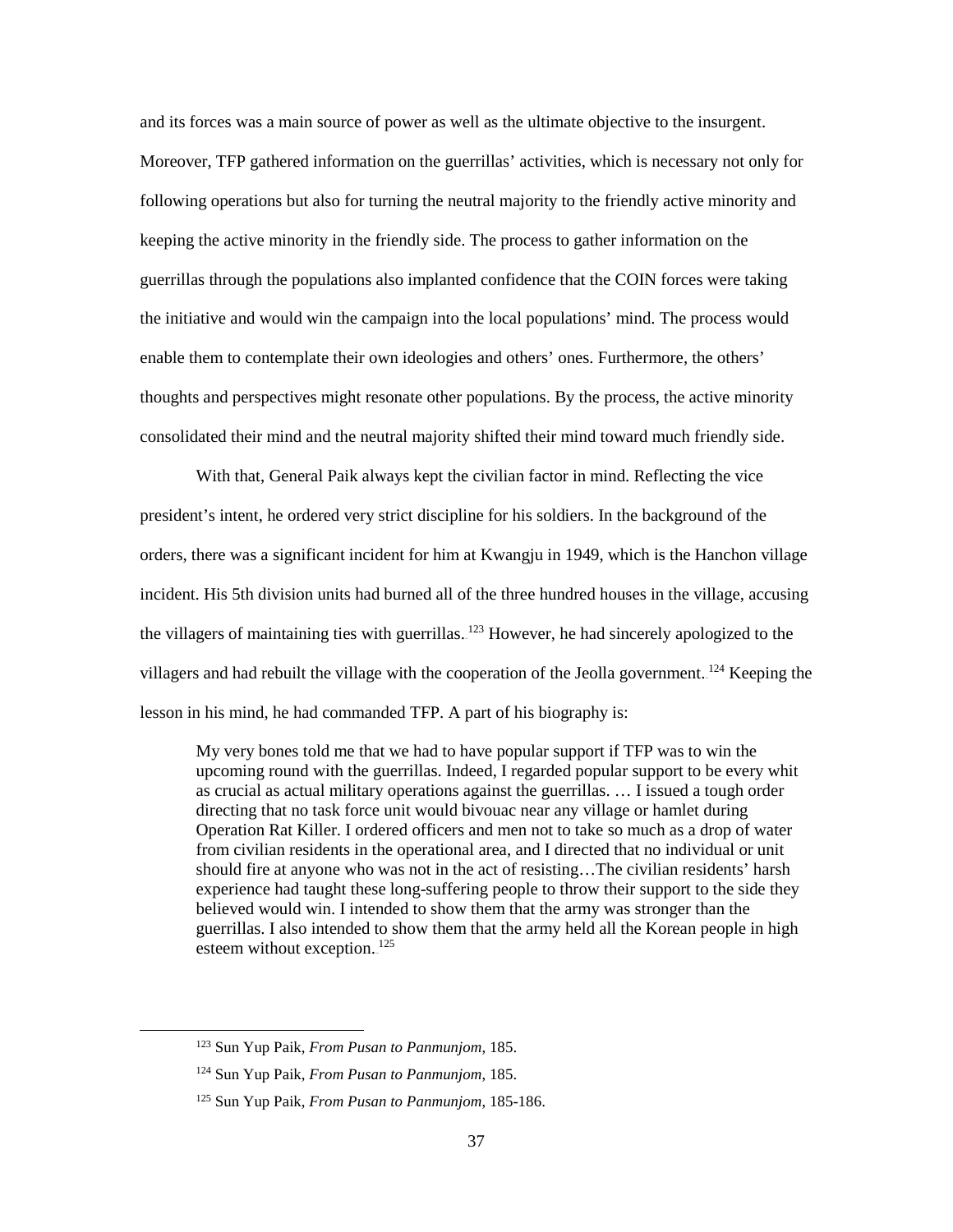The crux of TF Paik's civil considerations was the effort to deal with orphans during and after the operations. The creation of a number of orphans was a dreadful outcome of the operations. They could not "ignore the pitiful children who had lost their parents, whether those parents were North Korean guerrillas or South Koreans who joined them." Coordinating with the local governor, Ul Sik Lee, General Paik and his staff found a building in Songjong and turned it into an orphanage. They provided aid to the orphanage for thirty-five years. As an interesting fact, Dr. Bob Pierce, who was a war correspondent and later became as president of the World Visions Mission, was instrumental in taking care for the orphans in Songjong.<sup>126</sup> General Paik always kept it in mind that the core of the operations was getting hearts and minds of people and had considered how his units' activities would influence on their hearts and minds.

TF Paik's operations had attained successful control of the local population and made the active friendly minority become a majority. Other than the efforts of TFP, there might be a consensus that AROK should be dealt with the local population more cautiously as seen in the vice president's letter. Fortunately, General Paik's previous experience and its lessons had influenced the planning COIN operations as seen in the orders, biography, and the story of the Songjong orphanage. Further showing the ability and will to win the campaign in the second step, AROK controlled the local people' hearts and minds.

## <span id="page-45-0"></span>Destruction of the Insurgent Political Organization by Continuous and Intensive Efforts

The UN and South Korean government exerted continuous and intensive efforts to the Jirisan region. They pulled active divisions from front line contact against NKPA and Chinese regular forces, enabling them to clear guerrillas from the region. They offered significant support for the COIN during the Korean War. Most of all, the South Korean government made subadministrative organizations to help COIN operations by proclaiming a martial law in the

 <sup>126</sup> Sun Yup Paik, *From Pusan to Panmunjom*, 192.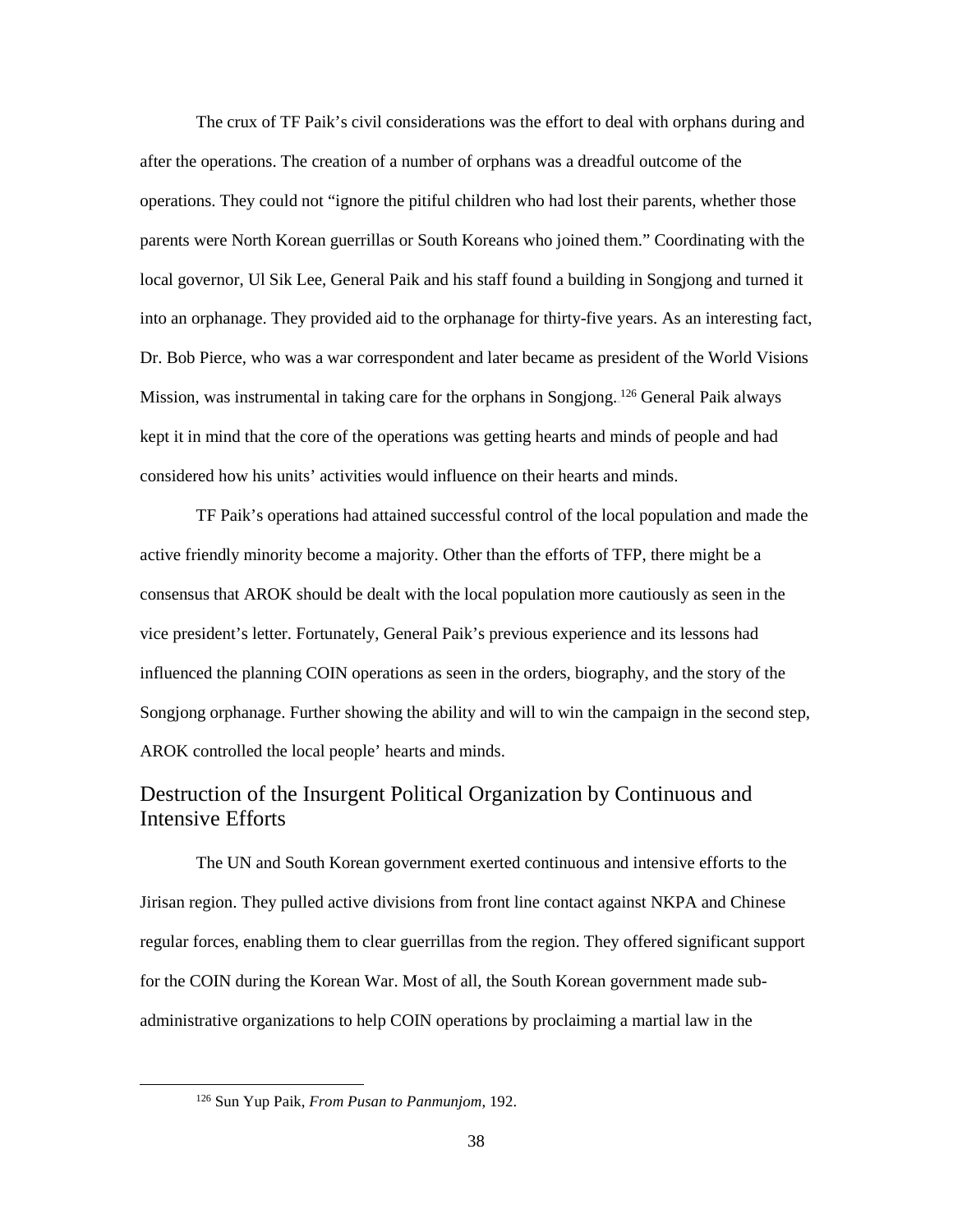southwest area of the peninsula on February 1,  $1951$ <sup>127</sup> With that, many civilian officials in the government deployed to the region and supported the military operations. Additionally, TF Paik had made a field engineering battalion construct four light-plane runways in the cities and towns like Sunchang, Damyang, Galdam, and Jeongeup around Jirisan for their COIN operations.<sup>128</sup> Without governmental assistance, they would not have achieved the successes of these rapid construction projects. The most crucial effort from UN forces and the South Korean government was the concentration of effort against the insurgents in the Jirisan region and the perseverance of will to eradicate that threat even in the face of a continuing conventional fight. In doing so, the fourth phase of the 1st division started.

Effect of TF Paik's operations was a little bit beyond the third of the framework. The task force effectively destroyed the main body of the insurgent political organization, the Nambu Corps. After TFP's efforts, the organization of the corps collapsed. Remnants of the guerrillas then operated as separated units. They also changed the units' name. Nambu Corps changed to Independent Fourth Region while the 81th division shifted to Kim Ji-Whoi troop and the 92th division to Park Jong-ha troop. Additionally, the 45th division and the 46th division degraded itself to regiment individually. <sup>129</sup> However, despite AROK's passionate efforts, the insurgents reorganized their system and resumed guerrilla activities as summer approached, when vegetation grows tall.

The fact that the 1st division sequentially executed COIN operations though the former units destroyed almost all of the insurgent's bases and itself validates the continuous and intensive efforts that AROK performed for destruction of the insurgent political organization. The

 <sup>127</sup> Committee for Compilation of Korean War History in Korean Department of Defense, *History of the Counter Unconventional Warfare (1945-1960)*, 194.

<sup>128</sup> Committee for Compilation of Korean War History in Korean Department of Defense, *History of the Counter Unconventional Warfare (1945-1960)*, 202.

<sup>129</sup> Committee for Compilation of Korean War History in Korean Department of Defense, *History of the Counter Unconventional Warfare (1945-1960)*, 219.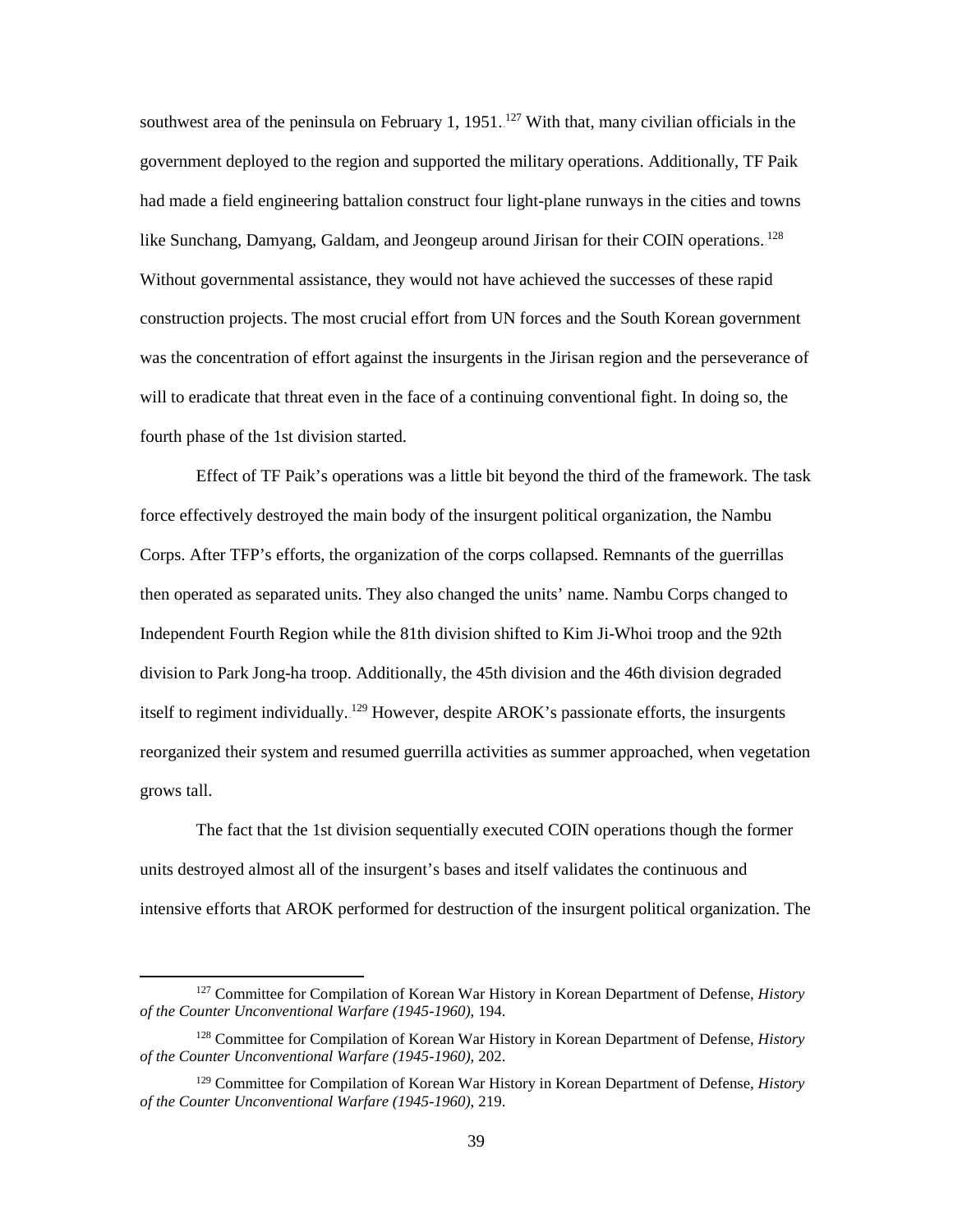1st division dispose the 11th and 12th regiment in the region of Jirisan while the rest 15th regiment was moved to Kyeongnam province. The former two regiments had conducted mopping-up operations in Jirisan, Hwoimunsan, Jangansan, and Duckyusan since July 13, 1952. The division who had the 11th regiment as the main effort hardly contacted the guerrillas and gained the insurgent of fifty-seven KIAs as the outcome for twenty days.<sup>130</sup> Only the 11th regiment had engagements with a few guerrillas in Jirisan and Jangansan. It confirmed that the former units had cleared the insurgent political organization as well as the majority of the guerrilla troops in the Jirisan region. With that, the operations reduced the communist guerrillas' violent activities referring to raids to logistical vehicles and rear lines of communication.

In the light of pragmatism, the most difficult and the most important part in COIN operations might be the continuous and intensive effort of counterinsurgent forces and the government. COIN operations look deceptively easy, leaving some to think that a few small-scale search-and-attack operations can effectively disrupt insurgent operations. A pitfall exists in the perception. However, as Galula shows, COIN operations mean focusing on matters of ideology, psychology, emotion, and hearts and minds, and not just killing guerrillas. That means the COIN context requires involvement of the whole government, not just military elements. While the defeat of armed opponents and the gaining of key terrain belongs mainly to the military, consolidating the gains and stabilizing insurgent areas ultimately is the work of the whole governments. That is, armed engagements are just the earliest stage of the war. Many examples show that in war, the restoration of society takes much more time than fighting itself.

UN forces and AROK exerted the necessary sustained effort and achieved the desired goal which is destruction of the insurgent political organization and the body. First, they took audacious actions: using divisions located on the front line in order to cope with the insurgent in

 <sup>130</sup> Committee for Compilation of Korean War History in Korean Department of Defense, *History of the Counter Unconventional Warfare (1945-1960)*, 222-224.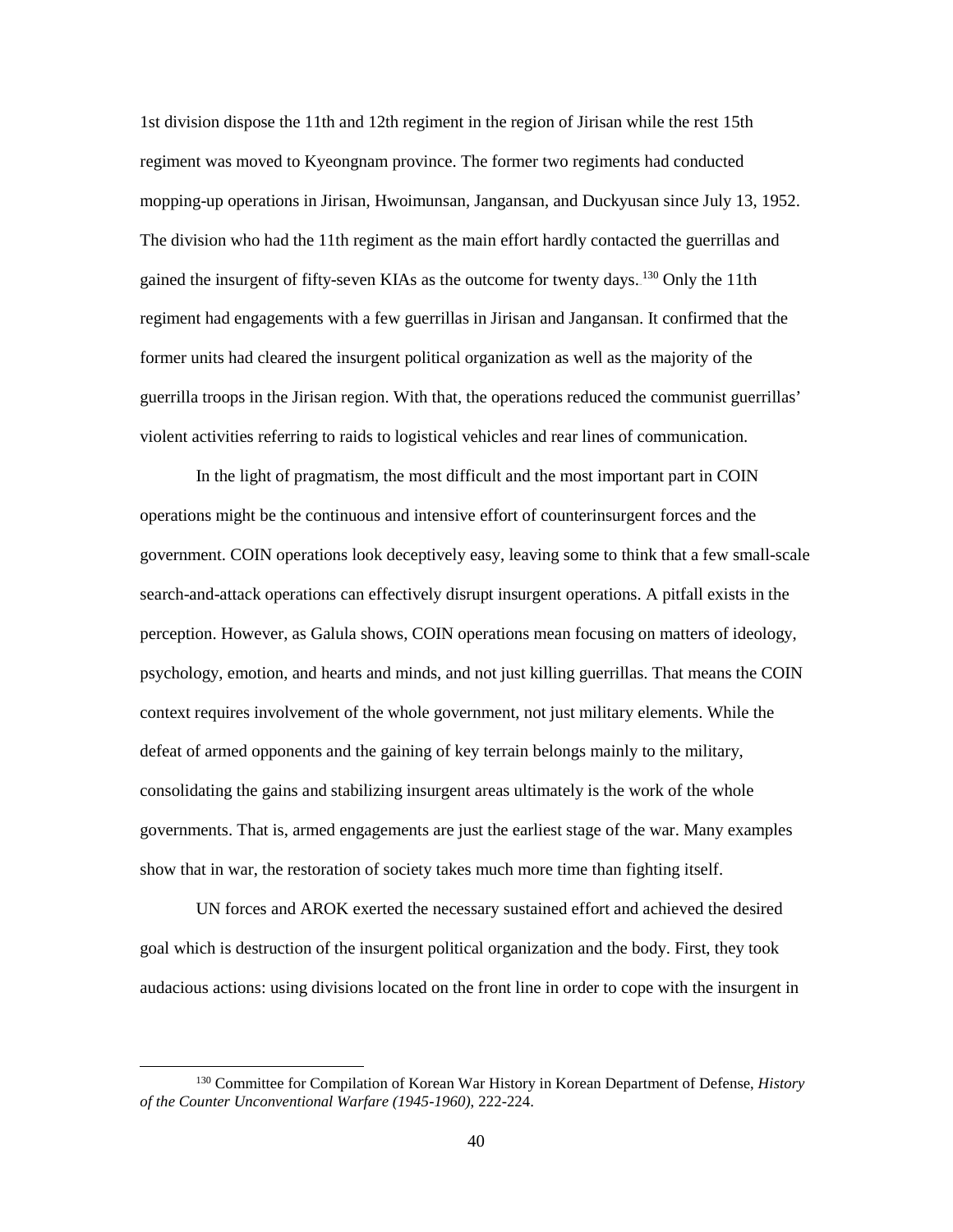the rear areas. Second, the South Korean government employed unified efforts to support COIN troops. They proclaimed local martial law and deployed government officials to support COIN troops with operations such as financing, legitimating, and coordination with other agencies. Lastly, they had operated COIN seamlessly in the region. The 11th, 8th, and 1st divisions and TF Paik conducted the COIN missions continuously. Even after the insurgents looked to be eliminated by the overwhelming effect of military COIN operations, the 1st division successively continued operations to prevent a reemergence of organized guerrilla activity. Then they confirmed that there was no significantly organized political and insurgent groups in the region.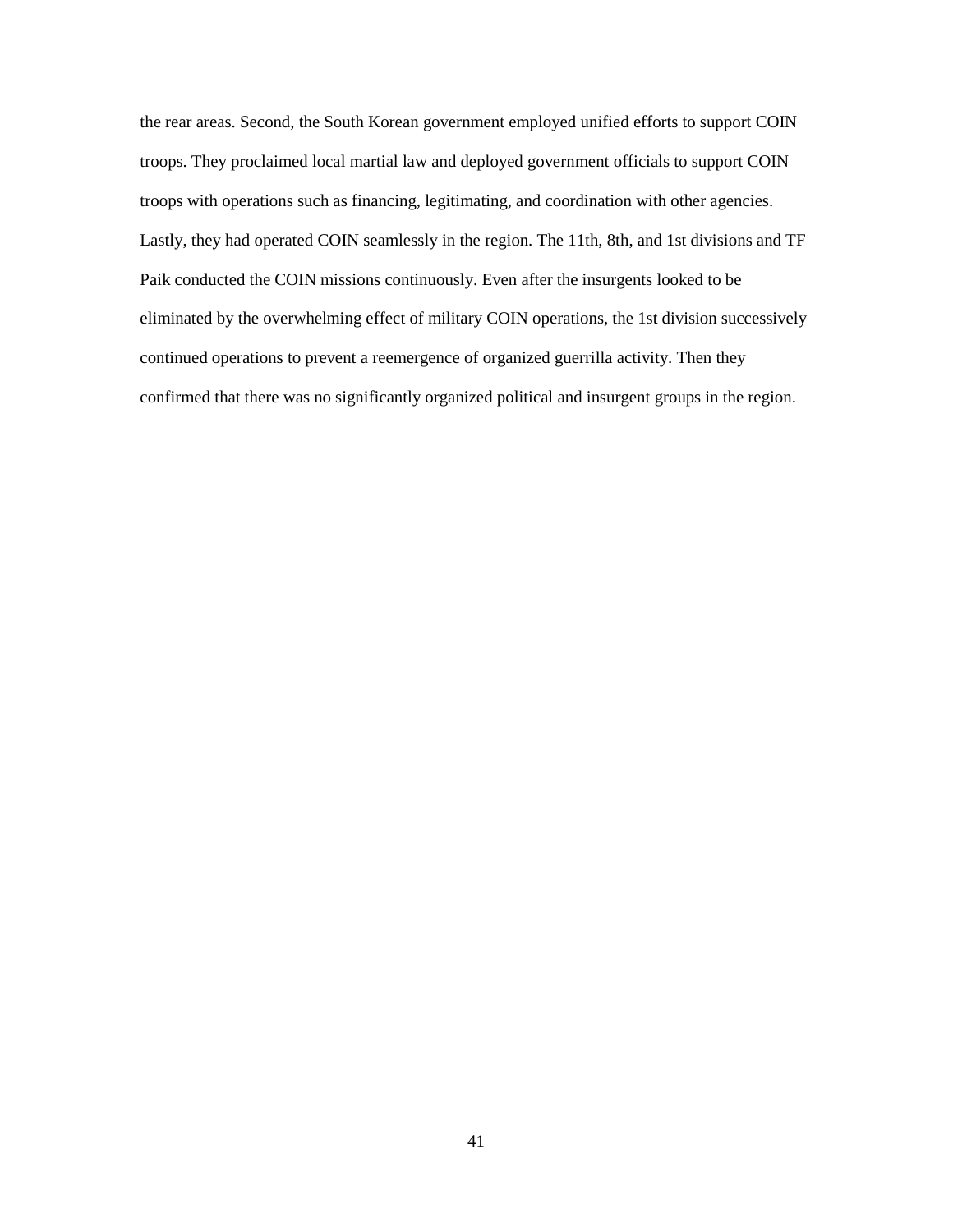#### Conclusions

<span id="page-49-0"></span>The research started with the question of *what factors made the Korean Armed Forces counterinsurgency operations successful during the Korean War in 1950-1953*. Additionally, it sought to identify implications for future COIN operations on the Korean peninsula. To analyze the case study of the Korean War, this study applied Galula's COIN warfare theory and principles in *Counterinsurgency Warfare* as an analytical frame, using Galula's four laws and eight steps. His theory was suitable for this study in terms of the level of war, clarity of theory, and historical and regional backgrounds that informed the theory's formation.

As the results of analysis, the key factors contributing to the success of the COIN operations in the Jirisan region during the Korean War in 1950-1953 were: initial gains of population's support through the destruction of insurgency forces; deployment of COIN static units demonstrating the ability to win; successful control of the population to build their support and turn an active friendly minority into a majority; and finally, destruction of the insurgent political organization by continuous and intensive efforts.

Interestingly, those four factors closely match the sequence of COIN operations AROK conducted with the 11th and 8th divisions, TF Paik, and the 1st division. The 11th and 8th divisions achieved the destruction of a large number of guerrillas in the cities and the towns of the region and provided the freedom of action for following TFP which would launch larger scale operations. They forced the insurgent to locate outside of the towns and villages and move into the mountains where they were separated from the population. Furthermore, AROK's operations laid the foundation for the support of the population by returning the more stabilized cities and villages to the population. This was followed by sustained COIN operations in which TF Paik established a grid of troops, providing the population and counterinsurgency teams with more stable protection and security. Importantly, they showed their ability and will to win the COIN fight against the insurgents. TF Paik took explicit steps to turn the active friendly minority to the

42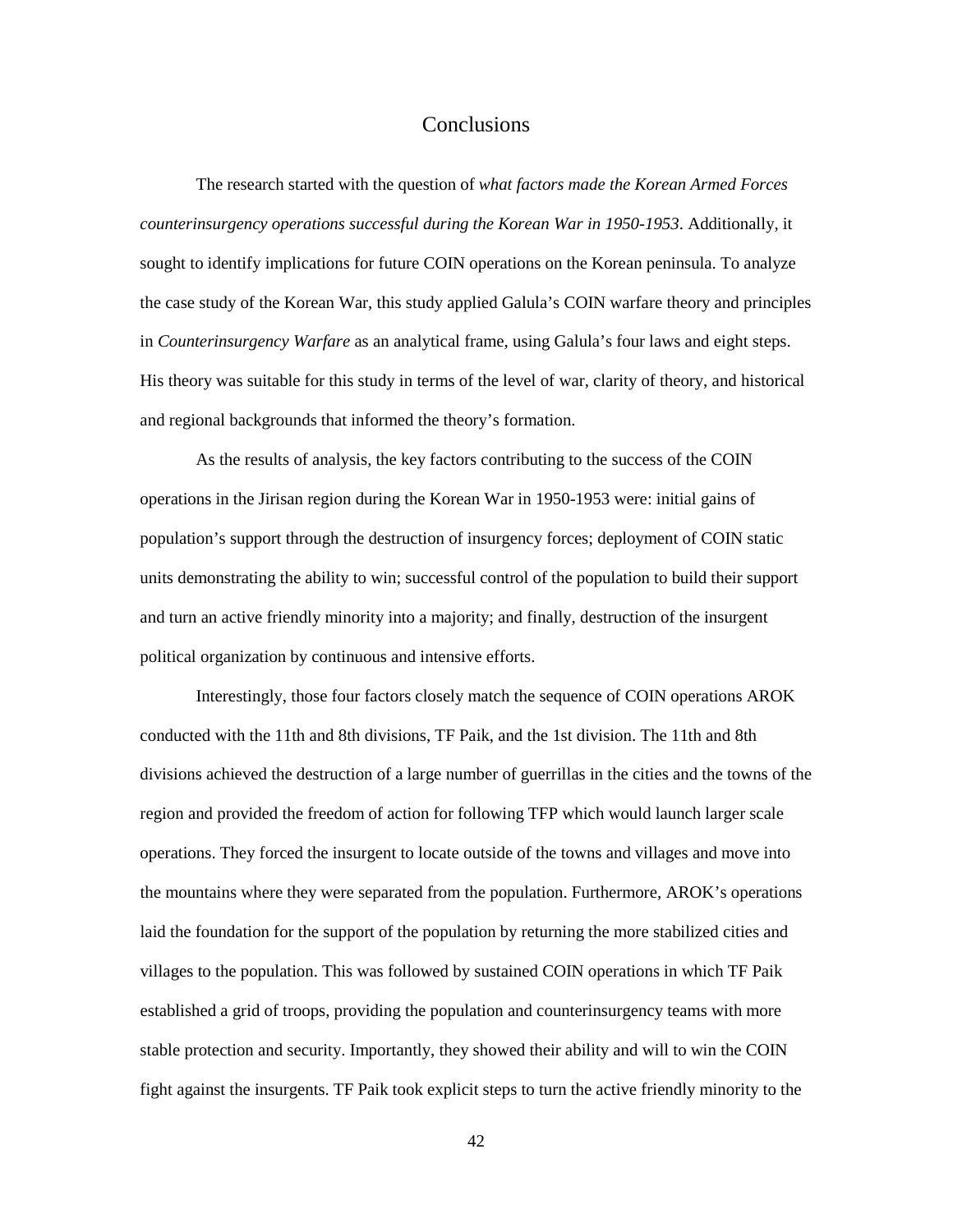majority through making the neutral majority change themselves to the friendly by re-establishing the authority. They set up their authority again by destroying most guerrilla forces in the mountainous areas, isolating the rest, and providing the populations with security. Finally, AROK achieved destruction of the insurgent political organization and the body through continuous and intensive efforts. They used divisions located on the front line, proclaimed a martial law, deployed government officials to COIN troops, and operated COIN seamlessly in the region.

As a final point, what implications does the analysis have? Three implications seem the most obvious: the importance of the Jirisan region in COIN operations; continuous and intensive governmental efforts; turning the active minority to the majority is the key in COIN. First, on the Korean peninsula, the region of Jirisan has a significant meaning in the perspective of insurgency. Geographically, Jirisan ranges over three provinces and many roads penetrate through its branches. Moreover, the region can and may provide guerrillas with secured bases due to the rugged terrain and inaccessible vegetation, especially in summer. Second, COIN operations require constant and rigorous efforts from the government. The nature of COIN, which usually operates with a relatively small size of units, allows it to operate with other organizations such as police, reserve forces, para-military groups, and other governmental agencies. The government needs to balance on providing its concerns and resources between the front line and the rear areas (and the consolidation areas). Concentrating on only the emergent front lines without consideration on the rear areas may harm the front lines ironically. Lastly, turning the active friendly minority to the majority is the essential effort in COIN. As seen in analysis, to do that, the COIN forces should focus initially on cities and towns to make the insurgent leave populated areas and become isolated. Furthermore, the COIN forces should show their will and ability to eliminate the guerrilla groups to populations as well as guerrillas. Then the majority in the grey zone would shift their hearts and minds to the COIN side, so they can be the friendly majority.

The author hopes this study contributes to fill a gap in the COIN study on the Korean War. Few Korean studies analytically dealt with the COIN operations in the war. Few American

43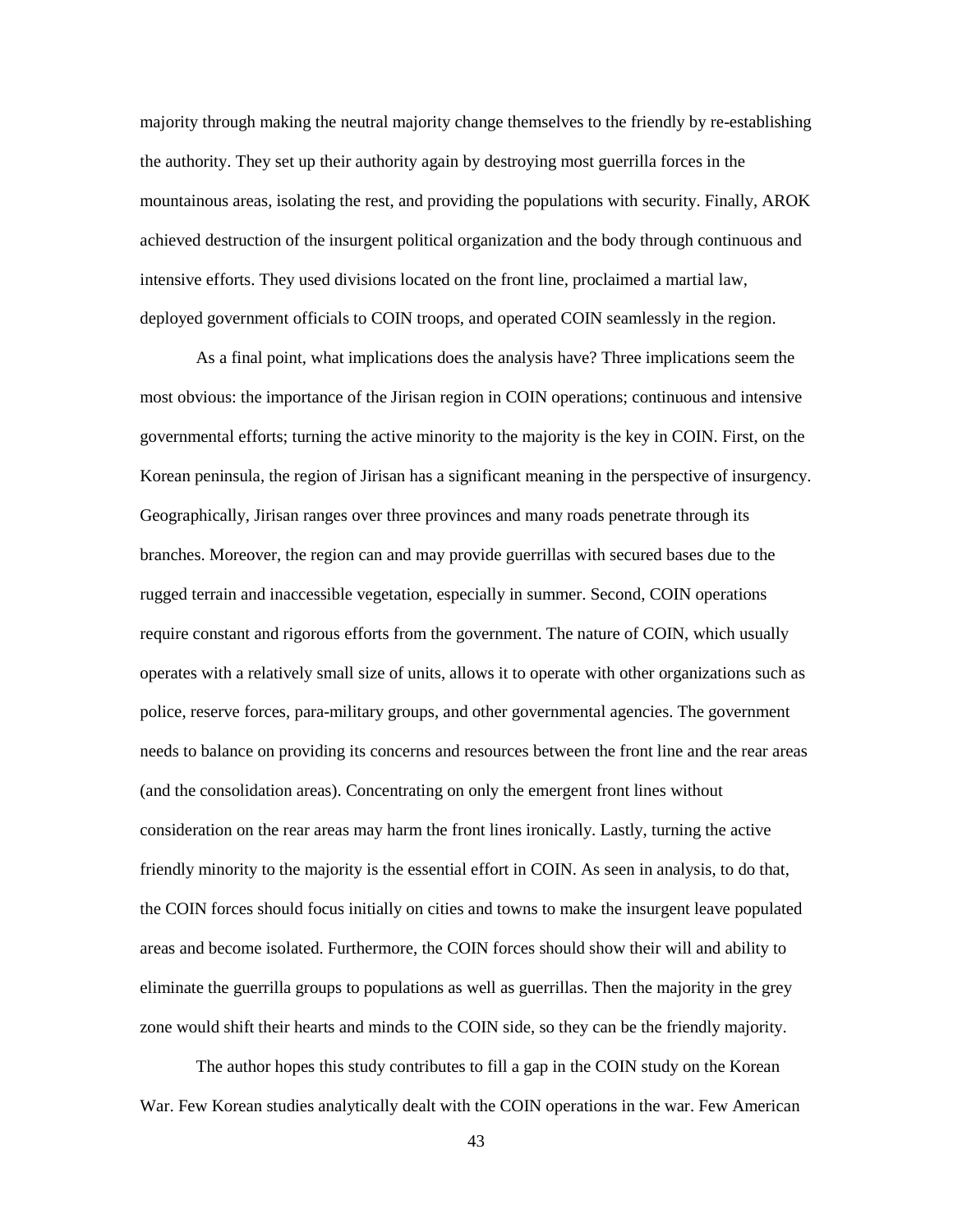studies intensively dealt with the Korean War as a study theme for the COIN operations. As seen in Korean history and the Korean War, the COIN should be studied for the future war on the Korean peninsula.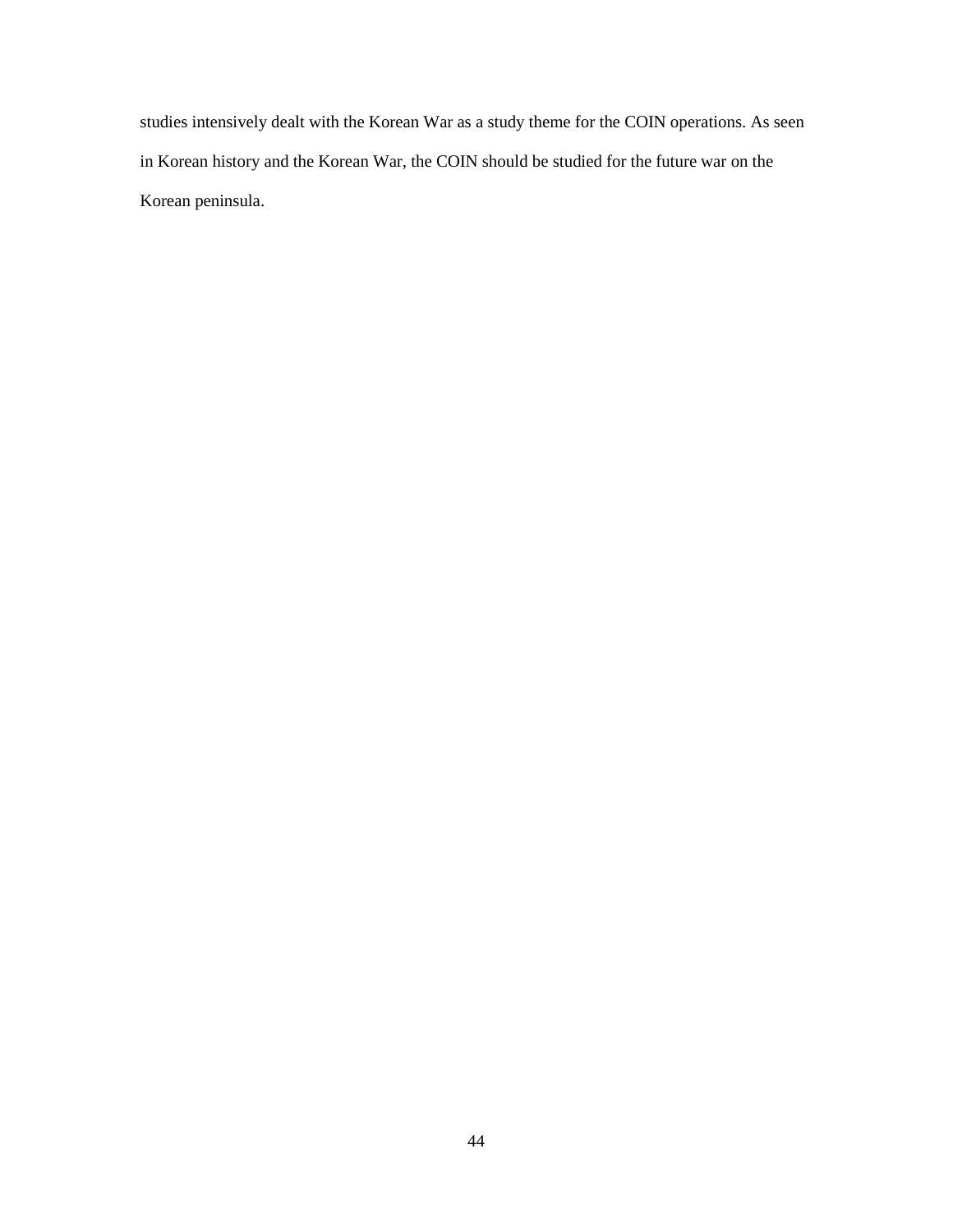#### Bibliography

- <span id="page-52-0"></span>Berger, Peter L., and Thomas Luckmann. *The Social Construction of Reality: A Treatise in the Sociology of Knowledge*. New York: Doubleday, 1966.
- Boot, Max. *War Made New: Technology, Warfare, and the Course of History, 1500 to Today*. New York: Gotham, 2006.
- Clausewitz, Carl von. *On War*. Edited and translated by Michael Howard and Peter Paret. Princeton, NJ: Princeton University Press, 1976.
- Committee for Compilation of Korean War History in Korean Department of Defense. *History of the Counter Unconventional Warfare (1945-1960)*. Seoul, Korea: Committee for Compilation of Korean War History, 1988.
- Creveld, Martin van, Steven Canby, and Kenneth Brower. *Air Power and Maneuver Warfare*. Maxwell Air Force Base, AL: Air University Press, 1994.
- Dupuy, Trevor N., ed. *The Evolution of Weapons and Warfare*. Fairfax, VA: Hero, 1984.
- Gaddis, John Lewis. *The Landscape of History: How Historians Map the Past*. New York: Oxford University Press, 2002.
- Galula, David. *Counterinsurgency Warfare: Theory and Practice*. New York: Praeger, 1964.
- Gat, Azar. *A History of Military Thought: From the Enlightenment to the Cold War*. New York: Oxford University Press, 2001.
- Goulden, Joseph C. *Korea: The Untold Story of the War*. New York: Times Books, 1982.
- Hammes, Thomas. *The Sling and The Stone: On War in the 21st Century.* St. Paul, MN: Zenith Press, 2004.
- Hoare, James E. and Susan Pares. *Conflict in Korea: An Encyclopedia*. Denver, CO: ABC-CLIO, 1999.
- Howard, Michael, ed. *The Theory and Practice of War*. Bloomington, IN: Indiana University, 1975.
- Jeong, Suk Gyun. "The Operations of the General Paik's Field Combat Command and Its Lessons." *Military History*, no.53 (2004): 29-74.
- Jomini, Baron de. *The Art of War*. Edited and translated by Capt. G.H. Mendell and Lieut. W.P. Craighill. Radford, VA: Wilder Publications, 2008.
- Kahneman, Daniel. *Thinking, Fast and Slow*. New York: Farrar, Straus and Giroux, 2011.

Keegan, John. *A History of Warfare*. New York: Knopf, 1993.

Kilcullen, David. *Counterinsurgency.* New York: Oxford University Press, 2010.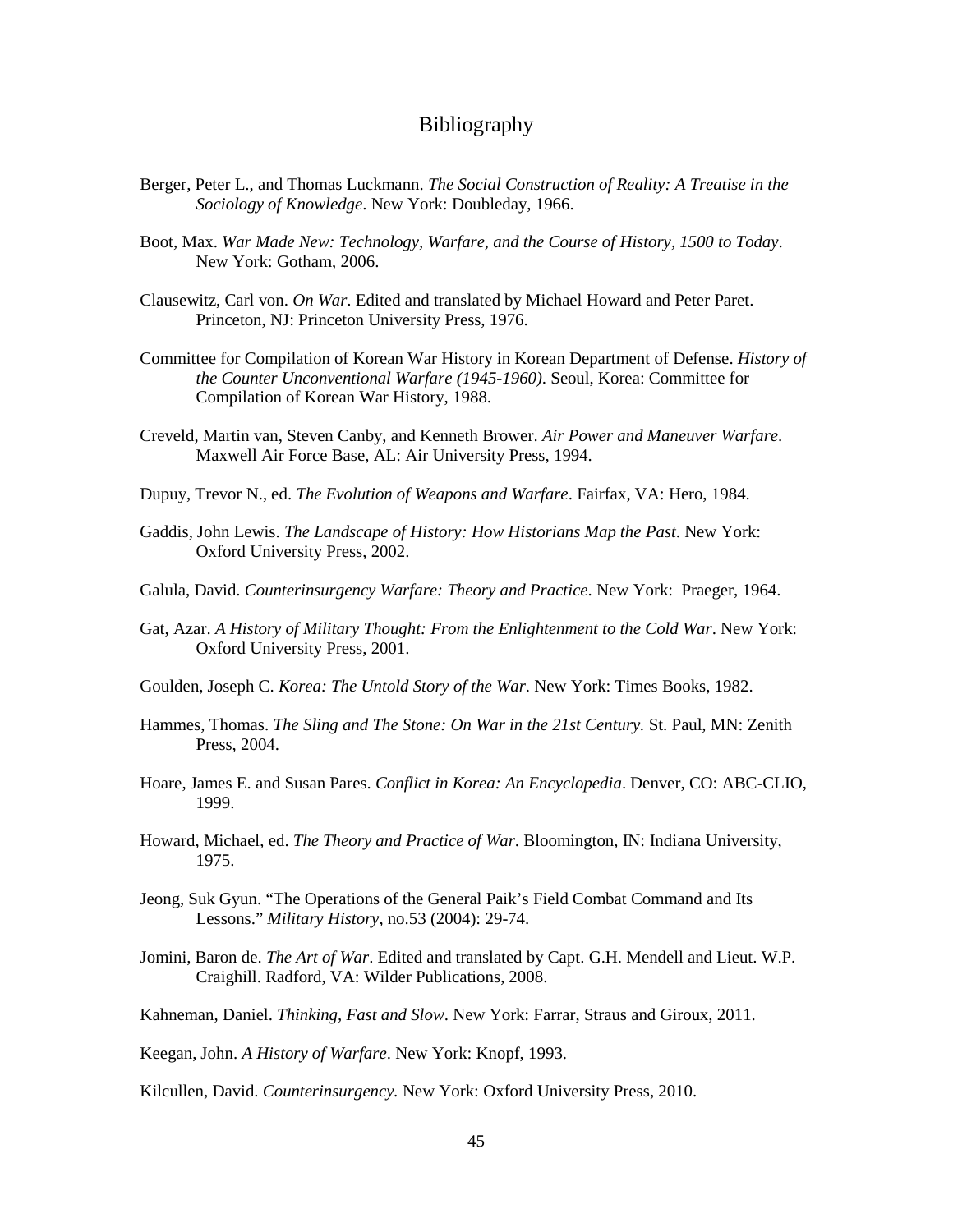- Knox, MacGregor, and Williamson Murray. *The Dynamics of Military Revolution 1300-2050.* Cambridge, IL: Cambridge University Press, 2001.
- Korea National Assembly Archives. "Korean National Assembly's Historic Chronology." Accessed 7 April 20. http://archives.nanet.go.kr/assemblyHistory/assmCurrentStateList.do#none.
- Liddell Hart, B. H. *Strategy*. New York: New American Library, 1974.
- Matray, James L., ed. *Historical Dictionary of the Korean War*. Westport, CT: Greenwood Press, 1991.
- Metz, Steven and Douglas V. Johnson II. "Asymmetry and U.S. Military Strategy: Definition, Background, and Strategic Concepts." Strategic Studies Institute (SSI) monograph (January, 2001), 23.
- Millett, Allan R. *The War for Korea, 1945-1950*. Lawrence, KS: University Press of Kansas, 2005.
- New America. "David Kilcullen." Accessed 18 December 19. https://www.newamerica.org/ourpeople/david-kilcullen/.
- Ollivant, Douglas and Eric D. Chewning. "Producing Victory: Rethinking Conventional Forces in Counterinsurgency Operations." *Military Review* 86, no. 4 (July-August 2006): 50-59.
- Paik, Sun Yup. *From Pusan to Panmunjom*. Foreword by Matthew B. Ridgway and James A. Van Fleet. McLean VA: Brassey's (US), INC., 1992.
- Paret, Peter. ed. *Makers of Modern Strategy: from Machiavelli to the Nuclear Age*. New York: Princeton University Press, 1986.
- Park, Hweerhak. *The Development of Operational Art of the Korean Military.* Seoul, Korea: National Military University, 2005.
- Parker, Geoffrey. *Cambridge Illustrated History of Warfare: The Triumph of the West.* Cambridge, Britain: Cambridge University Press, 2017.
- Pellegrini, Robert. *The Links between Science, Philosophy, and Military Science: Understanding the Past, Implications for the Future*. Maxwell AFB, AL: Air University Press, August 1997.
- Porter, Patrick. *Military Orientalism: Eastern War through Western Eyes*. New York: Columbia University Press, 2009.
- Sawyer, Robert K. *Military Advisors in Korea: KMAG in Peace and War*. Washington, DC: Office of the Chief of Military History, Department of the Army, 1961.
- Stivers, William and Donald A. Carter. *The City Becomes a Symbol: The U.S. Army in the Occupation of Berlin, 1945-1949*. Washington, DC: Center of Military History, 2017.
- Sun Tzu. *The Art of War*. Edited and translated by Lionel Giles. New York: Open Road Integrated Media, Inc., 2014.